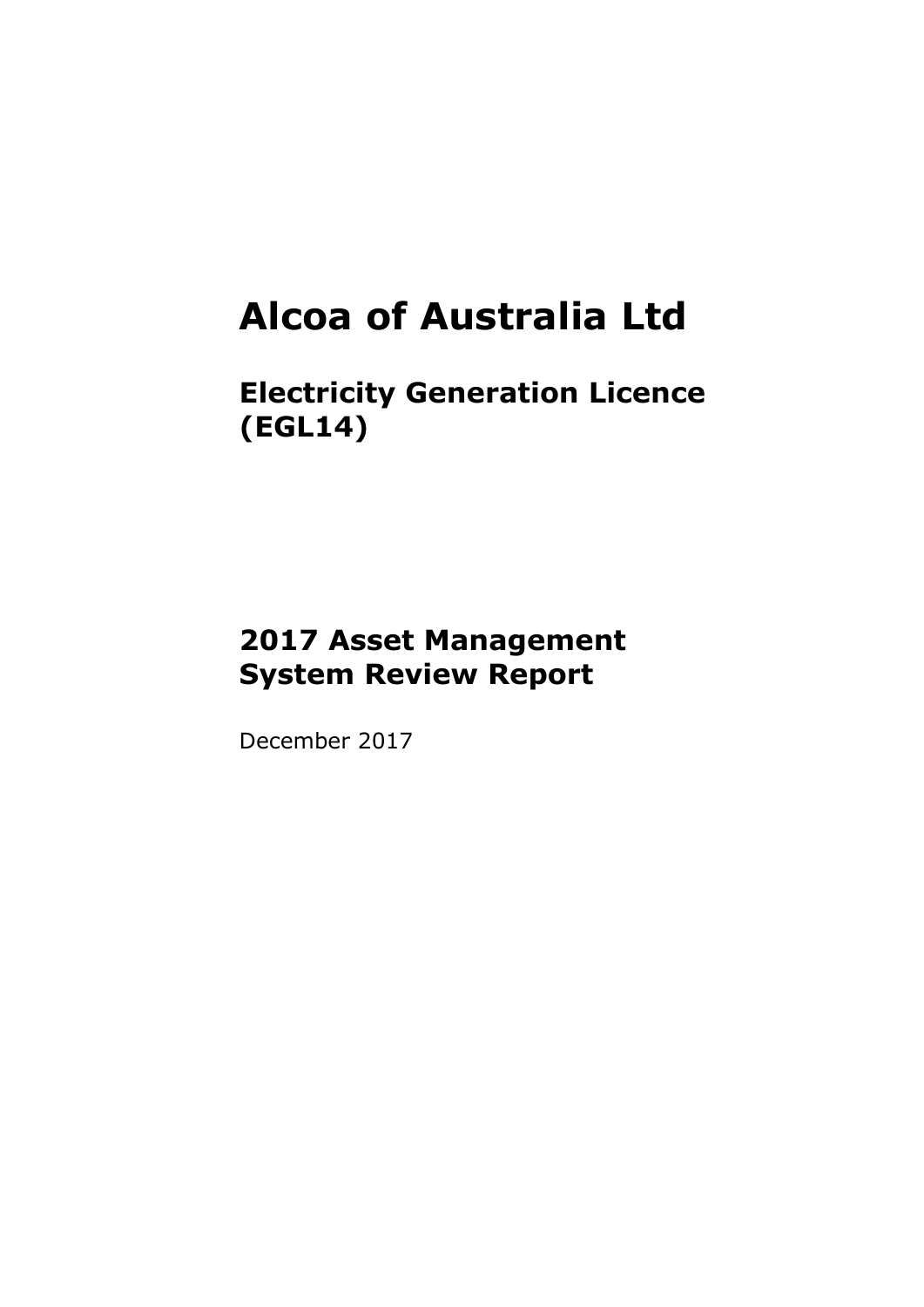## **Deloitte.**

Deloitte Risk Advisory Pty Ltd ACN 611 748 184 Brookfield Place, Tower 2 123 St Georges Terrace Perth, WA, 6000 Australia

> Phone: +61 8 9365 7000 www.deloitte.com.au

Mr Richard Le Tessier Principal Mechanical Engineer - WA Powerhouse Operations Alcoa of Australia Ltd 181-205 Davy Street BOORAGOON WA 6953

15 December 2017

Dear Richard

#### **Alcoa of Australia Ltd Electricity Generation Licence (EGL14) – 2017 Asset Management System review report**

We have completed the Electricity Generation Licence Asset Management System review for Alcoa of Australia Ltd for the period 1 July 2013 to 30 June 2017 and are pleased to submit our report to you.

I confirm that this report is an accurate presentation of the findings and conclusions from our review procedures.

If you have any questions or wish to discuss anything raised in the report, please contact Andrew Baldwin on 9365 7236 or myself on 9365 7024.

Yours sincerely

#### **Richard Thomas**

Partner Deloitte Risk Advisory Pty Ltd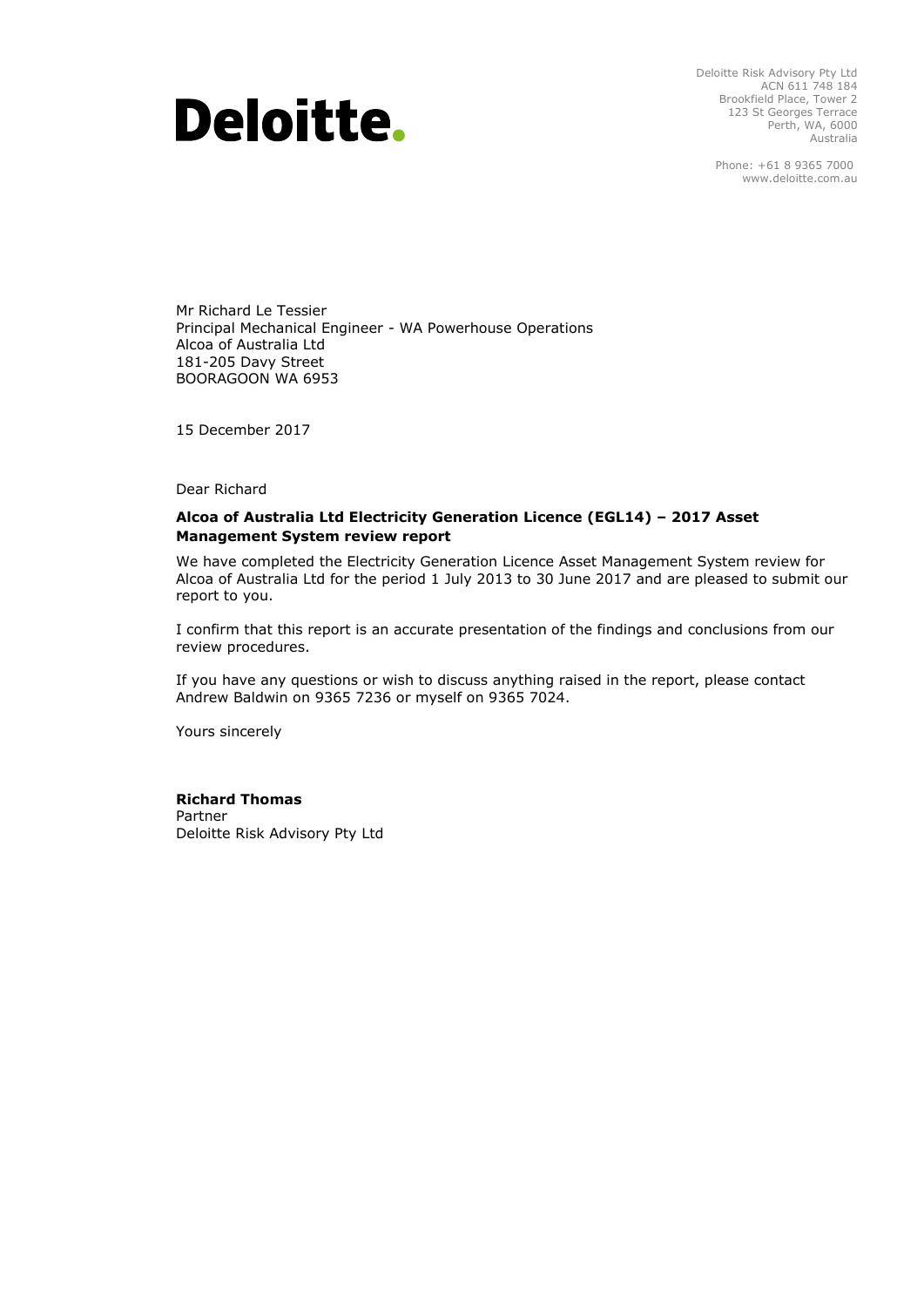### Contents

| $\mathbf{1}$ | Independent Reviewer's report                       |    |  |
|--------------|-----------------------------------------------------|----|--|
| 2            | Executive summary                                   |    |  |
| 3            | Summary of ratings                                  | 13 |  |
| 4            | Detailed findings, recommendations and action plans | 16 |  |
| 5            | Follow-up of previous review action plans           | 51 |  |
|              | Appendix $A -$ Review plan<br>54                    |    |  |
|              | Appendix $B -$ References<br>55                     |    |  |

Deloitte refers to one or more of Deloitte Touche Tohmatsu Limited, a UK private company limited by guarantee, and its network of member firms, each of which is a legally separate and independent entity (and in Australia this is the partnership of Deloitte Touche Tohmatsu).

The entity named herein is a legally separate and independent entity. In providing this document, the author only acts in the named capacity and does not act in any other capacity. Nothing in this document, nor any related attachments or communications or services, have any capacity to bind any other entity under the 'Deloitte' network of member firms (including those operating in Australia).

Liability limited by a scheme approved under Professional Standards Legislation.

© 2017 Deloitte Risk Advisory Pty Ltd.

Member of Deloitte Touche Tohmatsu Limited.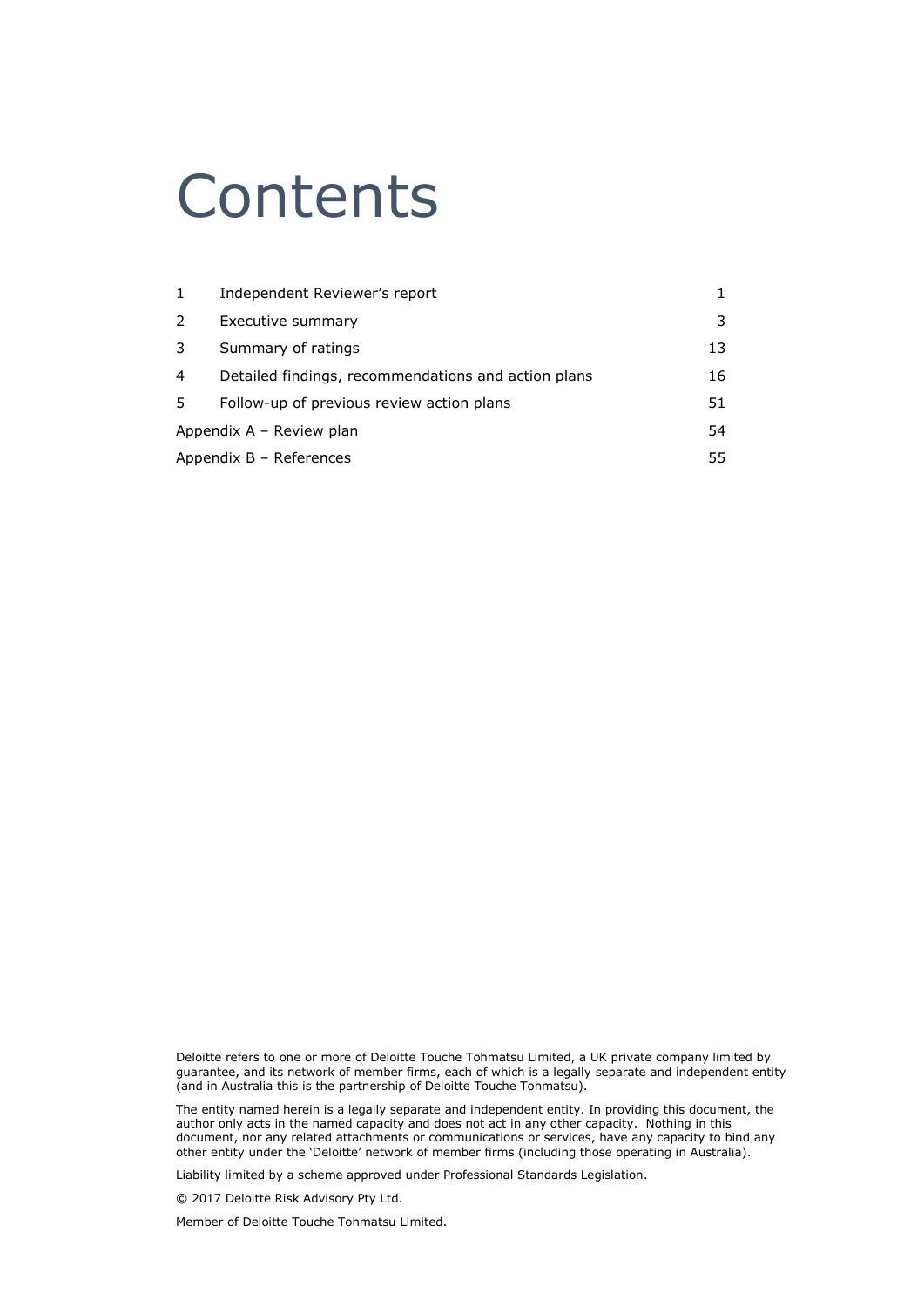# 1 Independent Reviewer's report

With the approval of the Economic Regulation Authority (**ERA**), Alcoa of Australia Ltd (**Alcoa**) engaged Deloitte Risk Advisory Pty Ltd (**Deloitte**) to conduct a review of the effectiveness of Alcoa's Asset Management System (**AMS**) relating to its Electricity Generation Licence No.14 (EGL 14) (the **Licence**) for the period 1 July 2013 to 30 June 2017 (**review period**). Deloitte engaged KT & Sai Associates Pty Ltd to provide advice where technical expertise was required. Deloitte conducted the review as a limited assurance engagement.

#### **Alcoa's responsibility for maintaining an effective AMS**

Alcoa is responsible for establishing and maintaining an effective AMS for the assets subject to the License as measured by the effectiveness criteria in the Guidelines. This responsibility includes implementing and maintaining policies, procedures and controls, which are designed to provide for an effective AMS for assets subject to the Licence, as measured by the effectiveness criteria in the Guidelines.

#### **Deloitte's responsibility**

Our responsibility is to express a conclusion, based on our procedures, on the effectiveness of Alcoa's AMS for assets subject to the Licence. The limited assurance engagement has been conducted in accordance with the Australian Standard on Assurance Engagements (**ASAE**) *3500 Performance Engagements* issued by the Australian Auditing and Assurance Standards Board, in order to state whether, in all material respects, based on the work performed, anything has come to our attention to indicate that Alcoa had not established and maintained an effective AMS for assets subject to the Licence, as measured by the effectiveness criteria in the April 2014 issue of the *Audit and Review Guidelines: Electricity and Gas Licences* issued by the ERA (the **Guidelines**) and in operation during the review period.

ASAE 3500 also requires us to comply with the relevant ethical requirements of the Australian professional accounting bodies.

Our procedures consisted primarily of:

- Utilising the Guidelines as a guide for development of a risk assessment and document review to assess controls
- Development of a Review Plan for approval by the ERA and an associated work program
- Interviews with and representations from relevant Alcoa staff to gain an understanding of the development and maintenance of policies and procedural type documentation
- Examination of documented policies and procedures for key functional requirements and consideration of their relevance to Alcoa's AMS requirements and standards
- Physical visit to Alcoa's operations sites
- Consideration of reports and references evidencing activity
- Consideration of the installations' function, normal modes of operation and age
- Reporting of findings to Alcoa for review and response.

#### **Limitations of use**

This report is made solely for the information and internal use of Alcoa and is not intended to be, and should not be, used by any other person or entity. No other person or entity is entitled to rely, in any manner, or for any purpose, on this report.

We understand that a copy of the report will be provided to the ERA for the purpose of reporting on the effectiveness of Alcoa's AMS. We agree that a copy of this report may be provided to the ERA for its information in connection with this purpose but only on the basis that we accept no duty, liability or responsibility to the ERA in relation to the report. We accept no duty, responsibility or liability to any party, other than Alcoa, in connection with the report or this engagement.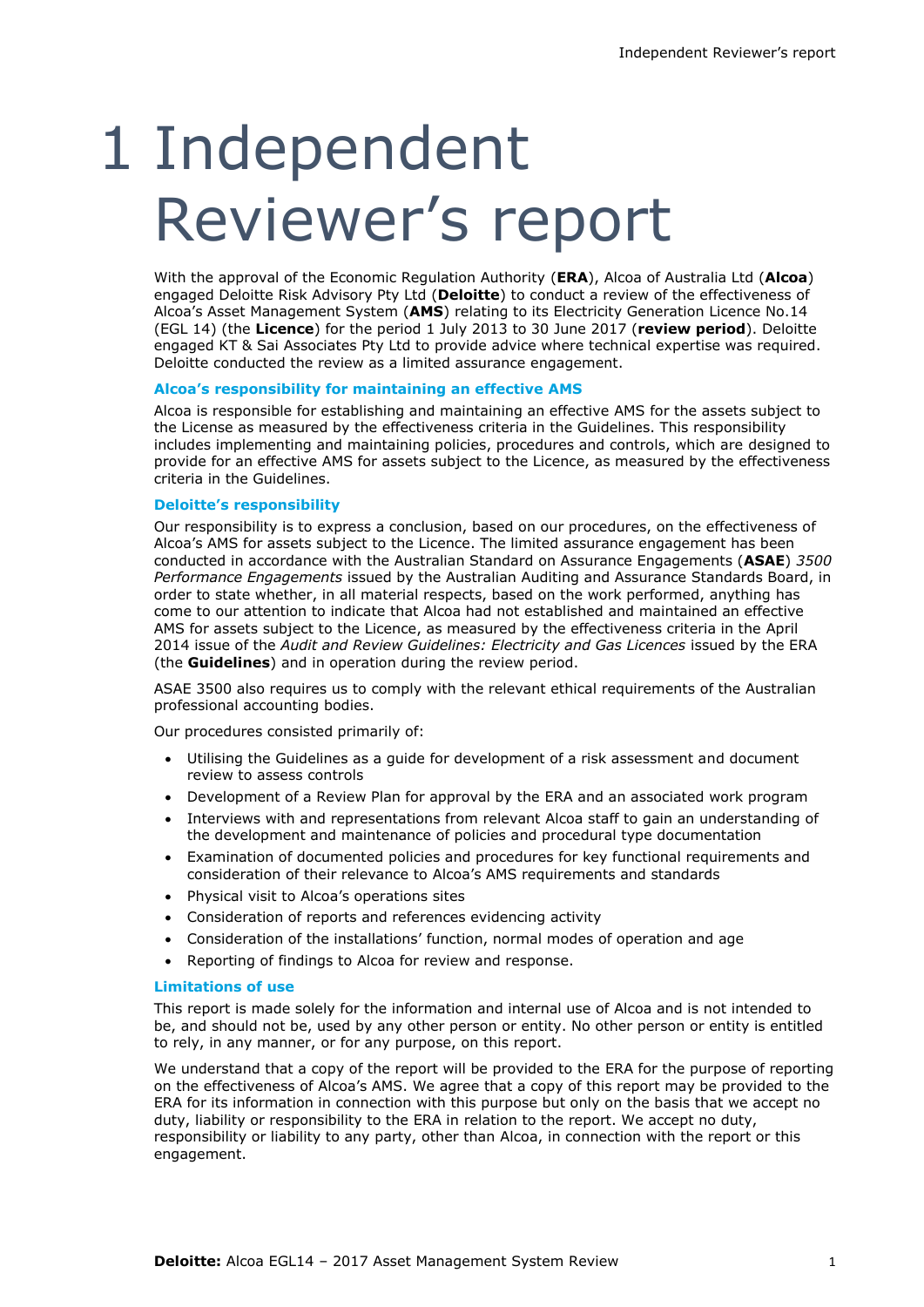#### **Inherent limitations**

A limited assurance engagement is substantially more limited in scope than a reasonable assurance engagement conducted in accordance with ASAE 3500 and consequently does not allow us to obtain assurance that we would become aware of all significant matters that might be identified in a reasonable assurance engagement. Accordingly, we will not express an opinion providing reasonable assurance.

Because of the inherent limitations of any compliance procedure, it is possible that fraud, error or non-compliance may occur and not be detected. We cannot, in practice, examine every activity and procedure, nor can we be a substitute for management's responsibility to maintain adequate controls over all levels of operations and its responsibility to prevent and detect irregularities, including fraud. Accordingly, readers of our reports should not rely on the report to identify all potential instances of AMS deficiencies, which may occur.

Any projection of the evaluation of the effectiveness of AMS processes and procedures to future periods is subject to the risk that the processes and procedures may become inadequate because of changes in conditions, or that the degree of compliance with management procedures may deteriorate.

#### **Independence**

In conducting our engagement, we have complied with the independence requirements of the Australian professional accounting bodies.

#### **Conclusion**

Based on our work described in this report, in all material respects, nothing has come to our attention to indicate that Alcoa had not established and maintained an effective AMS for assets subject to the Licence, as measured by the effectiveness criteria in the Guidelines and in operation during the period 1 July 2013 to 30 June 2017.

Table 3 of this report provides the effectiveness ratings for each of the 12 key processes in the asset management lifecycle assessed by this engagement. For those aspects of Alcoa's AMS that were assessed as having opportunities for improvement, relevant observations, recommendations and action plans are summarised at section 2.4 of this report and detailed at section 4 of this report.

DELOITTE RISK ADVISORY PTY LTD

**Richard Thomas** Partner Perth, 15 December 2017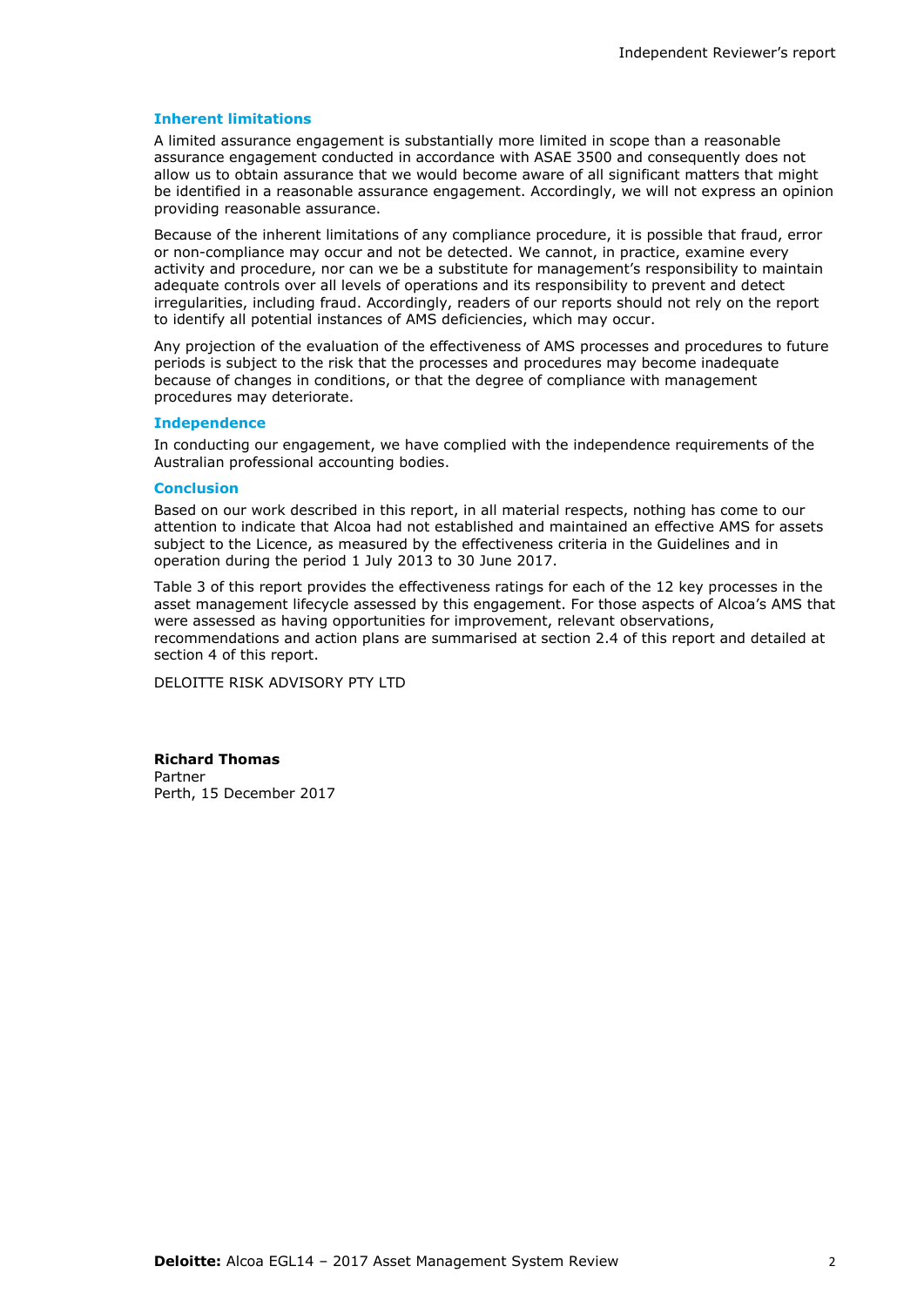## 2 Executive summary

#### **2.1 Introduction and background**

The Economic Regulation Authority (the **ERA**) has, under the provisions of the Electricity Industry Act 2004 (**Electricity Act**), issued to Alcoa of Australia Ltd (**Alcoa**) the Electricity Generation Licence No.14 (EGL14) (the **Licence**).

Section 14 of the Act requires Alcoa to provide to the ERA an asset management system (**AMS**) review (the **review**) conducted by an independent expert acceptable to the ERA not less than once in every 24 month period (or any longer period that the ERA allows). The ERA set the period to be covered by the review as 1 July 2013 to 30 June 2017 (**review period**). At the request of Alcoa, Deloitte Risk Advisory Pty Ltd (**Deloitte**) has undertaken a limited assurance review of Alcoa's AMS.

The Licence relates to Alcoa's operation of generating works at its Kwinana, Pinjarra and Wagerup facilities. These works are managed by Alcoa's WA powerhouse operations within the WA Operations (**WAO**) business unit. When the licence was first granted to Alcoa, it was anticipated Alcoa's net inflow and outflow would net to nil. Alcoa is now a net importer of electricity owing to increased consumption, predominately related to refinery and mining activity at its Pinjarra facility.

The review has been conducted in accordance with the April 2014 issue of the *Audit and Review Guidelines: Electricity and Gas Licences* (the **Guidelines**), which sets out 12 key processes in the asset management lifecycle. The limited assurance review was undertaken in order to state whether, based on the work performed, in all material respects, anything has come to our attention to indicate that Alcoa had not established and maintained an effective AMS for assets subject to the Licence, as measured by the effectiveness criteria in the Guidelines and in operation during the period 1 July 2013 to 30 June 2017.

#### **2.2 Findings**

In considering Alcoa's internal control procedures, structure and environment, its compliance arrangements and its information systems specifically relevant to those effectiveness criteria subject to review, we observed that Alcoa:

- Has an established asset management framework in place, which has been subject to minimal change during the review period
- Utilises a suite of policies and procedures (which align with the Review Guidelines and ISO Standards) as well as an enterprise Asset Management system (**eAM system**) to facilitate its operations
- Leverages experienced and long-serving staff, who:
	- o Demonstrate a sound understanding of effective asset management principles
	- o Possess a strong appetite for reporting and accountability.
- Utilises data and dashboard reporting (through the Equipment Management Metrics (**EMM**) portal) to identify trends in asset condition and maintenance performance
- Has a small number of further opportunities to strengthen aspects of its AMS, as described in this report.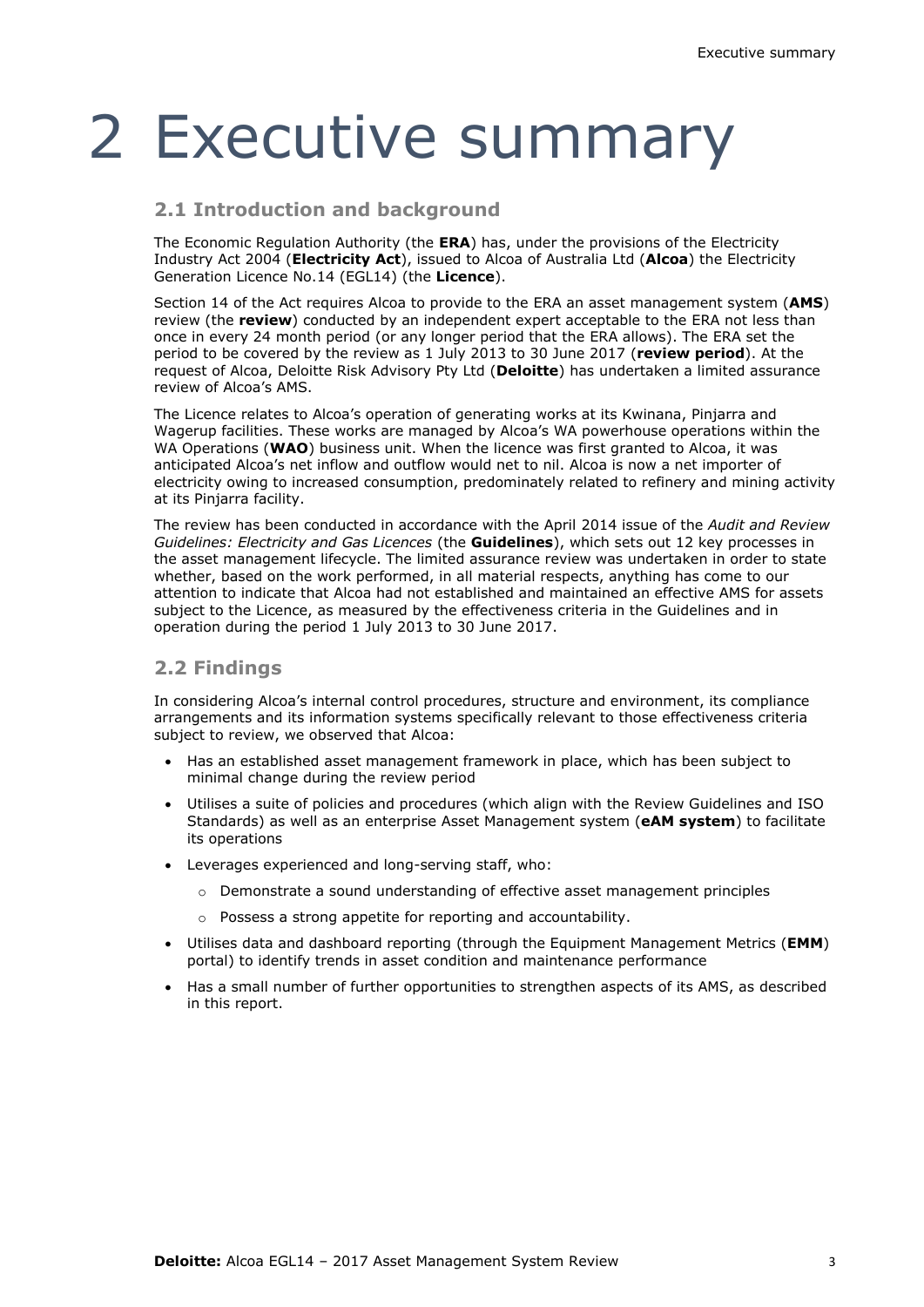This review assessed that, of the 56 elements of Alcoa's AMS:

- For the asset management process and policy definition adequacy ratings:
	- o 52 are rated as "Adequately defined"
	- o Four are rated as "Requires some improvement".
- For the asset management performance ratings:
	- o 53 are rated as "Performing effectively"
	- o Three are rated as "Opportunity for improvement".
- In aggregate, there are six observations (including one outstanding observation from the 2013 AMS Review) where further action is recommended.

Specific assessments for each criterion are summarised at **Table 3** in section 3 "Summary of ratings" of this report.

Detailed findings, including relevant observations, recommendations and action plans are located in section 4 "Detailed findings, recommendations and action plans" of this report.

#### **2.3 Alcoa's response to previous review recommendations**

This review considered how Alcoa has progressed against the five outstanding action items from the 2013 review, which include two actions from the 2010 review.

Based on our examination of relevant documents, discussion with staff and consideration of the results of this review's testing against the criteria, Alcoa:

- Has closed out four of the five action plans
- Is yet to complete one action plan relating to aligning its risk policies and procedures with the revised risk management standard (refer to finding 3/2013 in section 2.4 Recommendations and action plans.)

Refer to section 5 of this report for further detail.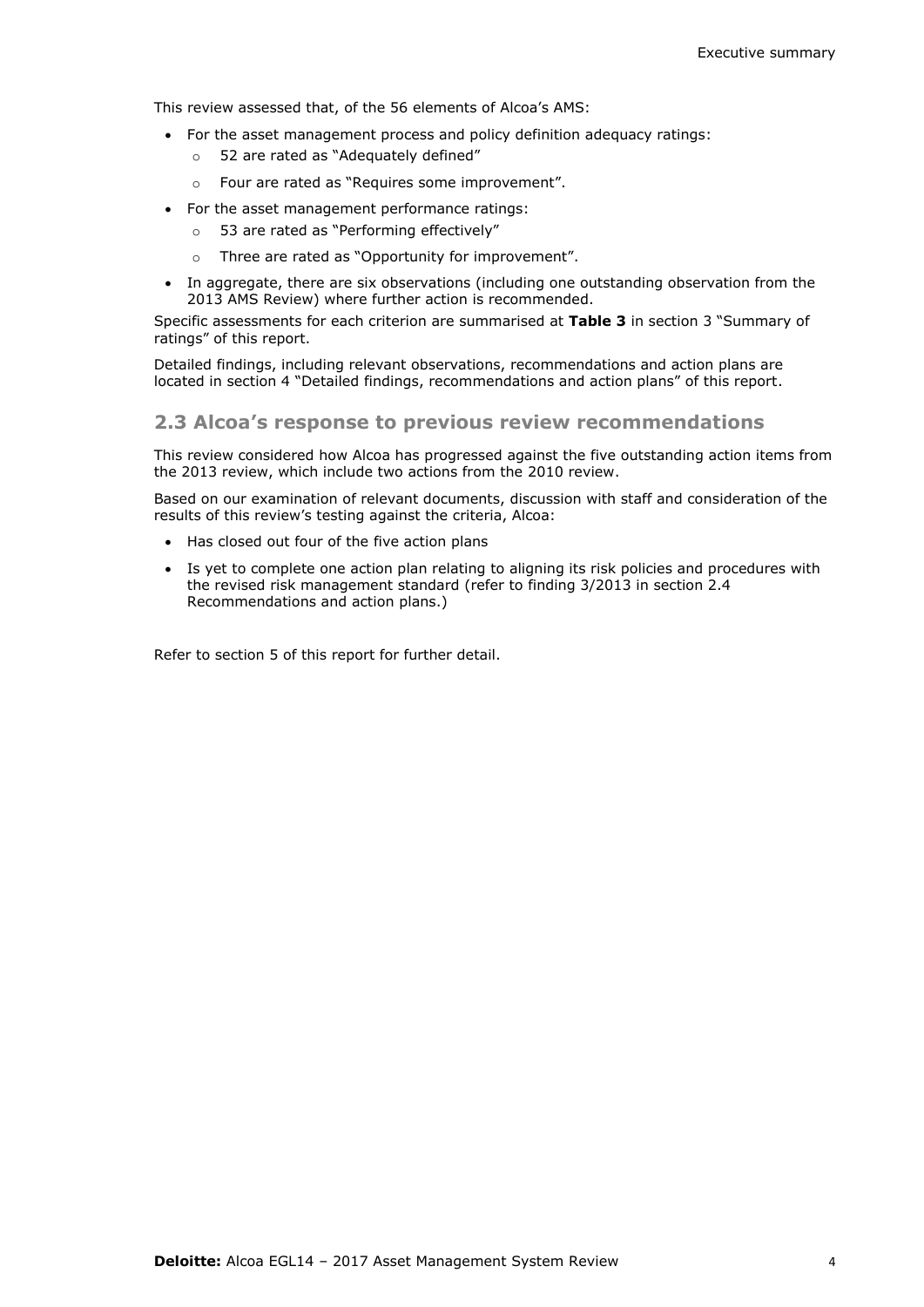#### **2.4 Recommendations and action plans**

#### **A. Resolved at end of current review period**

Not applicable.

#### **B. Unresolved at end of current review period**

| <b>AMS Key Process and</b><br><b>Effectiveness Criteria</b>                                                                                                                                  | <b>Adequacy rating Issue 1/2017</b> |                                                                                                                                                                                                                                                                                                       |  |
|----------------------------------------------------------------------------------------------------------------------------------------------------------------------------------------------|-------------------------------------|-------------------------------------------------------------------------------------------------------------------------------------------------------------------------------------------------------------------------------------------------------------------------------------------------------|--|
| <b>Asset Planning</b><br>1(a) Asset management                                                                                                                                               | Requires some<br>improvement (B)    | Alcoa has developed a Powerhouse Asset Strategy<br>for each of its Kwinana, Pinjarra and Wagerup                                                                                                                                                                                                      |  |
| plan covers key<br>requirements                                                                                                                                                              | <b>Performance</b><br>rating        | Powerhouses, which serves as the overarching<br>asset management plan for each of Alcoa's<br>generation sites under the Licence.                                                                                                                                                                      |  |
|                                                                                                                                                                                              | Opportunity for<br>improvement (2)  | Those Powerhouse Asset Strategies provide for<br>diesel as an alternative fuel in the event of a<br>shortage of gas. However,                                                                                                                                                                         |  |
|                                                                                                                                                                                              |                                     | We are advised that Alcoa has modified its<br>$\bullet$<br>strategy for testing its capacity to changeover<br>from gas to diesel firing. That strategy is not<br>reflected in the Powerhouse Asset Strategies                                                                                         |  |
|                                                                                                                                                                                              |                                     | A diesel shelf-life monitoring program has not<br>$\bullet$<br>yet been established to outline Alcoa's<br>requirements for managing/regularly testing<br>diesel and monitoring diesel shelf-life.                                                                                                     |  |
|                                                                                                                                                                                              |                                     | The consequential impact of Alcoa's current<br>approach to diesel use not being reflected in its<br>Powerhouse Asset Strategies includes outdated:                                                                                                                                                    |  |
|                                                                                                                                                                                              |                                     | Maintenance activities. For example, a planned<br>$\bullet$<br>maintenance task to conduct routine Boiler Oil<br>burns at the Kwinana powerhouse was listed as<br>long overdue at 30 June 2017                                                                                                        |  |
|                                                                                                                                                                                              |                                     | Contingency Plans.<br>$\bullet$                                                                                                                                                                                                                                                                       |  |
| <b>Recommendation 1/2017</b>                                                                                                                                                                 |                                     | <b>Action Plan 1/2017</b>                                                                                                                                                                                                                                                                             |  |
| Alcoa:<br>(a) Update its Powerhouse Asset Strategies<br>to reflect its current approach to diesel<br>management and use<br>(b) Implement a relevant diesel shelf-life<br>monitoring program. |                                     | Alcoa will:<br>(a) Update its Powerhouse Asset Strategies to<br>reflect its current approach to diesel<br>management and use<br>(b) Implement a relevant diesel shelf-life<br>monitoring program.<br><b>Responsible Person</b><br>Principal Mechanical Engineer WAO Powerhouse<br><b>Target Date:</b> |  |
|                                                                                                                                                                                              |                                     | 30 June 2018                                                                                                                                                                                                                                                                                          |  |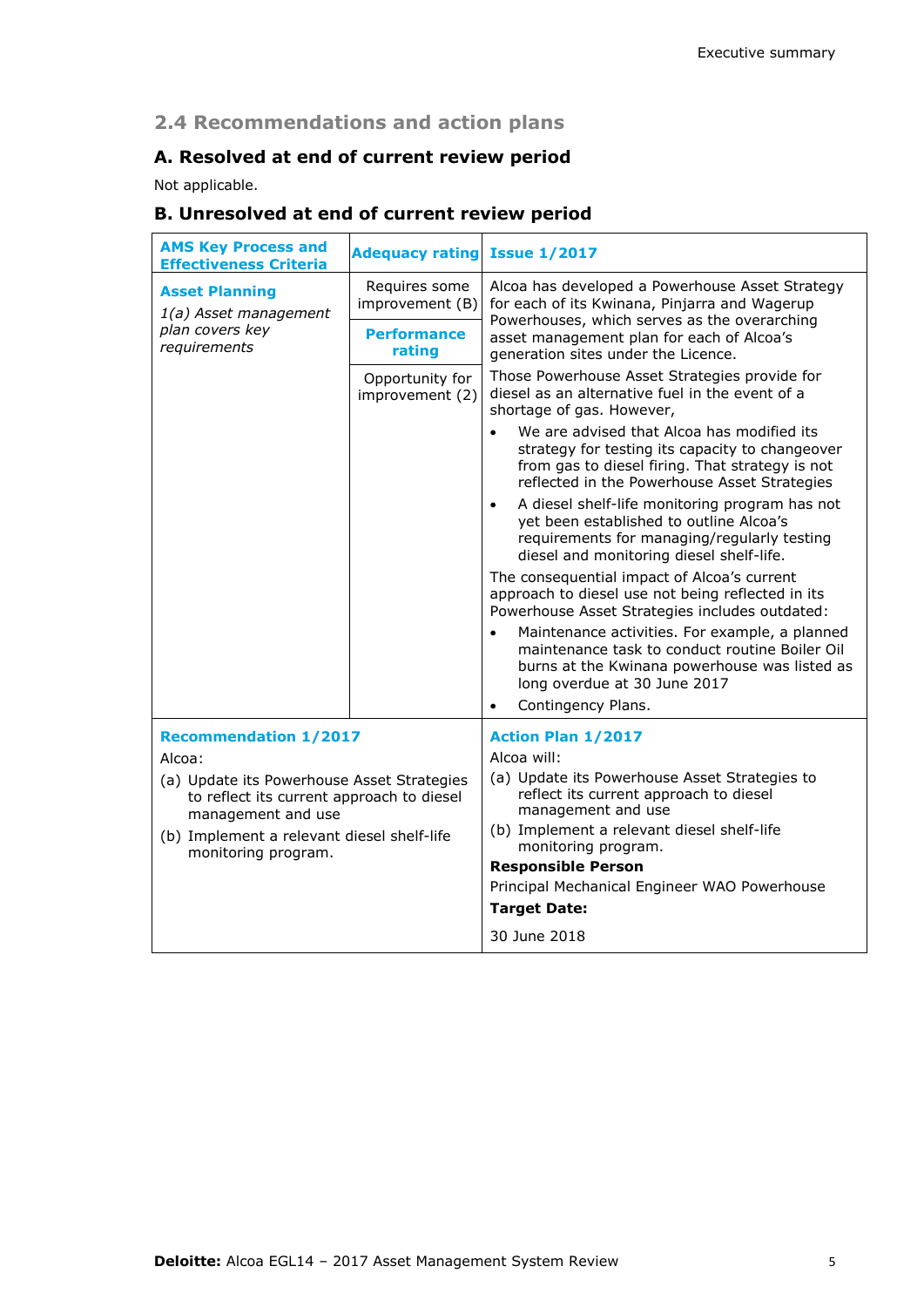| <b>AMS Key Process and</b><br><b>Effectiveness Criteria</b>                                                                                          | <b>Adequacy rating Issue 2/2017</b> |                                                                                                                                                                                                                                                                                                                                                      |
|------------------------------------------------------------------------------------------------------------------------------------------------------|-------------------------------------|------------------------------------------------------------------------------------------------------------------------------------------------------------------------------------------------------------------------------------------------------------------------------------------------------------------------------------------------------|
| <b>Asset Planning</b><br>1(i) Plans are regularly                                                                                                    | Requires some<br>improvement (B)    | Alcoa's Kwinana Powerhouse Asset Strategy<br>provides for the strategy to be reviewed every two                                                                                                                                                                                                                                                      |
| reviewed and updated                                                                                                                                 | <b>Performance</b><br>rating        | years. As the last review was performed in<br>February 2015, the current review is overdue.                                                                                                                                                                                                                                                          |
|                                                                                                                                                      | Performing<br>effectively (1)       | The Principal Mechanical Engineer WAO Powerhouse<br>advised that Alcoa has reconsidered the<br>appropriateness of the timeframe for reviewing the<br>Kwinana Powerhouse Asset Strategy, to better align<br>with the review timeframe applied to the Wagerup<br>and Pinjarra Powerhouse Asset Strategies (every<br>four and five years respectively). |
| <b>Recommendation 2/2017</b><br>Alcoa formally assess and, where<br>necessary, amend the timeframe for<br>reviewing its Powerhouse Asset Strategies. |                                     | <b>Action Plan 2/2017</b><br>Alcoa will formally assess and, where necessary,<br>amend the timeframe for reviewing its Powerhouse<br>Asset Strategies.                                                                                                                                                                                               |
|                                                                                                                                                      |                                     | <b>Responsible Person</b><br>Principal Mechanical Engineer WAO Powerhouse                                                                                                                                                                                                                                                                            |
|                                                                                                                                                      |                                     | <b>Target Date</b>                                                                                                                                                                                                                                                                                                                                   |
|                                                                                                                                                      |                                     | 30 June 2018                                                                                                                                                                                                                                                                                                                                         |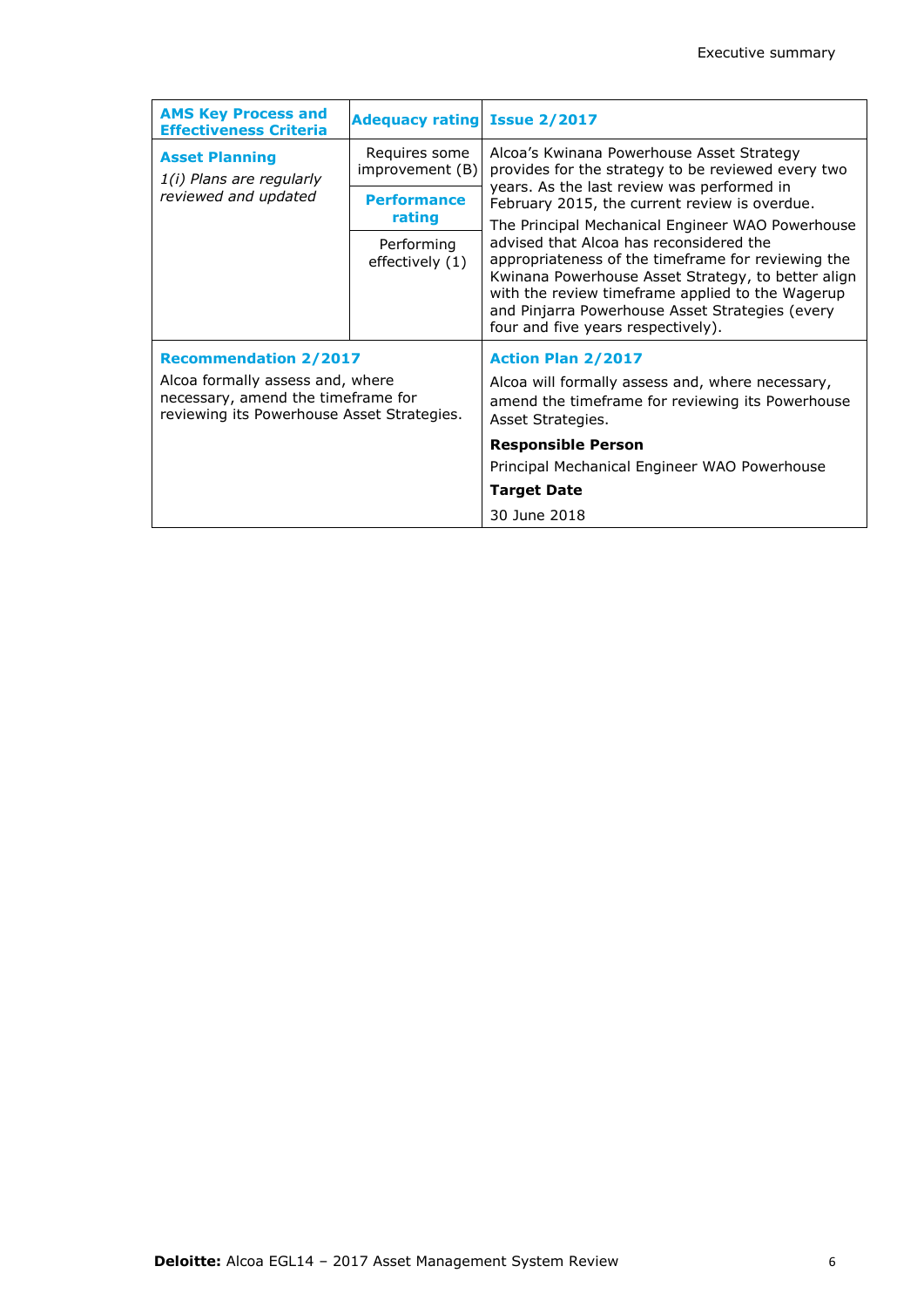| <b>AMS Key Process and</b><br><b>Effectiveness Criteria</b>                                                                                                                                                                              | <b>Adequacy rating</b>             | <b>Issue 3/2017</b>                                                                                                                                                                                                                                                                                                                                                                                                                                                                                                                                                                                            |  |
|------------------------------------------------------------------------------------------------------------------------------------------------------------------------------------------------------------------------------------------|------------------------------------|----------------------------------------------------------------------------------------------------------------------------------------------------------------------------------------------------------------------------------------------------------------------------------------------------------------------------------------------------------------------------------------------------------------------------------------------------------------------------------------------------------------------------------------------------------------------------------------------------------------|--|
| <b>Asset Maintenance</b><br>6(c) Maintenance plans                                                                                                                                                                                       | Adequately<br>defined (A)          | Alcoa's prioritisation of maintenance work orders is<br>based on its operational requirements (e.g.                                                                                                                                                                                                                                                                                                                                                                                                                                                                                                            |  |
| (emergency, corrective<br>and preventative) are<br>documented and                                                                                                                                                                        | <b>Performance</b><br>rating       | emergency and corrective works having higher<br>priority), its statutory obligations and designation of<br>critical assets.                                                                                                                                                                                                                                                                                                                                                                                                                                                                                    |  |
| completed on schedule                                                                                                                                                                                                                    | Opportunity for<br>improvement (2) | Its EMMS portal also provides a strong capability for<br>monitoring performance metrics such as the 'Late<br>Critical Compliance %' metric, which reports details<br>of overdue work orders relating to critical assets.<br>The Principal Mechanical Engineer WAO Powerhouse<br>also advised of Alcoa's intention to leverage its data<br>and reporting capabilities to drive further<br>maintenance efficiencies, which demonstrates a<br>focus on continuous improvement in its approach to<br>maintenance.                                                                                                  |  |
|                                                                                                                                                                                                                                          |                                    | We recognise that Alcoa's work order planning and<br>monitoring processes are driven by experienced<br>staff/managers who are responsible for maintaining<br>powerhouse reliability, however those processes<br>can be further improved with more structured<br>guidance on the relevant priority of maintenance<br>tasks. By further distinguishing between lower and<br>higher priority tasks, Alcoa will be better placed to<br>complete the most critical maintenance within the<br>required timeframes and to further improve<br>efficiencies by minimising investment in lowest<br>priority work orders. |  |
| <b>Recommendation 3/2017</b>                                                                                                                                                                                                             |                                    | <b>Action Plan 3/2017</b>                                                                                                                                                                                                                                                                                                                                                                                                                                                                                                                                                                                      |  |
| Alcoa:                                                                                                                                                                                                                                   |                                    | Alcoa will:                                                                                                                                                                                                                                                                                                                                                                                                                                                                                                                                                                                                    |  |
| (a) Investigate the capability of its work<br>order planning and monitoring<br>processes to introduce a further degree<br>of work order prioritisation<br>(b) Consider the potential to further<br>rationalise the number of maintenance |                                    | (a) Investigate the capability of its work order<br>planning and monitoring processes to introduce<br>a further degree of work order prioritisation<br>(b) Consider the potential to further rationalise the<br>number of maintenance tasks assigned as<br>critical (i.e. to re-assign with a lower priority).                                                                                                                                                                                                                                                                                                 |  |
| tasks assigned as critical (i.e. to re-<br>assign with a lower priority).                                                                                                                                                                |                                    | <b>Responsible Person</b>                                                                                                                                                                                                                                                                                                                                                                                                                                                                                                                                                                                      |  |
|                                                                                                                                                                                                                                          |                                    | Principal Mechanical Engineer WAO Powerhouse                                                                                                                                                                                                                                                                                                                                                                                                                                                                                                                                                                   |  |
|                                                                                                                                                                                                                                          |                                    | <b>Target Date:</b>                                                                                                                                                                                                                                                                                                                                                                                                                                                                                                                                                                                            |  |
|                                                                                                                                                                                                                                          |                                    | 30 June 2018                                                                                                                                                                                                                                                                                                                                                                                                                                                                                                                                                                                                   |  |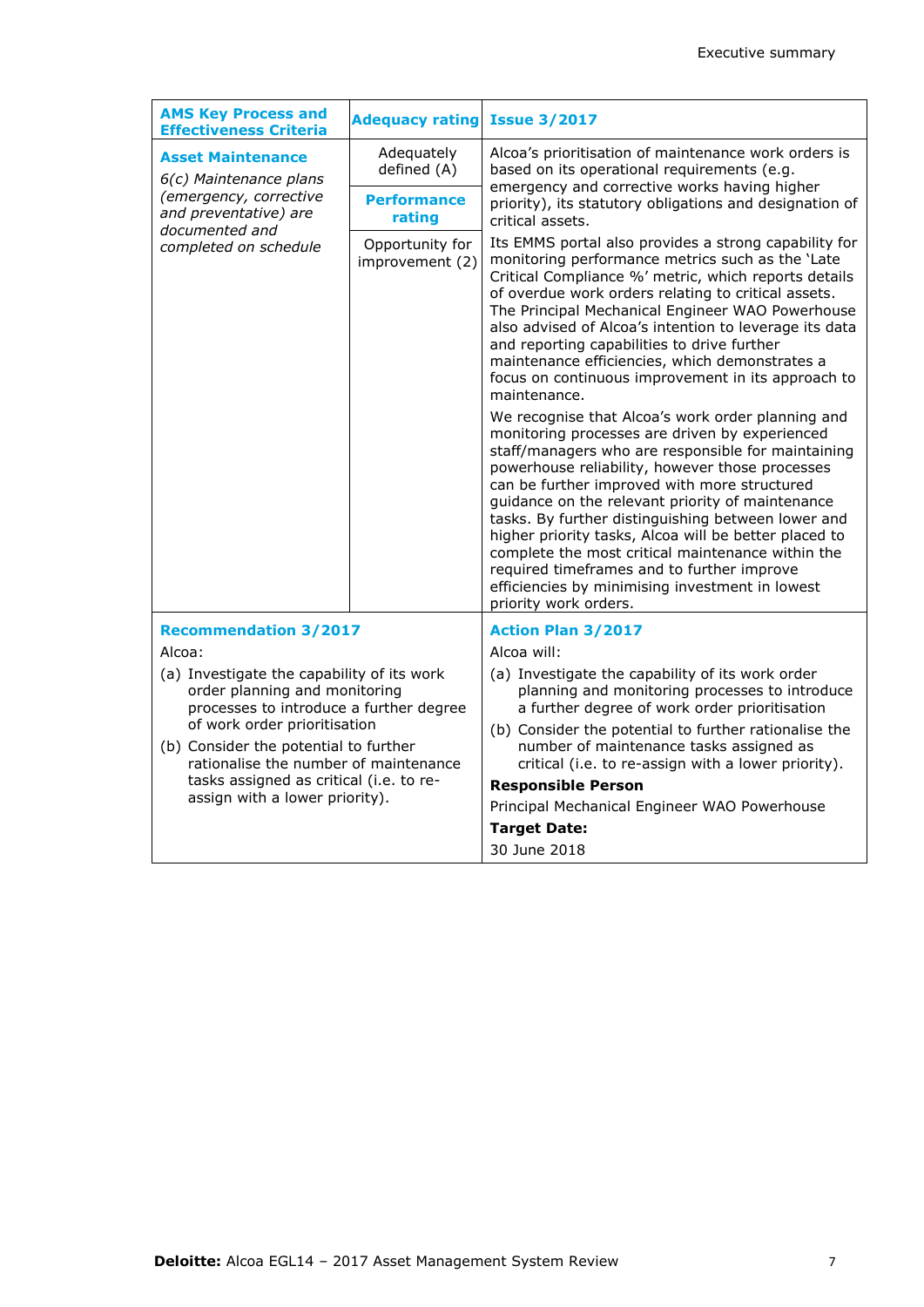| <b>AMS Key Process and</b><br><b>Effectiveness Criteria</b> | <b>Adequacy rating Issue 4/2017</b> |                                                                                                                                                                                                                                                                                                               |
|-------------------------------------------------------------|-------------------------------------|---------------------------------------------------------------------------------------------------------------------------------------------------------------------------------------------------------------------------------------------------------------------------------------------------------------|
| <b>Contingency Planning</b><br>9(a) Contingency plans       | Requires some<br>improvement (B)    | Alcoa maintains Emergency Response Procedures<br>(ERPs) for each refinery as a component of its suite<br>of policies and procedures for contingency<br>management.                                                                                                                                            |
| are documented,<br>understood and tested to                 | <b>Performance</b><br>rating        |                                                                                                                                                                                                                                                                                                               |
| confirm their operability<br>and to cover higher risks      | Performing<br>Effectively (1)       | We observed evidence of mock emergency<br>response activities performed as part of refinery<br>ERPs, and subject to review via ASAT audits.<br>However Alcoa has not applied a coordinated<br>approach to ensure its ERPs capture Alcoa's<br>requirements for the method and frequency of test<br>procedures. |
| <b>Recommendation 4/2017</b>                                |                                     | <b>Action Plan 4/2017</b>                                                                                                                                                                                                                                                                                     |
| Alcoa update its ERPs to provide for:                       |                                     | Alcoa will update its ERPs to provide for:                                                                                                                                                                                                                                                                    |
| Frequency of testing                                        |                                     | Frequency of testing<br>$\bullet$                                                                                                                                                                                                                                                                             |
| Method of testing<br>$\bullet$                              |                                     | Method of testing<br>$\bullet$                                                                                                                                                                                                                                                                                |
| Required documentation/reporting                            |                                     | Required documentation/reporting outputs                                                                                                                                                                                                                                                                      |
| outputs                                                     |                                     | A lessons learned mechanism.                                                                                                                                                                                                                                                                                  |
| A lessons learned mechanism.                                |                                     | <b>Responsible Person</b>                                                                                                                                                                                                                                                                                     |
|                                                             |                                     | Principal Mechanical Engineer WAO Powerhouse                                                                                                                                                                                                                                                                  |
|                                                             |                                     | <b>Target Date</b>                                                                                                                                                                                                                                                                                            |
|                                                             |                                     | 30 June 2018                                                                                                                                                                                                                                                                                                  |

| <b>AMS Key Process and</b><br><b>Effectiveness Criteria</b>                                                                            | <b>Adequacy rating Issue 5/2017</b> |                                                                                                                                                                                                                                                                                                 |
|----------------------------------------------------------------------------------------------------------------------------------------|-------------------------------------|-------------------------------------------------------------------------------------------------------------------------------------------------------------------------------------------------------------------------------------------------------------------------------------------------|
| <b>Review of Asset</b><br><b>Management System</b>                                                                                     | Adequately<br>defined (A)           | Alcoa had established a program for Alcoa Self-<br>Assessment Test (ASAT) audits on its Powerhouse                                                                                                                                                                                              |
| 12(b) Independent<br>reviews (e.g. internal<br>audit) are performed of                                                                 | <b>Performance</b><br>rating        | AMS to be performed every three years by the<br>Alcoa internal audit team.<br>The last scheduled ASAT audit was to be performed                                                                                                                                                                 |
| the asset management                                                                                                                   | Opportunity for                     | in 2014, however that audit was not undertaken.                                                                                                                                                                                                                                                 |
| system.                                                                                                                                | improvement (2)                     | Although elements of Alcoa's AMS are subject to<br>forms of monitoring and review (such as health and<br>safety system reviews, licence compliance<br>monitoring), those activities are not consolidated<br>and recognised as part of an effective independent<br>review of its Powerhouse AMS. |
| <b>Recommendation 5/2017</b>                                                                                                           |                                     | <b>Action Plan 5/2017</b>                                                                                                                                                                                                                                                                       |
| Alcoa:                                                                                                                                 |                                     | Alcoa will:                                                                                                                                                                                                                                                                                     |
| (a) Reassess the relevance, scope and<br>frequency of ASAT audits on its                                                               |                                     | (a) Reassess the relevance, scope and frequency of<br>ASAT audits on its Powerhouse AMS                                                                                                                                                                                                         |
| Powerhouse AMS                                                                                                                         |                                     | (b) Commit to either completing an ASAT audit, or                                                                                                                                                                                                                                               |
| (b) Commit to either completing an ASAT<br>audit, or to another suitable form of<br>independent review of its Powerhouse<br><b>AMS</b> |                                     | to another suitable form of independent review<br>of its Powerhouse AMS                                                                                                                                                                                                                         |
|                                                                                                                                        |                                     | (c) Document its approach to independent review<br>of its Powerhouse AMS.                                                                                                                                                                                                                       |
| (c) Document its approach to independent                                                                                               |                                     | <b>Responsible Person</b>                                                                                                                                                                                                                                                                       |
| review of its Powerhouse AMS.                                                                                                          |                                     | Principal Mechanical Engineer WAO Powerhouse                                                                                                                                                                                                                                                    |
|                                                                                                                                        |                                     | <b>Target Date</b>                                                                                                                                                                                                                                                                              |
|                                                                                                                                        |                                     | 30 June 2018                                                                                                                                                                                                                                                                                    |

*The following issue has carried over from the 2013 AMS review.*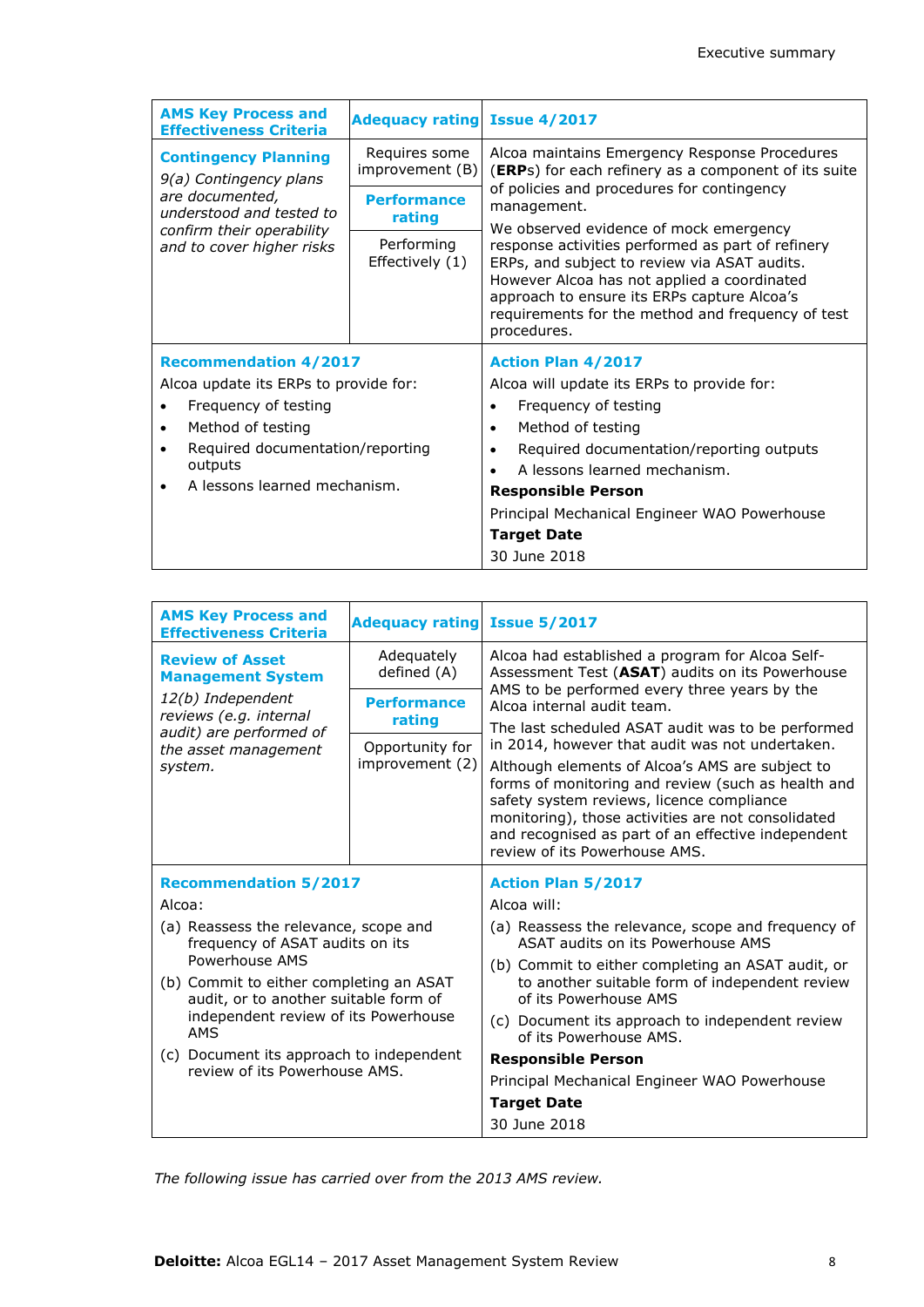| <b>AMS Key Process and</b><br><b>Effectiveness Criteria</b>                                              | <b>Adequacy rating</b>                          | <b>Issue 3/2013</b>                                                                                                                                                                                                                                                                                                                                                                                                                                                                                                                                                                                                                                                                                  |
|----------------------------------------------------------------------------------------------------------|-------------------------------------------------|------------------------------------------------------------------------------------------------------------------------------------------------------------------------------------------------------------------------------------------------------------------------------------------------------------------------------------------------------------------------------------------------------------------------------------------------------------------------------------------------------------------------------------------------------------------------------------------------------------------------------------------------------------------------------------------------------|
| <b>Risk Management</b>                                                                                   | Requires some                                   | 2013 AMS review report finding                                                                                                                                                                                                                                                                                                                                                                                                                                                                                                                                                                                                                                                                       |
| 8(a) Risk management<br>policies and procedures<br>exist and are being                                   | improvement (B)<br><b>Performance</b><br>rating | We observed evidence of risk management activities<br>being applied to WAO Powerhouse planning and<br>management activities.                                                                                                                                                                                                                                                                                                                                                                                                                                                                                                                                                                         |
| applied to minimise<br>internal and external<br>risks associated with the<br>asset management<br>system. | Performing<br>Effectively (1)                   | However, as a minor point to note, Alcoa's suite of<br>risk management policies and procedures refers to<br>the out-dated Risk Management Australian standard<br>AS/NZS 4360:2004. The new risk management<br>standard AS/NZS ISO 31000:2009, although not<br>fundamentally different to the old standard, has<br>been updated including a new definition of risk and<br>provides a greater emphasis on how risk<br>management should be implemented and<br>integrated into an organisation.<br>Current status<br>At the time of this review, the Action Plan had not<br>been completed by the 30 June 2014 target date.<br>Therefore, the finding remains relevant to the<br>current review period. |
| Recommendation 3/2013 (per 2013 AMS<br>review report)                                                    |                                                 | <b>Action Plan 3/2013</b>                                                                                                                                                                                                                                                                                                                                                                                                                                                                                                                                                                                                                                                                            |
| Alcoa update the Risk Management suite of<br>documents to reflect the revised Risk                       |                                                 | Alcoa will update its risk management suite of<br>documentation to reflect the revised Risk<br>Management standard.                                                                                                                                                                                                                                                                                                                                                                                                                                                                                                                                                                                  |
| Management standard AS/NZS ISO<br>31000:2009.                                                            |                                                 | <b>Responsible Person</b>                                                                                                                                                                                                                                                                                                                                                                                                                                                                                                                                                                                                                                                                            |
|                                                                                                          |                                                 | Principal Mechanical Engineer WAO Powerhouse                                                                                                                                                                                                                                                                                                                                                                                                                                                                                                                                                                                                                                                         |
|                                                                                                          |                                                 | <b>Target Date:</b>                                                                                                                                                                                                                                                                                                                                                                                                                                                                                                                                                                                                                                                                                  |
|                                                                                                          |                                                 | 30 June 2018                                                                                                                                                                                                                                                                                                                                                                                                                                                                                                                                                                                                                                                                                         |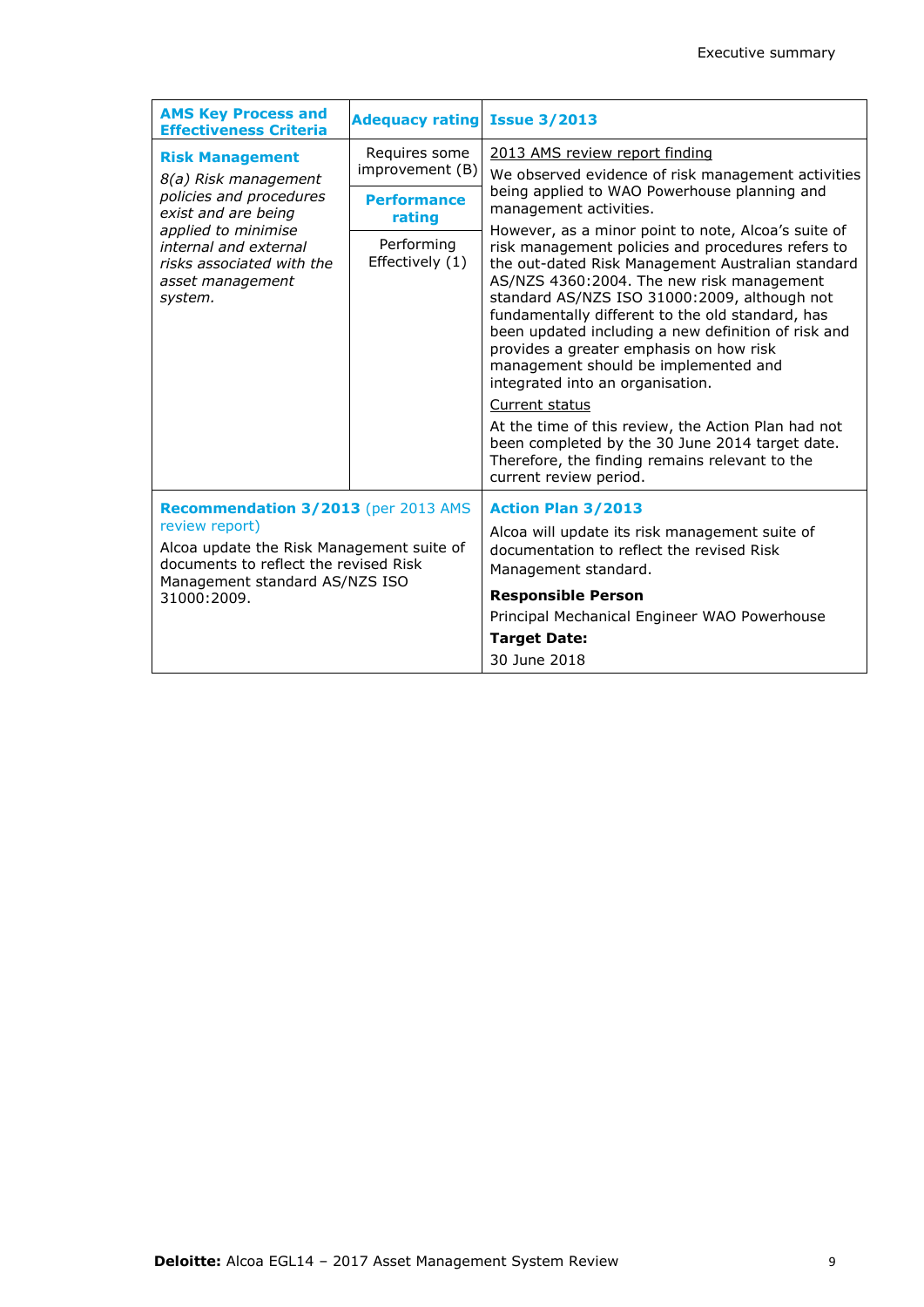#### **2.5 Scope and objectives**

In accordance with the Review Guidelines, the review considered the effectiveness of Alcoa's existing control procedures within the 12 key processes in the asset management lifecycle as outlined below at Table 1.

|  |  |  |  | Table 1 - AMS key processes and effectiveness criteria |
|--|--|--|--|--------------------------------------------------------|
|--|--|--|--|--------------------------------------------------------|

| # | <b>Key process</b>                                | <b>Effectiveness criteria</b>                                                                                                                                                                     |  |
|---|---------------------------------------------------|---------------------------------------------------------------------------------------------------------------------------------------------------------------------------------------------------|--|
| 1 | Asset planning                                    | (a)<br>Asset management plan covers key requirements                                                                                                                                              |  |
|   |                                                   | Planning process and objectives reflect the needs of all<br>(b)                                                                                                                                   |  |
|   |                                                   | stakeholders and is integrated with business planning                                                                                                                                             |  |
|   |                                                   | Service levels are defined<br>(c)                                                                                                                                                                 |  |
|   |                                                   | (d)<br>Non-asset options (e.g. demand management) are considered                                                                                                                                  |  |
|   |                                                   | Lifecycle costs of owning and operating assets are assessed<br>(e)                                                                                                                                |  |
|   |                                                   | Funding options are evaluated                                                                                                                                                                     |  |
|   |                                                   | Costs are justified and cost drivers identified<br>(g)                                                                                                                                            |  |
|   |                                                   | (h)<br>Likelihood and consequences of asset failure are predicted                                                                                                                                 |  |
|   |                                                   | Plans are regularly reviewed and updated.                                                                                                                                                         |  |
| 2 | Asset creation<br>and acquisition                 | (a)<br>Full project evaluations are undertaken for new assets, including<br>comparative assessment of non-asset solutions                                                                         |  |
|   |                                                   | Evaluations include all lifecycle costs<br>(b)                                                                                                                                                    |  |
|   |                                                   | Projects reflect sound engineering and business decisions<br>(c)                                                                                                                                  |  |
|   |                                                   | (d)<br>Commissioning tests are documented and completed                                                                                                                                           |  |
|   |                                                   | (e)<br>Ongoing legal/environmental/safety obligations of the asset<br>owner are assigned and understood.                                                                                          |  |
| 3 | Asset disposal                                    | Under-utilised and under-performing assets are identified as part<br>(a)<br>of a regular systematic review process                                                                                |  |
|   |                                                   | The reasons for under-utilisation or poor performance are<br>(b)<br>critically examined and corrective action or disposal undertaken                                                              |  |
|   |                                                   | Disposal alternatives are evaluated<br>(c)                                                                                                                                                        |  |
|   |                                                   | (d)<br>There is a replacement strategy for assets.                                                                                                                                                |  |
| 4 | Environmental<br>analysis (all                    | (a)<br>Opportunities and threats in the system environment are<br>assessed                                                                                                                        |  |
|   | external<br>factors that<br>affect the<br>system) | Performance standards (availability of service, capacity,<br>(b)<br>continuity, emergency response, etc.) are measured and<br>achieved                                                            |  |
|   |                                                   | Compliance with statutory and regulatory requirements<br>(c)                                                                                                                                      |  |
|   |                                                   | (d) Achievement of customer service levels.                                                                                                                                                       |  |
| 5 | Asset<br>operations                               | Operational policies and procedures are documented and linked<br>(a)<br>to service levels required                                                                                                |  |
|   |                                                   | Risk management is applied to prioritise operations tasks<br>(b)                                                                                                                                  |  |
|   |                                                   | Assets are documented in an Asset Register including asset type,<br>(c)<br>location, material, plans of components, an assessment of assets'<br>physical/structural condition and accounting data |  |
|   |                                                   | Operational costs are measured and monitored<br>(d)                                                                                                                                               |  |
|   |                                                   | Staff resources are adequate and staff receive training<br>(e)<br>commensurate with their responsibilities.                                                                                       |  |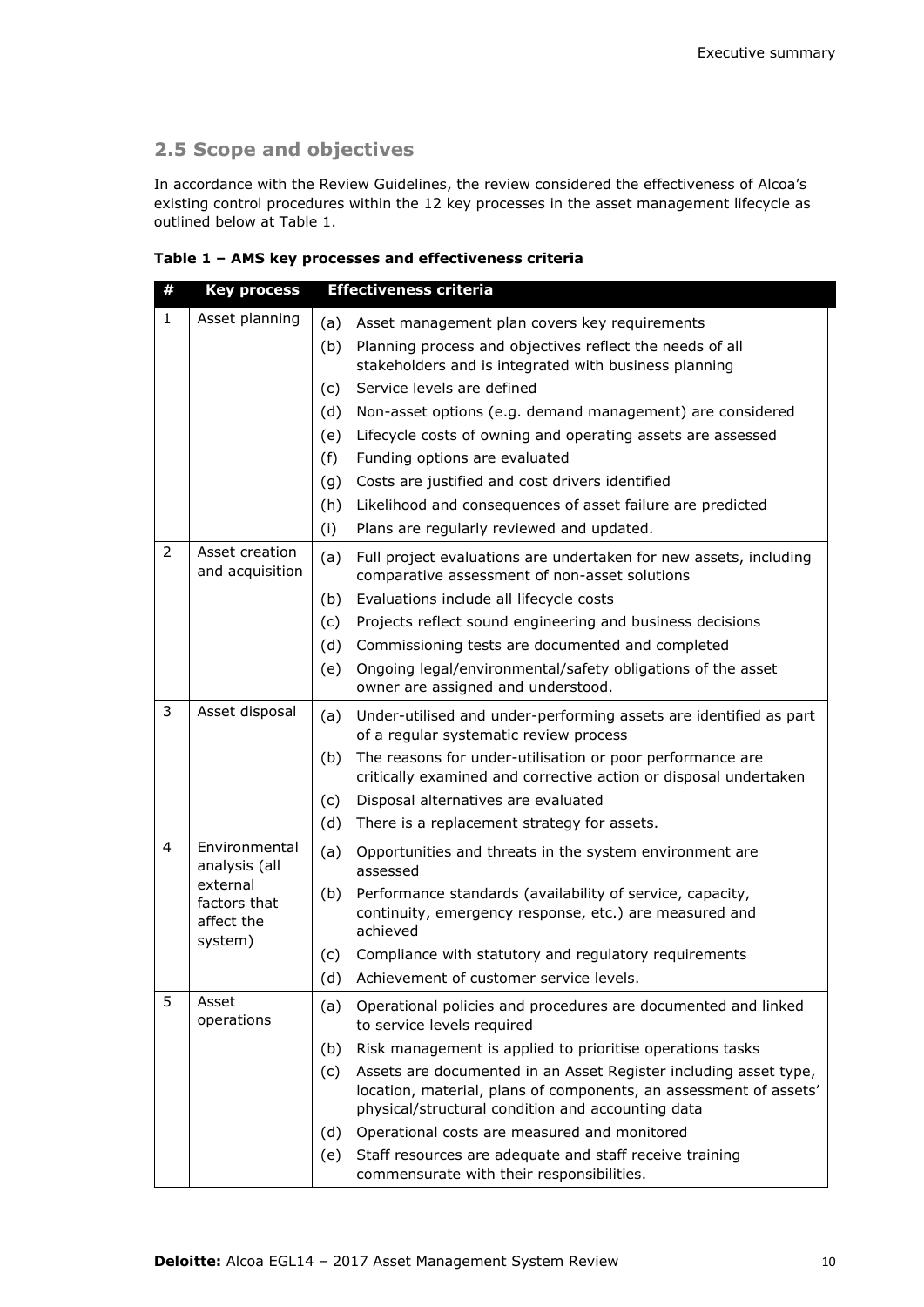| #  | <b>Key process</b>        |     | <b>Effectiveness criteria</b>                                                                                                                                 |
|----|---------------------------|-----|---------------------------------------------------------------------------------------------------------------------------------------------------------------|
| 6  | Asset<br>maintenance      | (a) | Maintenance policies and procedures are documented and linked<br>to service levels required                                                                   |
|    |                           | (b) | Regular inspections are undertaken of asset performance and<br>condition                                                                                      |
|    |                           | (c) | Maintenance plans (emergency, corrective and preventative) are<br>documented and completed on schedule                                                        |
|    |                           | (d) | Failures are analysed and operational/maintenance plans<br>adjusted where necessary                                                                           |
|    |                           | (e) | Risk management is applied to prioritise maintenance tasks                                                                                                    |
|    |                           | (f) | Maintenance costs are measured and monitored.                                                                                                                 |
| 7  | Asset<br>management       | (a) | Adequate system documentation exists for users and IT<br>operators                                                                                            |
|    | information<br>system     | (b) | Input controls include appropriate verification and validation of<br>data entered into the system                                                             |
|    |                           | (c) | Logical security access controls appear adequate, such as<br>passwords                                                                                        |
|    |                           | (d) | Physical security access controls appear adequate                                                                                                             |
|    |                           | (e) | Data backup procedures appear adequate and backups are<br>tested                                                                                              |
|    |                           | (f) | Key computations related to licensee performance reporting are<br>materially accurate                                                                         |
|    |                           | (g) | Management reports appear adequate for the licensee to monitor<br>licence obligations.                                                                        |
| 8  | <b>Risk</b><br>management | (a) | Risk management policies and procedures exist and are being<br>applied to minimise internal and external risks associated with<br>the asset management system |
|    |                           | (b) | Risks are documented in a risk register and treatment plans are<br>actioned and monitored                                                                     |
|    |                           | (c) | The probability and consequences of asset failure are regularly<br>assessed.                                                                                  |
| 9  | Contingency<br>planning   | (a) | Contingency plans are documented, understood and tested to<br>confirm their operability and to cover higher risks.                                            |
| 10 | Financial<br>planning     | (a) | The financial plan states the financial objectives and strategies<br>and actions to achieve the objectives                                                    |
|    |                           | (b) | The financial plan identifies the source of funds for capital<br>expenditure and recurrent costs                                                              |
|    |                           | (c) | The financial plan provides projections of operating statements<br>(profit and loss) and statement of financial position (balance<br>sheets)                  |
|    |                           | (d) | The financial plan provides firm predictions on income for the<br>next five years and reasonable indicative predictions beyond this<br>period                 |
|    |                           | (e) | The financial plan provides for the operations and maintenance,<br>administration and capital expenditure requirements of the<br>services                     |
|    |                           | (f) | Significant variances in actual/budget income and expenses are<br>identified and corrective action taken where necessary.                                     |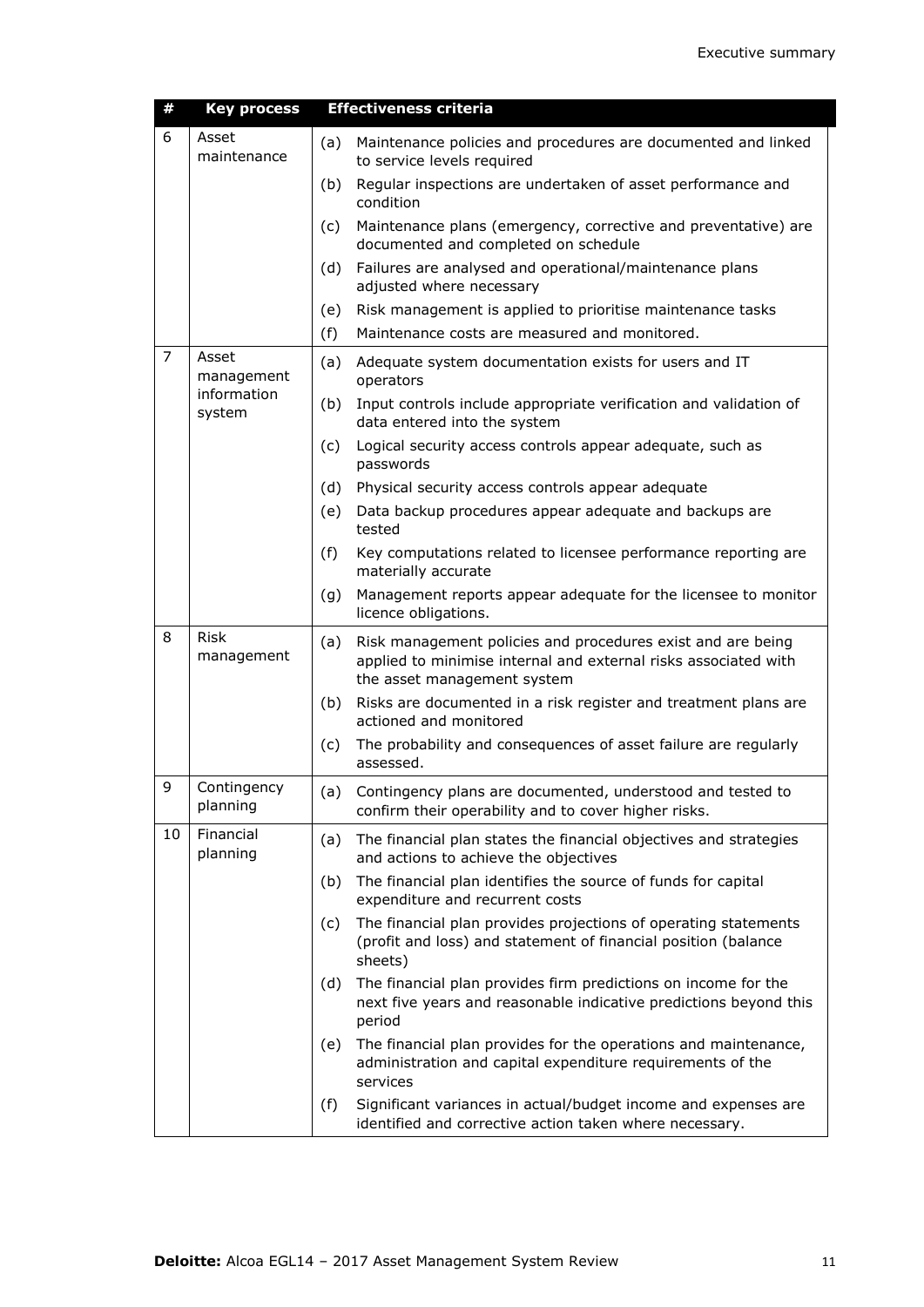| #  | <b>Key process</b>                         | <b>Effectiveness criteria</b>                                                                                                                                                                                        |
|----|--------------------------------------------|----------------------------------------------------------------------------------------------------------------------------------------------------------------------------------------------------------------------|
| 11 | Capital<br>expenditure<br>planning         | (a) There is a capital expenditure plan that covers issues to be<br>addressed, actions proposed, responsibilities and dates<br>The plan provides reasons for capital expenditure and timing of<br>(b)<br>expenditure |
|    |                                            | The capital expenditure plan is consistent with the asset life and<br>(c)<br>condition identified in the asset management plan                                                                                       |
|    |                                            | There is an adequate process to ensure that the capital<br>(d)<br>expenditure plan is regularly updated and actioned.                                                                                                |
| 12 | Review of<br>Asset<br>Management<br>System | A review process is in place to ensure that the asset<br>(a)<br>management plan and the asset management system described<br>therein are kept current                                                                |
|    |                                            | Independent reviews (e.g. internal audit) are performed of the<br>(b)<br>asset management system.                                                                                                                    |

Each key process and effectiveness criterion is applicable to Alcoa's Licence and as such was individually considered as part of the review. The Review Plan set out at Appendix A details the risk assessments made for and priority assigned to each key process and effectiveness criterion.

#### **2.6 Approach**

Our approach for this review involved the following activities, which were undertaken during the period October to early November 2017:

- Utilising the Guidelines, development of a risk assessment, which involved discussions with key staff and review of documents to undertake a preliminary assessment of relevant controls
- Development of a Review Plan (see **Appendix A**) for approval by the ERA
- Correspondence and interviews with Alcoa staff to gain understanding of process controls in place (see **Appendix B** for staff involved)
- Visited Alcoa's Pinjarra and Kwinana powerhouse sites with a focus on understanding the relevant facility, its function and normal mode of operation, its age and an assessment of the facility against the AMS review criteria
- Review of documents, processes and controls to assess the overall effectiveness of Alcoa's AMS (see **Appendix B** for reference listing)
- Consideration of the resourcing applied to maintaining those controls and processes
- Reporting of findings to Alcoa for review and response.

#### **2.7 Inherent limitations**

A limited assurance engagement is substantially more limited in scope than a reasonable assurance engagement conducted in accordance with ASAE 3500 and consequently does not allow us to obtain assurance that we would become aware of all significant matters that might be identified in a reasonable assurance engagement. Accordingly, we will not express an opinion providing reasonable assurance.

Because of the inherent limitations of any compliance procedure, it is possible that fraud, error or non-compliance may occur and not be detected. We cannot, in practice, examine every activity and procedure, nor can we be a substitute for management's responsibility to maintain adequate controls over all levels of operations and its responsibility to prevent and detect irregularities, including fraud. Accordingly, readers of our reports should not rely on the report to identify all potential instances of non-compliance which may occur.

Any projection of the evaluation of the effectiveness of AMS processes and procedures to future periods is subject to the risk that the processes and procedures may become inadequate because of changes in conditions, or that the degree of compliance with management procedures may deteriorate.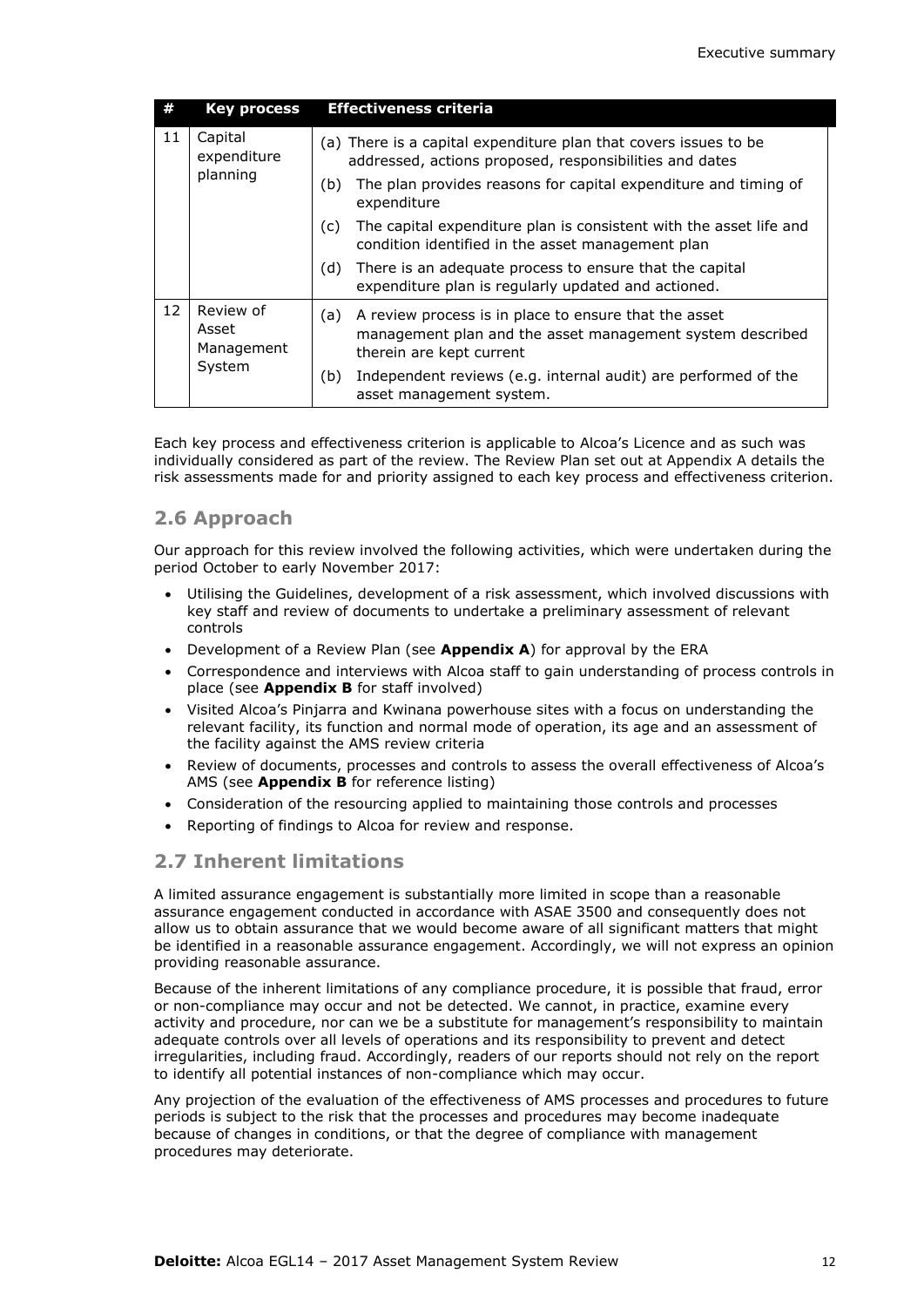# 3 Summary of ratings

In accordance with the Guidelines, the assessment of both the process and policy definition adequacy rating (refer to **Table 1**) and the performance rating (refer to **Table 2**) for each of the key AMS processes is performed using the below ratings.

For the avoidance of doubt, these ratings do not provide reasonable assurance.

**Table 1: Asset management process and policy definition adequacy ratings**

| Rating | Description                            | Criteria                                                                                                                                                                                                                                                                                                                                                                                                                  |
|--------|----------------------------------------|---------------------------------------------------------------------------------------------------------------------------------------------------------------------------------------------------------------------------------------------------------------------------------------------------------------------------------------------------------------------------------------------------------------------------|
| A      | Adequately<br>defined                  | Processes and policies are documented<br>٠<br>Processes and policies adequately document the required performance<br>$\bullet$<br>of the assets<br>Processes and policies are subject to regular reviews, and updated<br>٠<br>where necessary<br>The asset management information system(s) are adequate in relation<br>$\bullet$<br>to the assets that are being managed.                                                |
| B      | Requires some<br>improvement           | Process and policy documentation requires improvement<br>$\bullet$<br>Processes and policies do not adequately document the required<br>$\bullet$<br>performance of the assets<br>Reviews of processes and policies are not conducted regularly enough<br>٠<br>The asset management information system(s) require minor<br>٠<br>improvements (taking into consideration the assets that are being<br>managed).            |
| C      | Requires<br>significant<br>improvement | Process and policy documentation is incomplete or requires significant<br>٠<br>improvement<br>Processes and policies do not document the required performance of<br>$\bullet$<br>the assets<br>Processes and policies are significantly out of date<br>٠<br>The asset management information system(s) require significant<br>$\bullet$<br>improvements (taking into consideration the assets that are being<br>managed). |
| D      | Inadequate                             | Processes and policies are not documented<br>$\bullet$<br>The asset management information system(s) is not fit for purpose<br>$\bullet$<br>(taking into consideration the assets that are being managed).                                                                                                                                                                                                                |

#### **Table 2: Asset management performance ratings**

|               | Rating                         | Description                                                                                                                                                                                                                                       | Criteria                                                                                                                                                                                                                                                 |
|---------------|--------------------------------|---------------------------------------------------------------------------------------------------------------------------------------------------------------------------------------------------------------------------------------------------|----------------------------------------------------------------------------------------------------------------------------------------------------------------------------------------------------------------------------------------------------------|
|               |                                | Performing<br>effectively                                                                                                                                                                                                                         | The performance of the process meets or exceeds the required levels<br>$\bullet$<br>of performance<br>Process effectiveness is regularly assessed and corrective action taken<br>٠<br>where necessary.                                                   |
| $\mathcal{P}$ | Opportunity for<br>improvement | The performance of the process requires some improvement to meet<br>$\bullet$<br>the required level<br>Process effectiveness reviews are not performed regularly enough.<br>٠<br>Process improvement opportunities are not actioned.<br>$\bullet$ |                                                                                                                                                                                                                                                          |
| 3<br>4        |                                | Corrective<br>action required                                                                                                                                                                                                                     | The performance of the process requires significant improvement to<br>$\bullet$<br>meet the required level<br>Process effectiveness reviews are performed irregularly, or not at all<br>$\bullet$<br>Process improvement opportunities are not actioned. |
|               |                                | Serious action<br>required                                                                                                                                                                                                                        | Process is not performed, or the performance is so poor that the<br>٠<br>process is considered to be ineffective.                                                                                                                                        |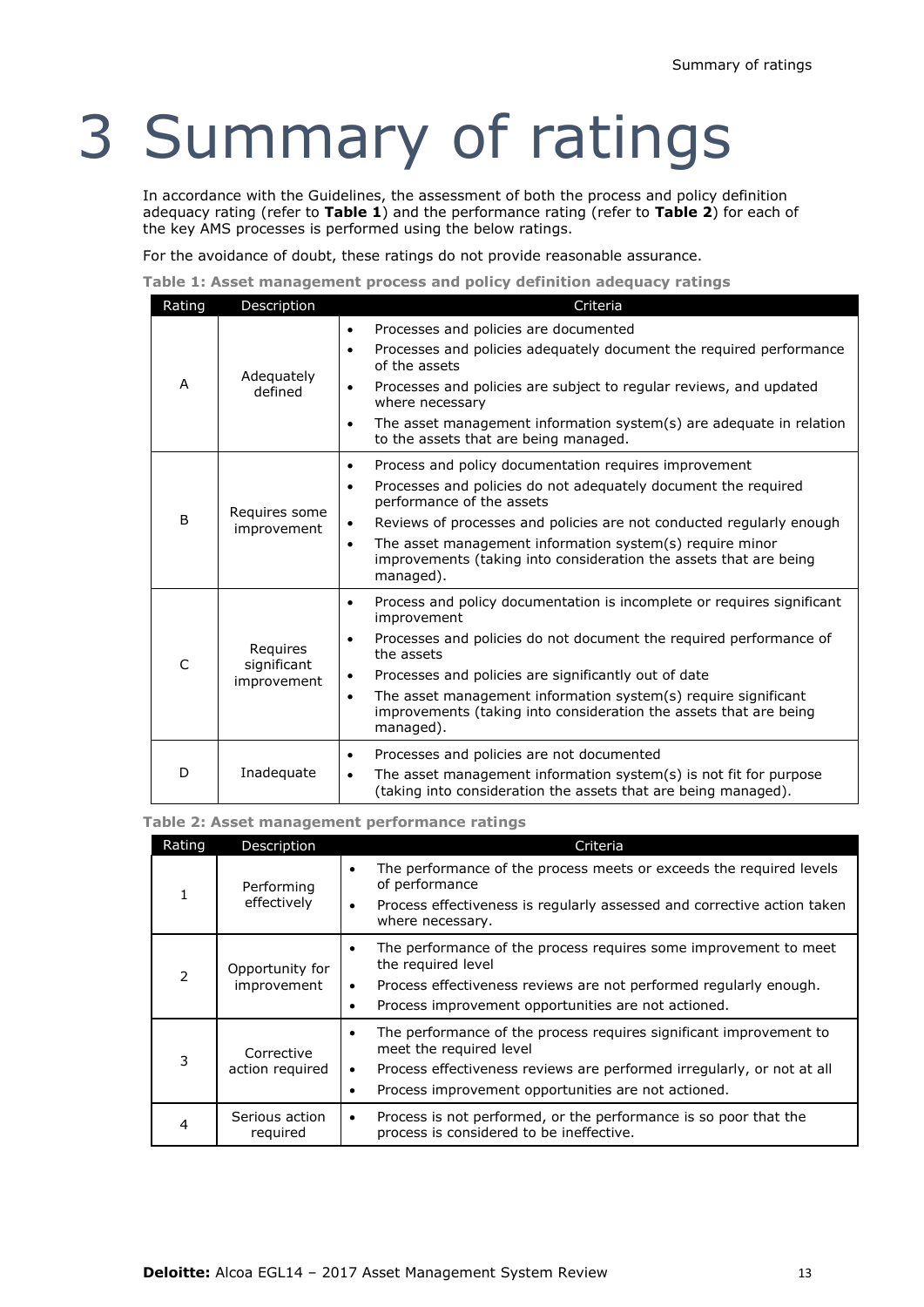This report provides:

- A breakdown of each function of the AMS into sub-components as described in the Guidelines. This approach is taken to enable a more thorough review of key processes where individual components within a larger process can be of greater risk to the business therefore requiring different review treatment
- A summary of the ratings applied by the review (**Table 3**) for each of:
	- o Asset management process and policy definition adequacy (**definition adequacy rating**)
	- o Asset management performance (**performance rating**)
- Detailed findings, including relevant observations, recommendations and action plans (**Section 4**). Descriptions of the effectiveness criteria can be found in section 4 and the Review Plan at Appendix A.

**Table 3: AMS effectiveness summary**

|                            |                                                                                                                                                                                            | Ratings            |                        |                |
|----------------------------|--------------------------------------------------------------------------------------------------------------------------------------------------------------------------------------------|--------------------|------------------------|----------------|
| Ref                        | Effectiveness criteria                                                                                                                                                                     | Review<br>Priority | Definition<br>adequacy | Performance    |
|                            | 1. Asset planning                                                                                                                                                                          | в                  | 1                      |                |
| 1(a)                       | Asset management plan covers key requirements                                                                                                                                              | Priority 4         | B                      | $\overline{2}$ |
| 1(b)                       | Planning process and objectives reflect the needs of all stakeholders<br>and is integrated with business planning                                                                          | Priority 5         | A                      | $\mathbf{1}$   |
| 1(c)                       | Service levels are defined                                                                                                                                                                 | Priority 5         | A                      | $\mathbf{1}$   |
| 1(d)                       | Non-asset options (e.g. demand management) are considered                                                                                                                                  | Priority 5         | A                      | $\mathbf{1}$   |
| 1(e)                       | Lifecycle costs of owning and operating assets are assessed                                                                                                                                | Priority 4         | A                      | 1              |
| 1(f)                       | Funding options are evaluated                                                                                                                                                              | Priority 5         | A                      | $\mathbf{1}$   |
| 1(g)                       | Costs are justified and cost drivers identified                                                                                                                                            | Priority 4         | A                      | $\mathbf{1}$   |
| 1(h)                       | Likelihood and consequences of asset failure are predicted                                                                                                                                 | <b>Priority 2</b>  | $\overline{A}$         | 1              |
| 1(i)                       | Plans are regularly reviewed and updated                                                                                                                                                   | Priority 5         | B                      | $\mathbf{1}$   |
|                            | 2. Asset creation and acquisition                                                                                                                                                          |                    | A                      | 1              |
| 2(a)                       | Full project evaluations are undertaken for new assets, including<br>comparative assessment of non-asset solutions                                                                         | Priority 4         | A                      | $\mathbf{1}$   |
| 2(b)                       | Evaluations include all life-cycle costs                                                                                                                                                   | Priority 4         | A                      | $\mathbf{1}$   |
| 2(c)                       | Projects reflect sound engineering and business decisions                                                                                                                                  | Priority 4         | A                      | $\mathbf{1}$   |
| 2(d)                       | Commissioning tests are documented and completed<br>Priority 4                                                                                                                             |                    | A                      | $\mathbf{1}$   |
| 2(e)                       | Ongoing legal/environmental/safety obligations of the asset owner are<br><b>Priority 2</b><br>assigned and understood                                                                      |                    |                        | $\mathbf{1}$   |
| 3. Asset disposal          |                                                                                                                                                                                            |                    | А                      | 1              |
| 3(a)                       | Under-utilised and under-performing assets are identified as part of a<br>regular systematic review process                                                                                | Priority 5         | A                      | $\mathbf{1}$   |
| 3(b)                       | The reasons for under-utilisation or poor performance are critically<br>examined and corrective action or disposal undertaken                                                              | Priority 5         | A                      | $\mathbf{1}$   |
| 3(c)                       | Disposal alternatives are evaluated                                                                                                                                                        | Priority 5         | A                      | $\mathbf{1}$   |
| 3(d)                       | There is a replacement strategy for assets                                                                                                                                                 | Priority 3         | $\overline{A}$         | $\mathbf{1}$   |
|                            | 4. Environmental analysis                                                                                                                                                                  |                    | А                      | 1              |
| 4(a)                       | Opportunities and threats in the system environment are assessed                                                                                                                           | Priority 4         | A                      | $\mathbf{1}$   |
| 4(b)                       | Performance standards (availability of service, capacity, continuity,<br>emergency response, etc.) are measured and achieved                                                               | Priority 4         | A                      | $\mathbf{1}$   |
| 4(c)                       | Compliance with statutory and regulatory requirements                                                                                                                                      | Priority 4         | A                      | $\mathbf{1}$   |
| 4(d)                       | Achievement of customer service levels<br>Priority 4                                                                                                                                       |                    |                        | $\mathbf{1}$   |
| <b>5. Asset operations</b> |                                                                                                                                                                                            |                    | A                      | 1              |
| 5(a)                       | Operational policies and procedures are documented and linked to<br>service levels required                                                                                                | Priority 4         | A                      | $\mathbf{1}$   |
| 5(b)                       | Risk management is applied to prioritise operations tasks                                                                                                                                  | Priority 4         | A                      | 1              |
| 5(c)                       | Assets are documented in an Asset Register including asset type,<br>location, material, plans of components, an assessment of assets'<br>physical/structural condition and accounting data | Priority 4         | A                      | $\mathbf{1}$   |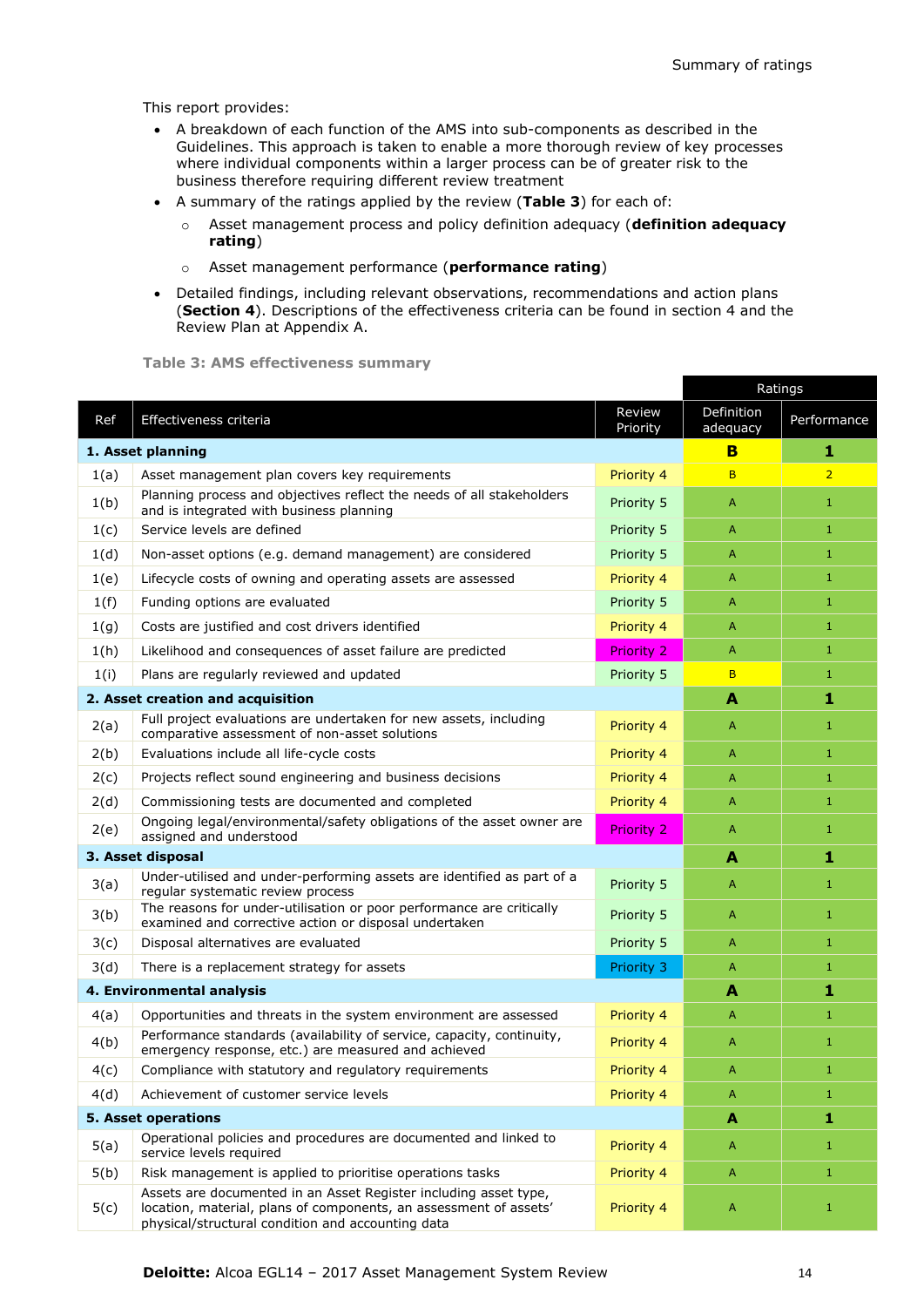#### Summary of ratings

|                    |                                                                                                                                           |                    | Ratings                |                         |
|--------------------|-------------------------------------------------------------------------------------------------------------------------------------------|--------------------|------------------------|-------------------------|
| Ref                | Effectiveness criteria                                                                                                                    | Review<br>Priority | Definition<br>adequacy | Performance             |
| 5(d)               | Operational costs are measured and monitored                                                                                              | Priority 4         | A                      | 1                       |
| 5(e)               | Staff resources are adequate and staff receive training commensurate<br>with their responsibilities                                       | Priority 4         | Α                      | 1                       |
|                    | 6. Asset maintenance                                                                                                                      |                    | A                      | 1                       |
| 6(a)               | Maintenance policies and procedures are documented and linked to<br>service levels required                                               | Priority 3         | A                      | 1                       |
| 6(b)               | Regular inspections are undertaken of asset performance and<br>condition                                                                  | <b>Priority 2</b>  | Α                      | $\mathbf{1}$            |
| 6(c)               | Maintenance plans (emergency, corrective and preventative) are<br>documented and completed on schedule                                    | <b>Priority 2</b>  | A                      | $\overline{2}$          |
| 6(d)               | Failures are analysed and operational/maintenance plans adjusted<br>where necessary                                                       | <b>Priority 2</b>  | Α                      | 1                       |
| 6(e)               | Risk management is applied to prioritise maintenance tasks                                                                                | <b>Priority 2</b>  | A                      | $\mathbf{1}$            |
| 6(f)               | Maintenance costs are measured and monitored                                                                                              | Priority 4         | A                      | $\mathbf{1}$            |
|                    | 7. Asset management information system                                                                                                    |                    | A                      | 1                       |
| 7(a)               | Adequate system documentation exists for users and IT operators                                                                           | Priority 5         | A                      | $\mathbf{1}$            |
| 7(b)               | Input controls include appropriate verification and validation of data<br>entered into the system                                         | Priority 5         | A                      | 1                       |
| 7(c)               | Logical security access controls appear adequate, such as passwords                                                                       | Priority 5         | A                      | $\mathbf{1}$            |
| 7(d)               | Physical security access controls appear adequate                                                                                         | Priority 5         | A                      | $\mathbf{1}$            |
| 7(e)               | Data backup procedures appear adequate and backups are tested                                                                             | Priority 4         | Α                      | $\mathbf{1}$            |
| 7(f)               | Key computations related to licensee performance reporting are<br>materially accurate                                                     | Priority 5         | <b>NR</b>              | NR.                     |
| 7(g)               | Management reports appear adequate for the licensee to monitor<br>licence obligations                                                     | Priority 5         | Α                      | 1                       |
| 8. Risk management |                                                                                                                                           |                    | A                      | 1                       |
| 8(a)               | Risk management policies and procedures exist and are being applied<br>to minimise internal and external risks associated with the AMS    | <b>Priority 2</b>  | B                      | 1                       |
| 8(b)               | Risks are documented in a risk register and treatment plans are<br>actioned and monitored                                                 | Priority 4         | Α                      | $\mathbf{1}$            |
| 8(c)               | The probability and consequences of asset failure are regularly<br>assessed                                                               | <b>Priority 2</b>  | Α                      | $\mathbf{1}$            |
|                    | 9. Contingency planning                                                                                                                   | B                  | 1                      |                         |
| 9(a)               | Contingency plans are documented, understood and tested to confirm<br>their operability and to cover higher risks                         | <b>Priority 2</b>  | B                      | 1                       |
|                    | 10. Financial planning                                                                                                                    |                    | A                      | 1                       |
| 10(a)              | The financial plan states the financial objectives and strategies and<br>actions to achieve the objectives                                | Priority 5         | Α                      | 1                       |
| 10(b)              | The financial plan identifies the source of funds for capital expenditure<br>and recurrent costs                                          | Priority 5         | Α                      | $\mathbf{1}$            |
| 10(c)              | The financial plan provides projections of operating statements (profit<br>and loss) and statement of financial position (balance sheets) | Priority 5         | A                      | $1\,$                   |
| 10(d)              | The financial plan provide firm predictions on income for the next five<br>years and reasonable indicative predictions beyond this period | Priority 5         | Α                      | 1                       |
| 10(e)              | The financial plan provides for the operations and maintenance,<br>administration and capital expenditure requirements of the services    | Priority 5         | Α                      | $\mathbf{1}$            |
| 10(f)              | Significant variances in actual/budget income and expenses are<br>identified and corrective action taken where necessary                  | Priority 5         | Α                      | $\mathbf{1}$            |
|                    | 11. Capital expenditure planning                                                                                                          |                    | $\blacktriangle$       | 1                       |
| 11(a)              | There is a capital expenditure plan that covers issues to be addressed,<br>actions proposed, responsibilities and dates                   | Priority 5         | Α                      | 1                       |
| 11(b)              | The plan provides reasons for capital expenditure and timing of<br>expenditure                                                            | Priority 5         | A                      | $1\,$                   |
| 11(c)              | The capital expenditure plan is consistent with the asset life and<br>condition identified in the asset management plan                   | Priority 3         | A                      | 1                       |
| 11(d)              | There is an adequate process to ensure that the capital expenditure<br>plan is regularly updated and actioned                             | Priority 5         | Α                      | 1                       |
|                    | 12. Review of AMS                                                                                                                         |                    | A                      | $\overline{\mathbf{2}}$ |
| 12(a)              | A review process is in place to ensure that the asset management plan<br>and the AMS described therein are kept current                   | Priority 5         | Α                      | 1                       |
| 12(b)              | Independent reviews (e.g. internal audit) are performed of the AMS                                                                        | Priority 5         | A                      | $\overline{2}$          |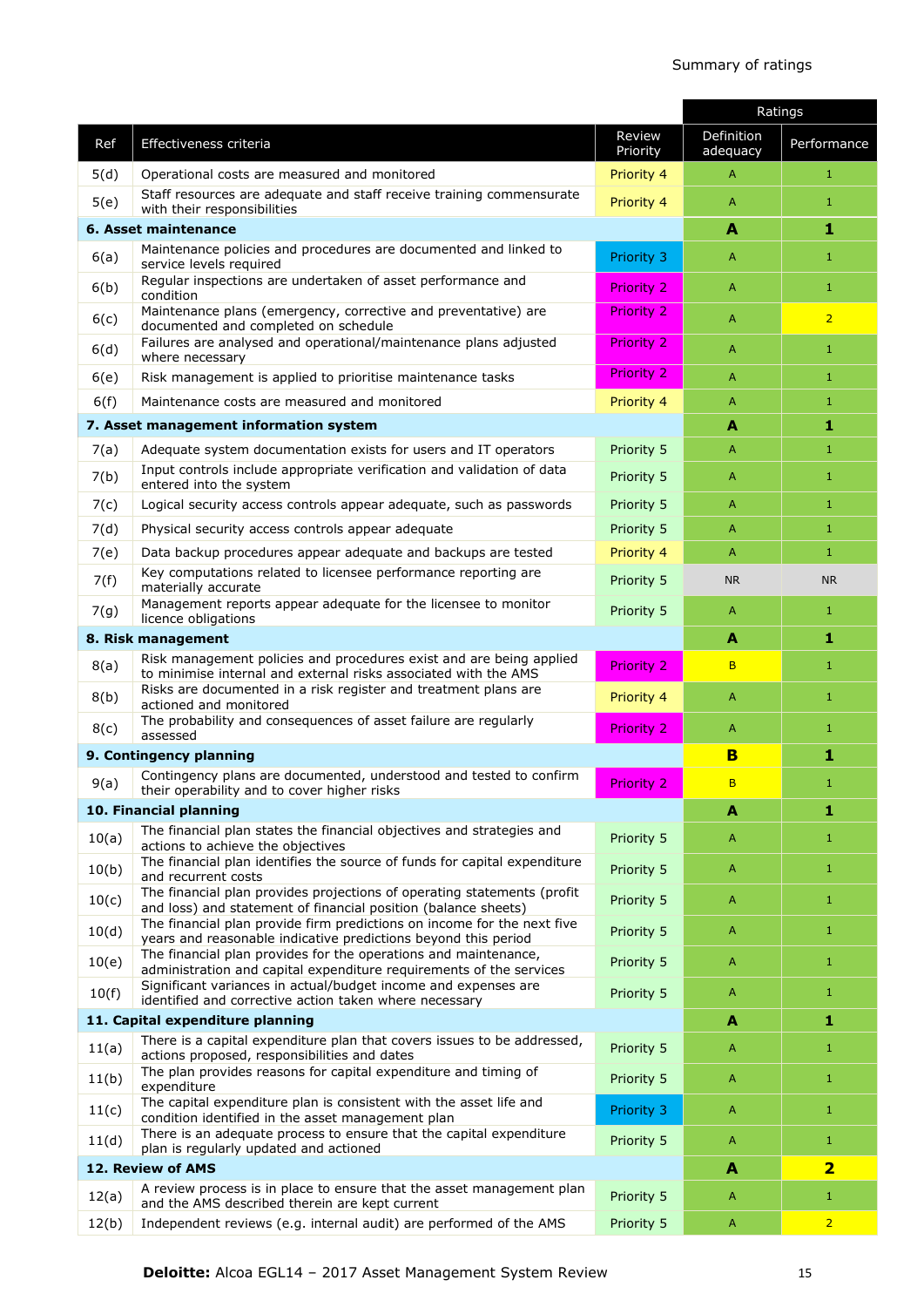# 4 Detailed findings, recommendations and action plans

**Summary of operations subject to review**

#### **Kwinana Powerhouse**

The Alcoa Kwinana plant is located within Alcoa's Alumina Refinery Facilities at Kwinana. The plant comprises six generators, five of which were commissioned between 1962 and 1976 with the sixth in 1998. Key details relating to Alcoa's Kwinana operations are:

- The six generators have a total installed generation capacity of 66MW
- The Kwinana Powerhouse has eight boilers, which produce steam for use in the refinery process. The boilers produce 770 tonnes of steam per hour. Boilers were installed between 1962 and 1976
- Under normal operating circumstances with the refinery and all major equipment in operation, the refinery is expected to import approximately 8MW of power from a Western Power tie transformer. The Kwinana Powerhouse supplies an average of 59MW to the Refinery. Total refinery use is approximately 67MW. The tie transformer 27MVA is supplied from a Western Power 132kV switchyard
- Major items of equipment are approaching the end of normal design life. Management, refurbishment and replacement of equipment at end of life are an important consideration for Alcoa Kwinana. Alcoa Kwinana's major expenditure forecasts and 5 year plan demonstrate that these issues are being considered by management and there are a number of projects for replacing equipment that have been identified.

A loss of Alcoa's generation capability has the following effect:

- Loss of Kwinana Powerhouse generation capacity or steam capacity may directly impact refinery production. Because the cost impact of lost production is significant, Alcoa demands high availability and reliability of major steam and electrical equipment
- In the event that Kwinana Powerhouse equipment fails and electricity supply from the grid is inadequate, then Alcoa's Kwinana operations are impacted. There is no impact on the external grid.

#### **Pinjarra Powerhouse**

The Alcoa Pinjarra plant is located within Alcoa's Alumina Refinery Facilities at Pinjarra. The plant is comprised of four generators, which were commissioned between 1971 and 1977. Key details relating to Alcoa's Pinjarra operations are:

- Turbo Alternator (TA) units two, three and four each have a generation capacity of 20MW. Unit five (TA#5) has a generating capacity of 38.5MW
- The Alcoa Pinjarra Powerhouse has six boilers and additional steam is supplied from the Alinta Cogeneration units. The boilers produce steam for use in the refinery process
- Under normal operating circumstances, with the refinery and all major equipment in operation, the refinery is expected to import approximately 25MW of power from two Western Power tie transformers. The tie transformers operate in parallel, supplied from the Western Power Pinjarra 132kV switchyard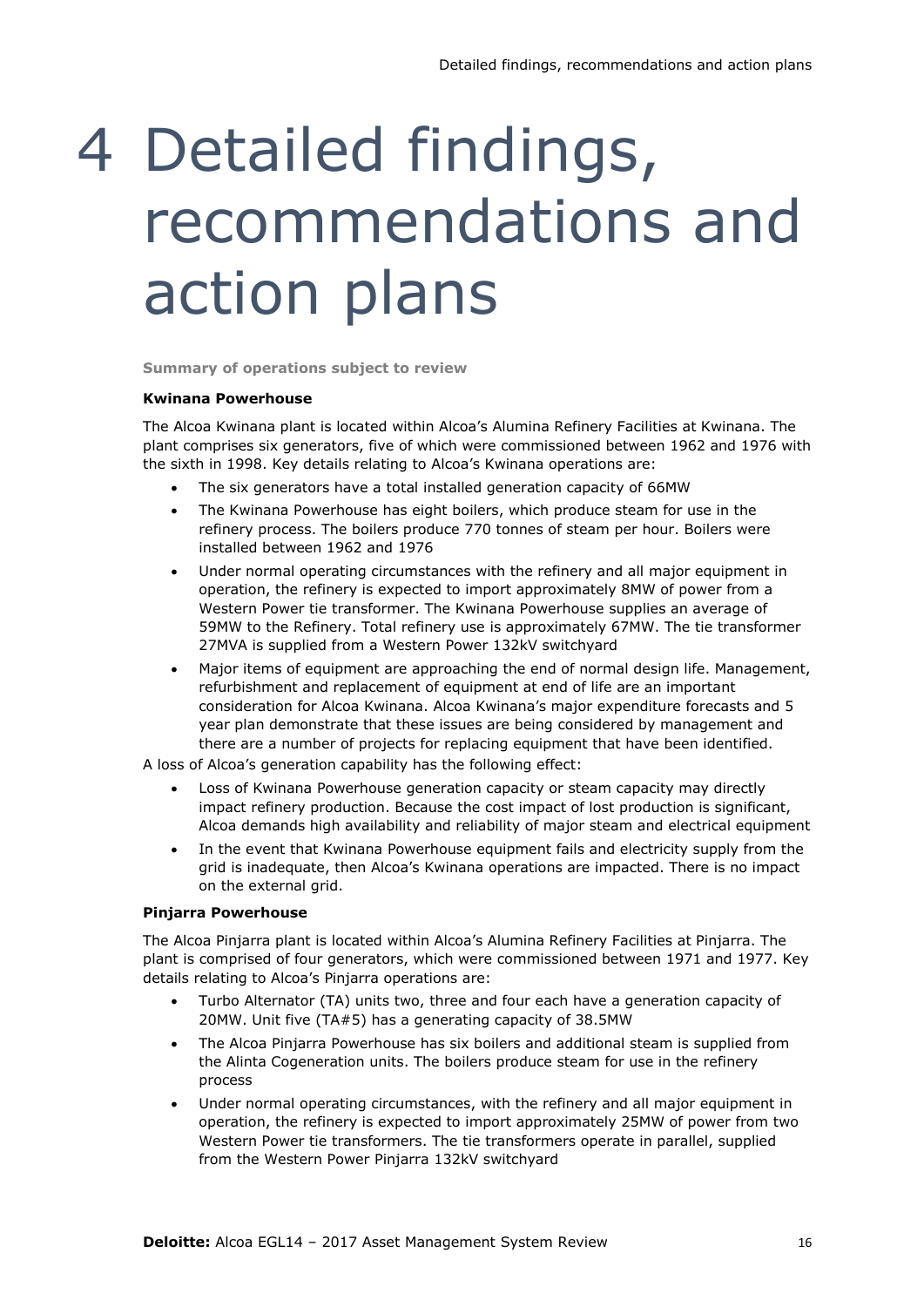- Major items of equipment are approaching the end of normal design life. Management, refurbishment and replacement of equipment at end of life is an important consideration for Alcoa Pinjarra.
- A loss of Alcoa's generation capability has the following effect:
	- May directly impact refinery production. As the cost impact of lost production is significant, Alcoa demands high availability and reliability of major steam and electrical equipment
	- In the event that Pinjarra Powerhouse equipment fails and electricity supply from the grid is inadequate, Alcoa's Pinjarra operations are impacted. There is no impact on the external grid.

#### **Wagerup Powerhouse**

The Alcoa Wagerup plant is located within Alcoa's Alumina Refinery Facilities at Wagerup. The plant comprises three steam turbine generators, which were commissioned between 1981 and 1992. Key details relating to Alcoa's Wagerup operations are:

- Units two (TA#2) and three (TA#3) each have a generation capacity of 18MW. Unit one (TA#1) has a generating capacity of 25MW
- The Alcoa Wagerup Powerhouse has three Babcock boilers. The boilers produce steam for generating power through steam turbines and for use in the refinery process. Boilers were installed between 1981 and 1992. A gas turbine with Heat Recovery Steam Generator, rated at 38MW was installed in 1998
- Under normal operating circumstances with the refinery and all major equipment in operation, the refinery is expected to export approximately 24MW of power via a single Western Power tie transformer. The tie transformer is connected to the Western Power Wagerup 132kV switchyard
- Major items of equipment are mid-life. Asset management and maintenance strategies are an important consideration for Alcoa Wagerup.

A loss of Alcoa's generation capability has the following effect:

- May directly impact refinery production. As the cost impact of lost production is significant, Alcoa demands high availability and reliability of major steam and electrical equipment
- In the event that Alcoa Wagerup equipment fails, and electricity supply from the grid is inadequate, then Alcoa's Wagerup operations are impacted. There is a potential loss of approximately 24MW generation on the external grid.

The following tables contain:

- *Findings*: the reviewer's understanding of the process and any issues that have been identified during the review
- *Recommendations (where applicable)*: recommendations for improvement or enhancement of the process or control
- *Action plans (where applicable)*: Alcoa's formal response to review recommendations, providing details of action to be implemented to address the specific issue raised by the review.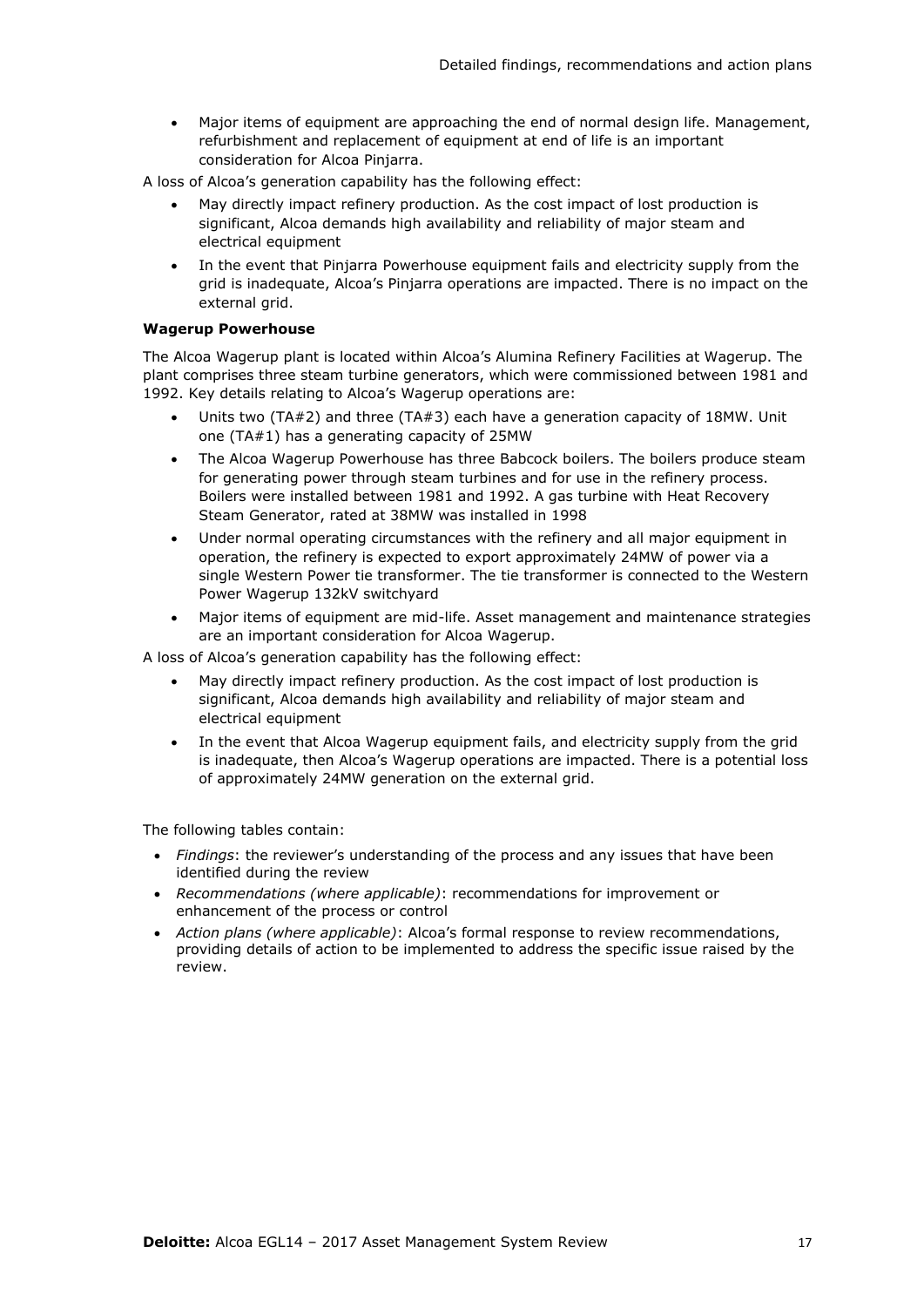#### **4.1 Asset planning**

**Key process:** Asset planning strategies are focused on meeting customer needs in the most effective and efficient manner (delivering the right service at the right price)

**Expected outcome:** Integration of asset strategies into operational or business plans will establish a framework for existing and new assets to be effectively utilised and their service potential optimised

#### **Overall Adequacy/Performance rating: Requires some improvement (B) / Performing effectively (1)**

| <b>No</b> | <b>Effectiveness Criteria</b>                                  |                                                                                                                                                                                               |                                                                                                            | <b>Findings</b>                                                                                                 |
|-----------|----------------------------------------------------------------|-----------------------------------------------------------------------------------------------------------------------------------------------------------------------------------------------|------------------------------------------------------------------------------------------------------------|-----------------------------------------------------------------------------------------------------------------|
| 1(a)      | Asset management plan<br>covers key requirements               | Through discussion with the Principal Mechanical Engineer WAO Powerhouse and examination of Alcoa's asset<br>management strategies and supporting policies and procedures we determined that: |                                                                                                            |                                                                                                                 |
|           |                                                                | $\bullet$<br>(Asset Strategies), which consider the following (non-exhaustive):                                                                                                               |                                                                                                            | Alcoa has implemented a Powerhouse Asset Strategy for each of the Kwinana, Pinjarra and Wagerup sites           |
|           |                                                                | o The 12 key processes of Asset Management (as set out in the Review Guidelines)                                                                                                              |                                                                                                            |                                                                                                                 |
|           |                                                                | Major equipment history and nameplate capacity<br>$\circ$                                                                                                                                     |                                                                                                            |                                                                                                                 |
|           |                                                                | Maintenance strategy<br>$\circ$                                                                                                                                                               |                                                                                                            |                                                                                                                 |
|           |                                                                | Asset replacement<br>$\circ$                                                                                                                                                                  |                                                                                                            |                                                                                                                 |
|           |                                                                | $\circ$ Staff training requirements.                                                                                                                                                          |                                                                                                            |                                                                                                                 |
|           |                                                                |                                                                                                                                                                                               |                                                                                                            | Alcoa's Asset Strategies provide for diesel as an alternate fuel in the event of a shortage of gas. However,    |
|           |                                                                | firing. That strategy is not reflected in the Powerhouse Asset Strategies                                                                                                                     |                                                                                                            | ○ We are advised that Alcoa has modified its strategy for testing its capacity to changeover from gas to diesel |
|           |                                                                | ○ A diesel shelf-life monitoring program has not yet been established to outline Alcoa's requirements for<br>managing/regularly testing diesel and monitoring diesel shelf-life.              |                                                                                                            |                                                                                                                 |
|           |                                                                | The consequential impact of Alcoa's current approach to diesel use not being reflected in its Powerhouse Asset<br>Strategies includes outdated:                                               |                                                                                                            |                                                                                                                 |
|           |                                                                | Kwinana powerhouse was listed as long overdue at 30 June 2017                                                                                                                                 |                                                                                                            | o Maintenance activities. For example, a planned maintenance task to conduct routine boiler oil burns at the    |
|           |                                                                | o Contingency plans.                                                                                                                                                                          |                                                                                                            |                                                                                                                 |
|           |                                                                | <b>Adequacy Rating: Requires some improvement (B)</b>                                                                                                                                         |                                                                                                            | <b>Performance Rating: Opportunity for improvement (2)</b>                                                      |
|           | <b>Recommendation 1/2017</b>                                   |                                                                                                                                                                                               | Action Plan 1/2017                                                                                         |                                                                                                                 |
|           | Alcoa:                                                         |                                                                                                                                                                                               | Alcoa will:                                                                                                |                                                                                                                 |
|           | approach to diesel management and use                          | (a) Update its Powerhouse Asset Strategies to reflect its current                                                                                                                             | (a) Update its Powerhouse Asset Strategies to reflect its current<br>approach to diesel management and use |                                                                                                                 |
|           | (b) Implement a relevant diesel shelf-life monitoring program. |                                                                                                                                                                                               | (b) Implement a relevant diesel shelf-life monitoring program.                                             |                                                                                                                 |
|           |                                                                |                                                                                                                                                                                               | <b>Responsible Person</b>                                                                                  |                                                                                                                 |
|           |                                                                |                                                                                                                                                                                               |                                                                                                            | Principal Mechanical Engineer WAO Powerhouse                                                                    |
|           |                                                                |                                                                                                                                                                                               | <b>Target Date</b>                                                                                         |                                                                                                                 |
|           |                                                                |                                                                                                                                                                                               | 30 June 2018                                                                                               |                                                                                                                 |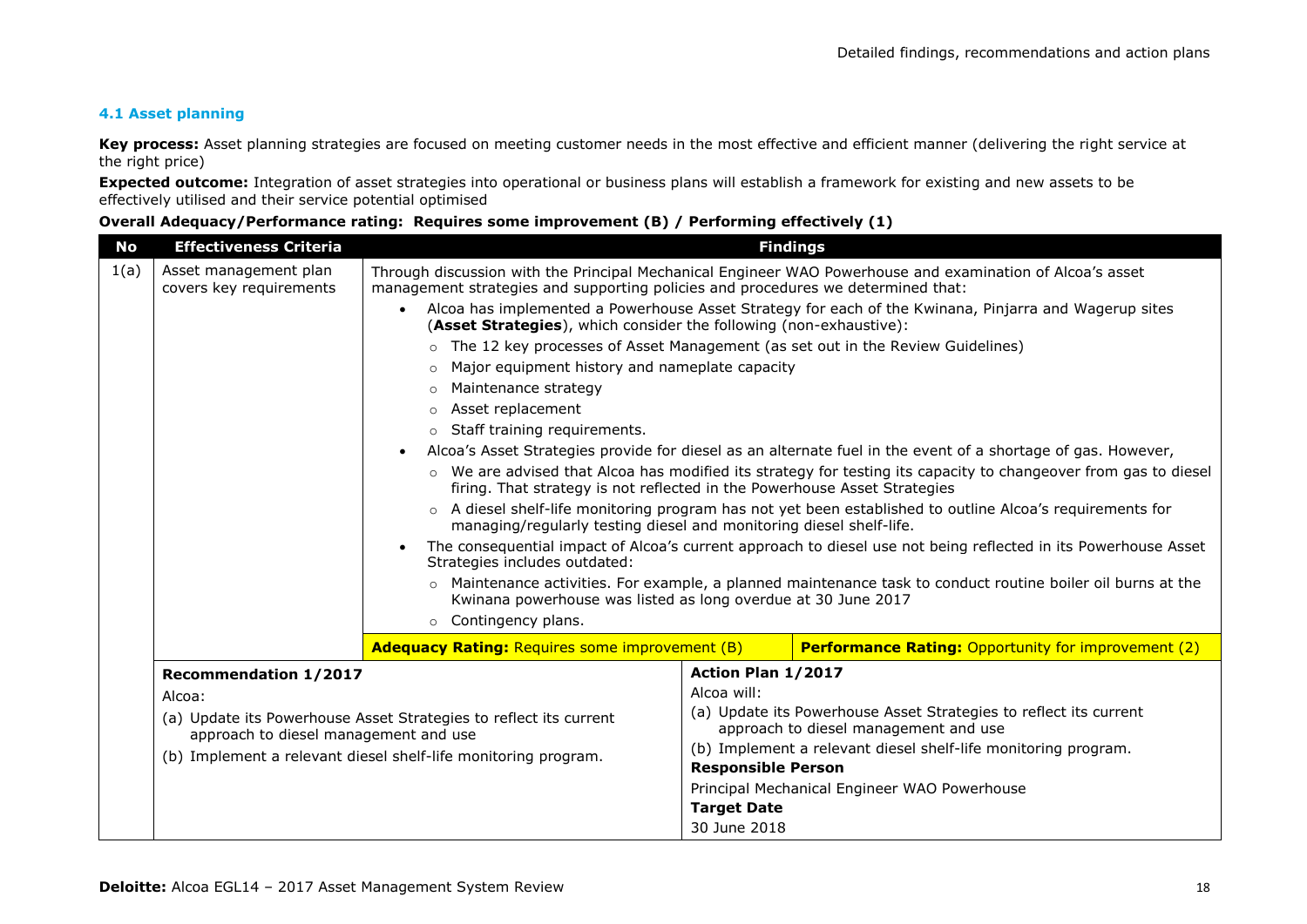| <b>No</b> | <b>Effectiveness Criteria</b>                                                                                              | <b>Findings</b>                                                                                                                                                                                                                                                                                                                                                                                                                                                                                                                                                                                                                                                                                                                       |                                                                                                                                                                                                                                                                                                                                                                                                                                                                                                                                                                                                                                                                                                                                   |  |
|-----------|----------------------------------------------------------------------------------------------------------------------------|---------------------------------------------------------------------------------------------------------------------------------------------------------------------------------------------------------------------------------------------------------------------------------------------------------------------------------------------------------------------------------------------------------------------------------------------------------------------------------------------------------------------------------------------------------------------------------------------------------------------------------------------------------------------------------------------------------------------------------------|-----------------------------------------------------------------------------------------------------------------------------------------------------------------------------------------------------------------------------------------------------------------------------------------------------------------------------------------------------------------------------------------------------------------------------------------------------------------------------------------------------------------------------------------------------------------------------------------------------------------------------------------------------------------------------------------------------------------------------------|--|
| 1(b)      | Planning process and<br>objectives reflect the<br>needs of all stakeholders<br>and is integrated with<br>business planning | Through discussion with the Principal Mechanical Engineer WAO Powerhouse and examination of the Asset Strategies<br>for the Wagerup, Kwinana and Pinjarra powerhouses and relevant documentation relating to Alcoa's planning<br>processes, we determined that:                                                                                                                                                                                                                                                                                                                                                                                                                                                                       |                                                                                                                                                                                                                                                                                                                                                                                                                                                                                                                                                                                                                                                                                                                                   |  |
|           |                                                                                                                            | $\bullet$<br>mission and corporate business goals                                                                                                                                                                                                                                                                                                                                                                                                                                                                                                                                                                                                                                                                                     | Strategic planning is undertaken at the WA Operations business unit level with a three to five year outlook.<br>The aim of business planning is to develop long term strategies and operational plans aligned to Alcoa's vision,                                                                                                                                                                                                                                                                                                                                                                                                                                                                                                  |  |
|           |                                                                                                                            | $\bullet$<br>departments to facilitate site planning                                                                                                                                                                                                                                                                                                                                                                                                                                                                                                                                                                                                                                                                                  | The three year strategic operational plan is cascaded down to individual sites and their operational centres and                                                                                                                                                                                                                                                                                                                                                                                                                                                                                                                                                                                                                  |  |
|           |                                                                                                                            | $\bullet$<br>outages for up to 10 years in advance.                                                                                                                                                                                                                                                                                                                                                                                                                                                                                                                                                                                                                                                                                   | Powerhouse supervisors at each site are responsible for developing an operational plan with the input of<br>engineering, operational and maintenance staff. Specifically a shutdown planner is prepared to reflect planned                                                                                                                                                                                                                                                                                                                                                                                                                                                                                                        |  |
|           |                                                                                                                            | Adequacy Rating: Adequately defined (A)                                                                                                                                                                                                                                                                                                                                                                                                                                                                                                                                                                                                                                                                                               | Performance Rating: Performing effectively (1)                                                                                                                                                                                                                                                                                                                                                                                                                                                                                                                                                                                                                                                                                    |  |
| 1(c)      | Service levels are defined                                                                                                 | Through discussion with the Principal Mechanical Engineer WAO Powerhouse and Project Manager - Project Delivery<br>Wagerup and examination of Alcoa's planning documentation, we determined that:<br>The Western Australian management group determines refinery targets for the coming year, which in turn sets<br>$\bullet$<br>the service levels for each of the powerhouses. The plans and targets require approval from Australian<br>operations management and ultimately Alcoa's global management<br>Asset Strategies specify the required service levels of the respective powerhouse assets, including detail for<br>the planning aspects of the respective powerhouse assets e.g. production capacity, historical results. |                                                                                                                                                                                                                                                                                                                                                                                                                                                                                                                                                                                                                                                                                                                                   |  |
|           |                                                                                                                            | Adequacy Rating: Adequately defined (A)                                                                                                                                                                                                                                                                                                                                                                                                                                                                                                                                                                                                                                                                                               | Performance Rating: Performing effectively (1)                                                                                                                                                                                                                                                                                                                                                                                                                                                                                                                                                                                                                                                                                    |  |
| 1(d)      | Non-asset options (e.g.<br>demand management) are<br>considered                                                            | Through discussion with the Principal Mechanical Engineer WAO Powerhouse and Project Manager - Project Delivery<br>Wagerup and examination of the asset strategy for each of Alcoa's powerhouses and consideration of Alcoa's planning<br>processes, we determined that:<br>$\bullet$<br>business<br>Alcoa's processes provide for new projects to be evaluated against a range of considerations such as<br>model for opportunity cost analysis<br>It is a formal requirement for non-asset options to be considered when purchasing powerhouse assets<br>commercial arrangement with a third party if required.<br>Adequacy Rating: Adequately defined (A)                                                                          | Alcoa has developed an Expenditure Approval Policy and Procedure, which outline the requirements for project<br>evaluations to be undertaken when a project is deemed to have measurable financial benefits to Alcoa's<br>timeframe, environmental considerations, asset alternatives, approval requirements, financial and capital<br>requirements by means of the Request for Authorisation (RfA), which is supported by an economic evaluation<br>While Alcoa's asset strategies consider the option of demand management, owing to the importance of Alcoa's<br>refinery operations, Alcoa will usually opt for an asset-based solution either through purchase, lease or a<br>Performance Rating: Performing effectively (1) |  |
|           |                                                                                                                            |                                                                                                                                                                                                                                                                                                                                                                                                                                                                                                                                                                                                                                                                                                                                       |                                                                                                                                                                                                                                                                                                                                                                                                                                                                                                                                                                                                                                                                                                                                   |  |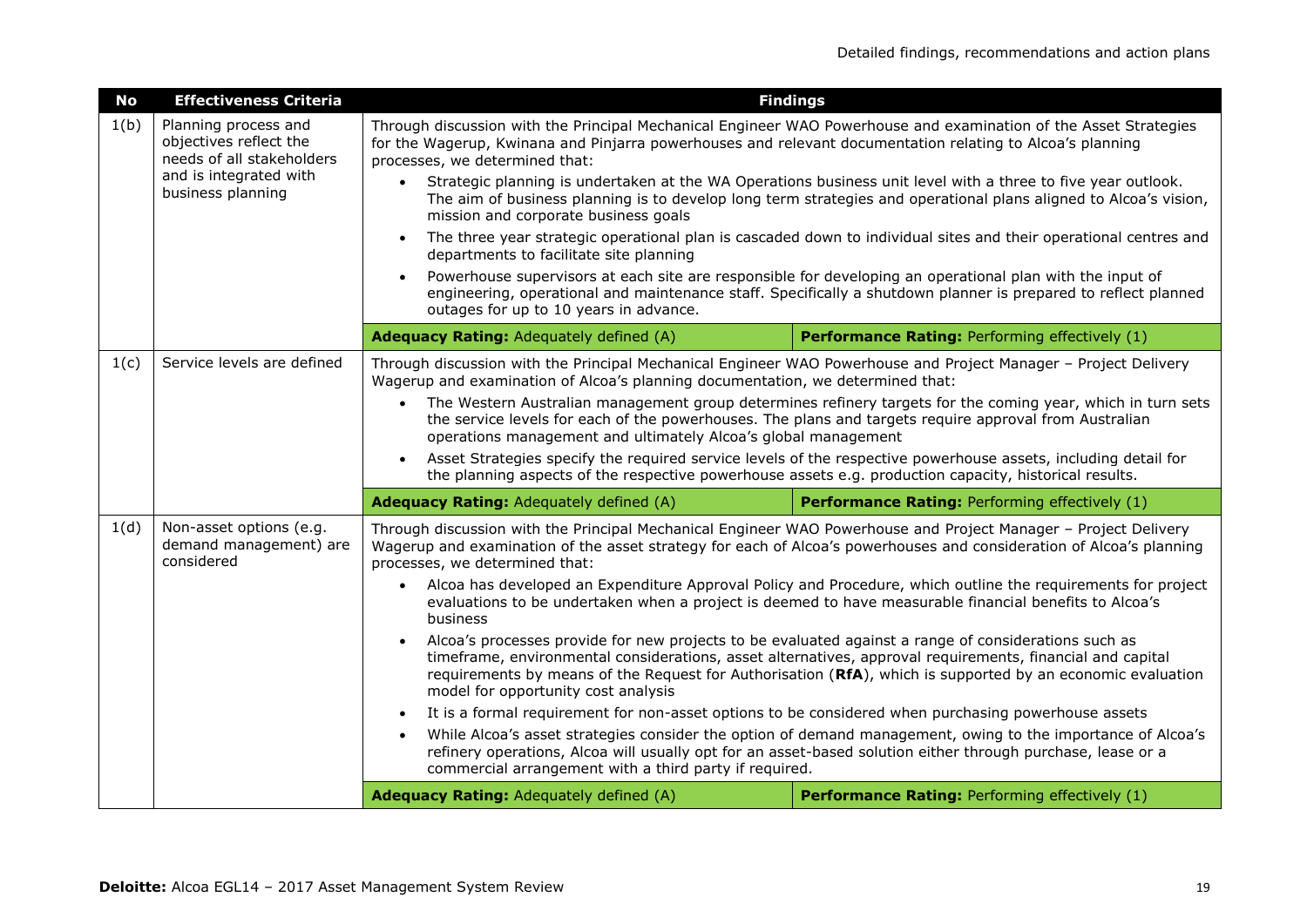| <b>No</b>                                                                                                                                                                                                                                                                                                                                    | <b>Effectiveness Criteria</b>    |                                                                                                                                                                                                                                                                                                  | <b>Findings</b>                                                                                                                                                                                                         |  |
|----------------------------------------------------------------------------------------------------------------------------------------------------------------------------------------------------------------------------------------------------------------------------------------------------------------------------------------------|----------------------------------|--------------------------------------------------------------------------------------------------------------------------------------------------------------------------------------------------------------------------------------------------------------------------------------------------|-------------------------------------------------------------------------------------------------------------------------------------------------------------------------------------------------------------------------|--|
| Lifecycle costs of owning<br>1(e)<br>Through discussion with the Principal Mechanical Engineer WAO Powerhouse and Project Manager - Project Delivery<br>and operating assets are<br>Wagerup and examination of the Expenditure Approval Policy and Procedure, RfA template and economic evaluation<br>assessed<br>model, we determined that: |                                  |                                                                                                                                                                                                                                                                                                  |                                                                                                                                                                                                                         |  |
|                                                                                                                                                                                                                                                                                                                                              |                                  | Lifecycle costs of owning and operating assets are assessed as part of the RfA process supported by the<br>economic evaluation template, which draws from the economic evaluation model                                                                                                          |                                                                                                                                                                                                                         |  |
|                                                                                                                                                                                                                                                                                                                                              |                                  | Rate of Return (IRR), Net Present Value (NPV) and discounted payback period                                                                                                                                                                                                                      | The economic evaluation template utilises a set of economic assumptions that are reviewed and published by<br>Alcoa on a quarterly basis. The economic measures considered within the evaluation model include Internal |  |
|                                                                                                                                                                                                                                                                                                                                              |                                  | Project evaluations incorporated a wide range of operational aspects by obtaining input from engineering and<br>finance as well as environmental and health and safety personnel.                                                                                                                |                                                                                                                                                                                                                         |  |
|                                                                                                                                                                                                                                                                                                                                              |                                  | We examined a RfA for overhaul of a boiler at Pinjarra powerhouse and noted that the project evaluation for the<br>scheduled overhaul identified and assessed all lifecycle costs, including planning, pre-works, procurement of parts and<br>materials, specialist labour and electrical costs. |                                                                                                                                                                                                                         |  |
|                                                                                                                                                                                                                                                                                                                                              |                                  | <b>Adequacy Rating: Adequately defined (A)</b>                                                                                                                                                                                                                                                   | Performance Rating: Performing effectively (1)                                                                                                                                                                          |  |
| 1(f)                                                                                                                                                                                                                                                                                                                                         | Funding options are<br>evaluated | Through discussion with the Principal Mechanical Engineer WAO Powerhouse and Project Manager - Project Delivery<br>Wagerup and consideration of Alcoa's planning and expenditure authorisation processes, we determined that:                                                                    |                                                                                                                                                                                                                         |  |
|                                                                                                                                                                                                                                                                                                                                              |                                  | $\bullet$                                                                                                                                                                                                                                                                                        |                                                                                                                                                                                                                         |  |
|                                                                                                                                                                                                                                                                                                                                              |                                  | authorisation that requires selection and completion of appropriate documentation for request of funds                                                                                                                                                                                           | Funding options are evaluated by means of the RfA template, supported by a formal process of funds                                                                                                                      |  |
|                                                                                                                                                                                                                                                                                                                                              |                                  | submission for authorisation, as either Alcoa capital expenditure or partner share (e.g. joint venture)                                                                                                                                                                                          | The RfA template and associated approval documents are required to outline the source of funds prior to                                                                                                                 |  |
|                                                                                                                                                                                                                                                                                                                                              |                                  | purpose) alternative has been selected, or there are sound reasons documented for not doing so                                                                                                                                                                                                   | The approver of funds is responsible for ensuring that the most economical (lowest total cost/best fit for                                                                                                              |  |
|                                                                                                                                                                                                                                                                                                                                              |                                  | instead of being purchased.                                                                                                                                                                                                                                                                      | Purchases of mobile equipment, company vehicles, assets subject to short-term technological obsolescence,<br>and other non-core assets are encouraged to be financed through an operating lease, wherever possible,     |  |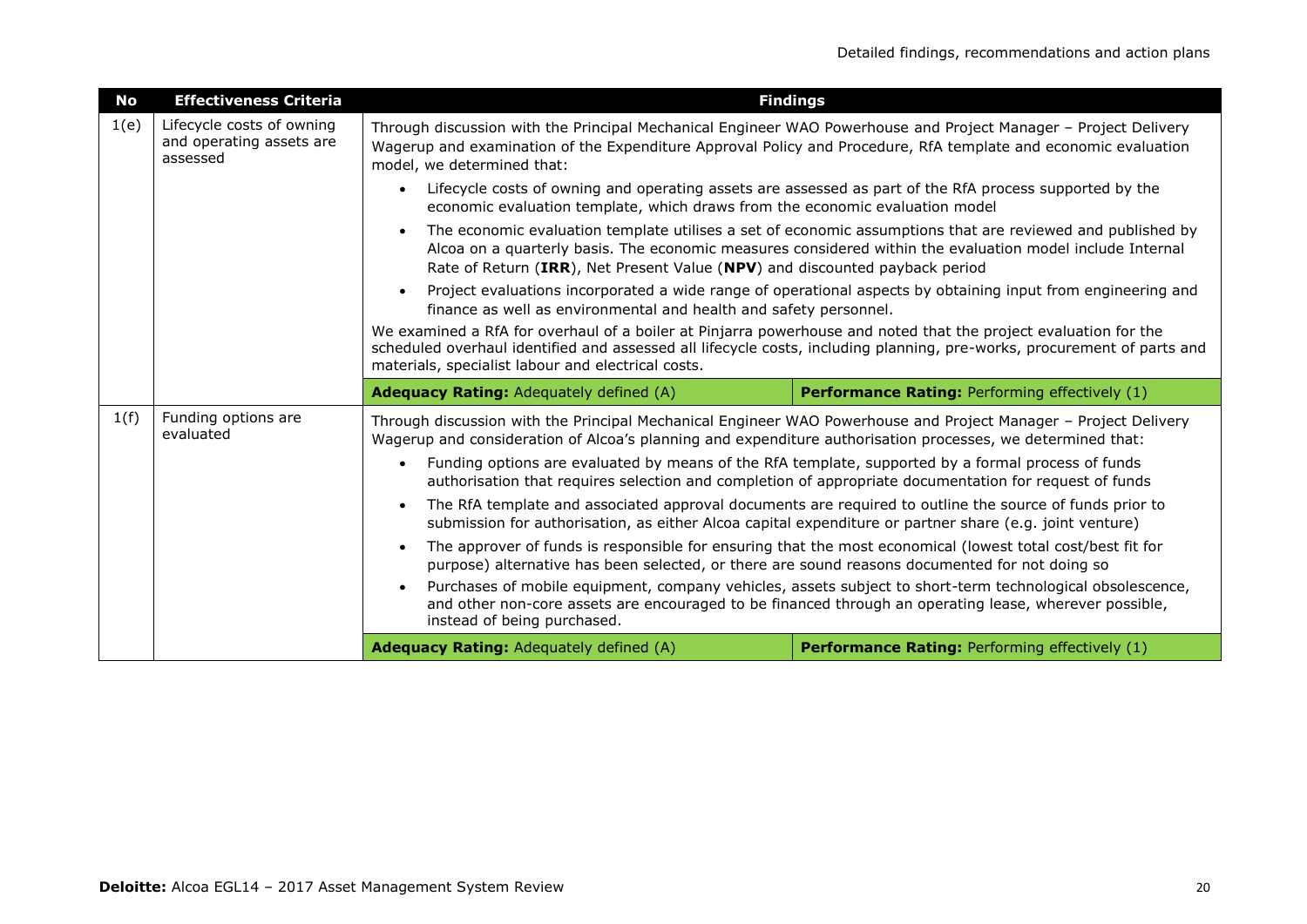| <b>No</b> | <b>Effectiveness Criteria</b>                                    | <b>Findings</b>                                                                                                                                                                                                                                                                                                                                                                                                                                            |                                                                                                                                                                                                                                  |  |
|-----------|------------------------------------------------------------------|------------------------------------------------------------------------------------------------------------------------------------------------------------------------------------------------------------------------------------------------------------------------------------------------------------------------------------------------------------------------------------------------------------------------------------------------------------|----------------------------------------------------------------------------------------------------------------------------------------------------------------------------------------------------------------------------------|--|
| 1(g)      | Costs are justified and cost<br>drivers identified               | Through discussion with the Principal Mechanical Engineer WAO Powerhouse and the Project Manager - Project<br>Delivery Wagerup and consideration of Alcoa's asset planning processes, we determined that:                                                                                                                                                                                                                                                  |                                                                                                                                                                                                                                  |  |
|           |                                                                  | The RfA template and funds authorisation process requires a business case to be prepared, which identifies<br>costs and cost drivers relating to the project                                                                                                                                                                                                                                                                                               |                                                                                                                                                                                                                                  |  |
|           |                                                                  | complete the next phase.                                                                                                                                                                                                                                                                                                                                                                                                                                   | All projects with an estimated value higher than AU\$100K are required to seek a preliminary approval prior to<br>commencing each phase of the project, which is required to include all prior costs plus the estimated value to |  |
|           |                                                                  | We examined a RfA for overhaul of a boiler at Pinjarra powerhouse and noted that the project evaluation for the<br>scheduled overhaul identified and considered all costs, including planning, pre-works, procurement of parts and<br>materials, specialist labour and electrical costs. The RfA template also included a specific section on the project's<br>justification and economics as well as a solution analysis to consider alternative options. |                                                                                                                                                                                                                                  |  |
|           |                                                                  | Adequacy Rating: Adequately defined (A)                                                                                                                                                                                                                                                                                                                                                                                                                    | Performance Rating: Performing effectively (1)                                                                                                                                                                                   |  |
| 1(h)      | Likelihood and<br>consequences of asset<br>failure are predicted | Through discussion with the Principal Mechanical Engineer WAO Powerhouse and review of relevant supporting<br>documentation, we observed that Alcoa has applied mechanisms to identify the likelihood and consequence of<br>powerhouse asset failure, including:                                                                                                                                                                                           |                                                                                                                                                                                                                                  |  |
|           |                                                                  | $\bullet$<br>indicators. The dashboard report:                                                                                                                                                                                                                                                                                                                                                                                                             | Alcoa's Equipment Integrity Dashboard (the dashboard) that monitors the integrity and capacity of the<br>powerhouse equipment via a combination of performance indicators including leading, lagging and capacity                |  |
|           |                                                                  | Power report                                                                                                                                                                                                                                                                                                                                                                                                                                               | ○ Generates a high level summary of asset performance by providing a total score by weighting and tallying<br>the indicators, which is reported to the relevant global personnel in the quarterly AWA Global Refining            |  |
|           |                                                                  | o Is updated monthly and reported quarterly to Alcoa's Manufacturing and Technology Council                                                                                                                                                                                                                                                                                                                                                                |                                                                                                                                                                                                                                  |  |
|           |                                                                  | $\bullet$<br>result in a major loss and discuss proposed options to reduce or eliminate those exposures                                                                                                                                                                                                                                                                                                                                                    | Loss prevention inspections to identify mechanical and electrical equipment breakdown exposures that could                                                                                                                       |  |
|           |                                                                  | required timeframe, a formal notice is served to senior managers requiring consideration and action                                                                                                                                                                                                                                                                                                                                                        | Classified plant inspections as part of statutory requirements, which involve notifying the respective asset<br>owners about any deficiencies noted during the inspection. Where agreed action is not implemented within a       |  |
|           |                                                                  | areas. The objective of the review is to determine whether Alcoa has complied with the provisions of its<br>Licence and report results to the ERA by 31 August each year.                                                                                                                                                                                                                                                                                  | An annual high-level review to assess compliance with all licence obligations that is undertaken by the Principal<br>Mechanical Engineer WAO Powerhouse by means of interviews and meetings with staff involved in respective    |  |
|           |                                                                  | We examined the following documents evidencing Alcoa's actions to predict likelihood and consequence of asset<br>failure:                                                                                                                                                                                                                                                                                                                                  |                                                                                                                                                                                                                                  |  |
|           |                                                                  | EMM Portal (asset 'Residual Life' reporting metrics)                                                                                                                                                                                                                                                                                                                                                                                                       |                                                                                                                                                                                                                                  |  |
|           |                                                                  | Wagerup and Kwinana Flow Loss Analysis                                                                                                                                                                                                                                                                                                                                                                                                                     |                                                                                                                                                                                                                                  |  |
|           |                                                                  | Honeywell live data screenshots (presented through Alcoa's monitoring portal PRISM)                                                                                                                                                                                                                                                                                                                                                                        |                                                                                                                                                                                                                                  |  |
|           |                                                                  | Sample Inspection Test Procedures (ITPs) for storage vessels and steam turbine maintenance.                                                                                                                                                                                                                                                                                                                                                                |                                                                                                                                                                                                                                  |  |
|           |                                                                  | Adequacy Rating: Adequately defined (A)                                                                                                                                                                                                                                                                                                                                                                                                                    | Performance Rating: Performing effectively (1)                                                                                                                                                                                   |  |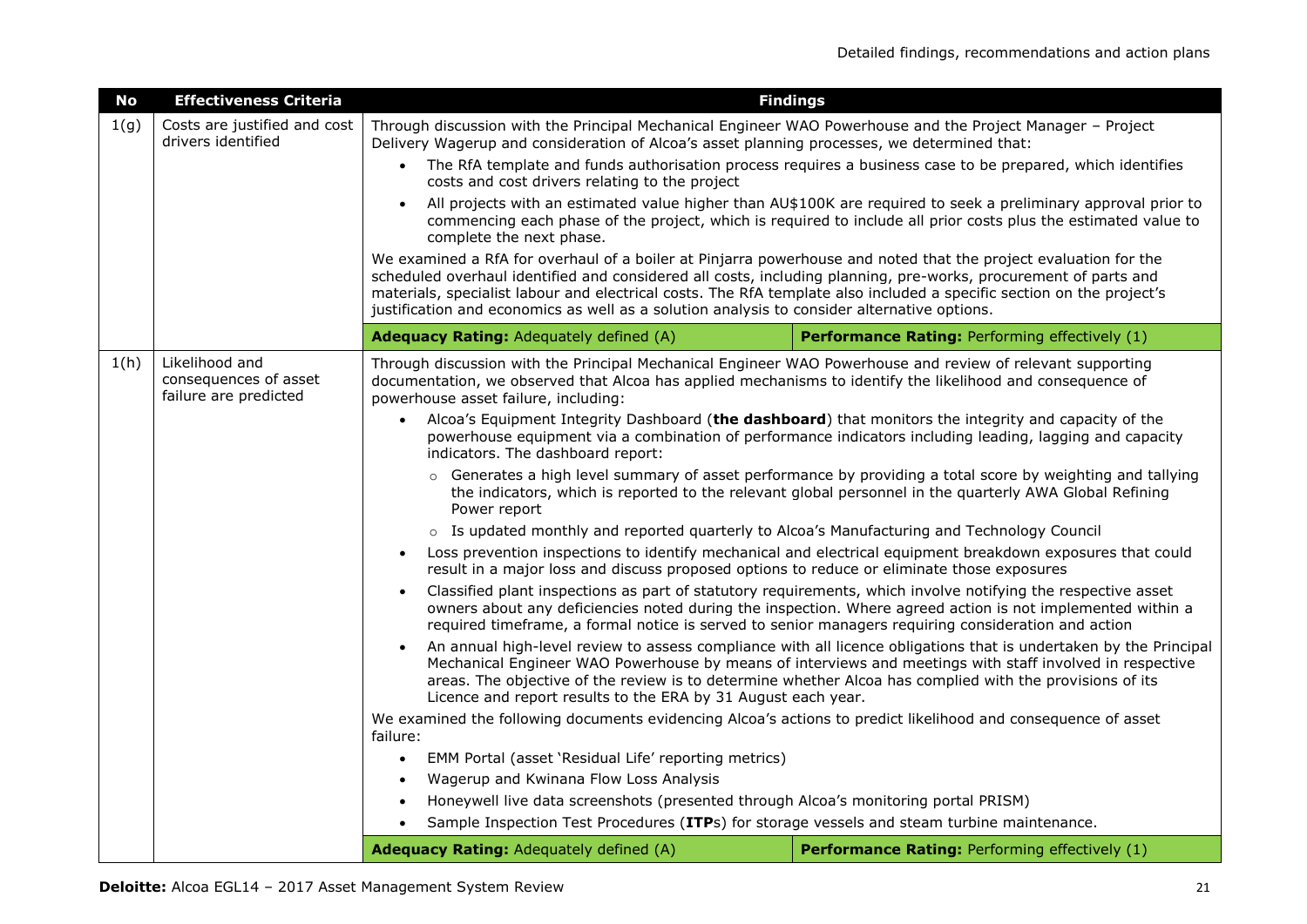| <b>No</b> | <b>Effectiveness Criteria</b>                |                                                                                              | <b>Findings</b>           |                                                                                                                                                                                                                                                                                                                                                                                                                                                       |
|-----------|----------------------------------------------|----------------------------------------------------------------------------------------------|---------------------------|-------------------------------------------------------------------------------------------------------------------------------------------------------------------------------------------------------------------------------------------------------------------------------------------------------------------------------------------------------------------------------------------------------------------------------------------------------|
| 1(i)      | Plans are regularly<br>reviewed and updated. | each of Alcoa's powerhouses, we determined that:                                             |                           | Through discussions with the Principal Mechanical Engineer WAO Powerhouse and examination of Asset Strategies for                                                                                                                                                                                                                                                                                                                                     |
|           |                                              | $\bullet$<br>forecast for the plant to ensure long term utilisation of the powerhouse assets |                           | Site level operational plans are prepared and reviewed on an annual basis, and include a rolling five year                                                                                                                                                                                                                                                                                                                                            |
|           |                                              |                                                                                              |                           | The WA Operations, location and department level operational plans and objectives are reviewed by Alcoa at<br>regular intervals to identify any critical areas requiring improvement. The review process also enables updates<br>to details of maintenance planning, scheduling, resourcing and execution aspects of powerhouse assets                                                                                                                |
|           |                                              | management and planning processes.                                                           |                           | Alcoa leverages data reporting through EMM and Honeywell to identify improvement opportunities in its asset                                                                                                                                                                                                                                                                                                                                           |
|           |                                              | requirements, as needed                                                                      |                           | Asset Strategies have been formalised and scheduled to be reviewed at regular intervals or in the event of a<br>major equipment failure. Asset management strategies for each powerhouse provide history of replacements<br>and upgrades, as well as sustainability issues, which detail the current issues under active monitoring (e.g.<br>125V DC distribution replacement). As such, the strategies detail equipment refurbishment or replacement |
|           |                                              | Alcoa's processes require Asset Strategies to be reviewed for the:                           |                           |                                                                                                                                                                                                                                                                                                                                                                                                                                                       |
|           |                                              | o Wagerup site, every four years (last updated February 2015)                                |                           |                                                                                                                                                                                                                                                                                                                                                                                                                                                       |
|           |                                              | o Pinjarra site, every five years (last updated August 2016)                                 |                           |                                                                                                                                                                                                                                                                                                                                                                                                                                                       |
|           |                                              |                                                                                              |                           | $\circ$ Kwinana site, every two years. As the last review was performed in February 2015, the current review is<br>overdue. The Principal Mechanical Engineer WAO Powerhouse advised that Alcoa has reconsidered the<br>appropriateness of the timeframe for reviewing the Kwinana Powerhouse Asset Strategy, to better align<br>with the review timeframes applied to the Wagerup and Pinjarra Powerhouse Asset Strategies.                          |
|           |                                              | <b>Adequacy Rating: Requires some improvement (B)</b>                                        |                           | Performance Rating: Performing effectively (1)                                                                                                                                                                                                                                                                                                                                                                                                        |
|           | <b>Recommendation 2/2017</b>                 |                                                                                              | Action Plan 2/2017        |                                                                                                                                                                                                                                                                                                                                                                                                                                                       |
|           | reviewing its Powerhouse Asset Strategies.   | Alcoa formally assess and, where necessary, amend the timeframe for                          |                           | Alcoa will formally assess and, where necessary, amend the timeframe<br>for reviewing its Powerhouse Asset Strategies.                                                                                                                                                                                                                                                                                                                                |
|           |                                              |                                                                                              | <b>Responsible Person</b> |                                                                                                                                                                                                                                                                                                                                                                                                                                                       |
|           |                                              |                                                                                              |                           | Principal Mechanical Engineer WAO Powerhouse                                                                                                                                                                                                                                                                                                                                                                                                          |
|           |                                              |                                                                                              | <b>Target Date</b>        |                                                                                                                                                                                                                                                                                                                                                                                                                                                       |
|           |                                              |                                                                                              | 30 June 2018              |                                                                                                                                                                                                                                                                                                                                                                                                                                                       |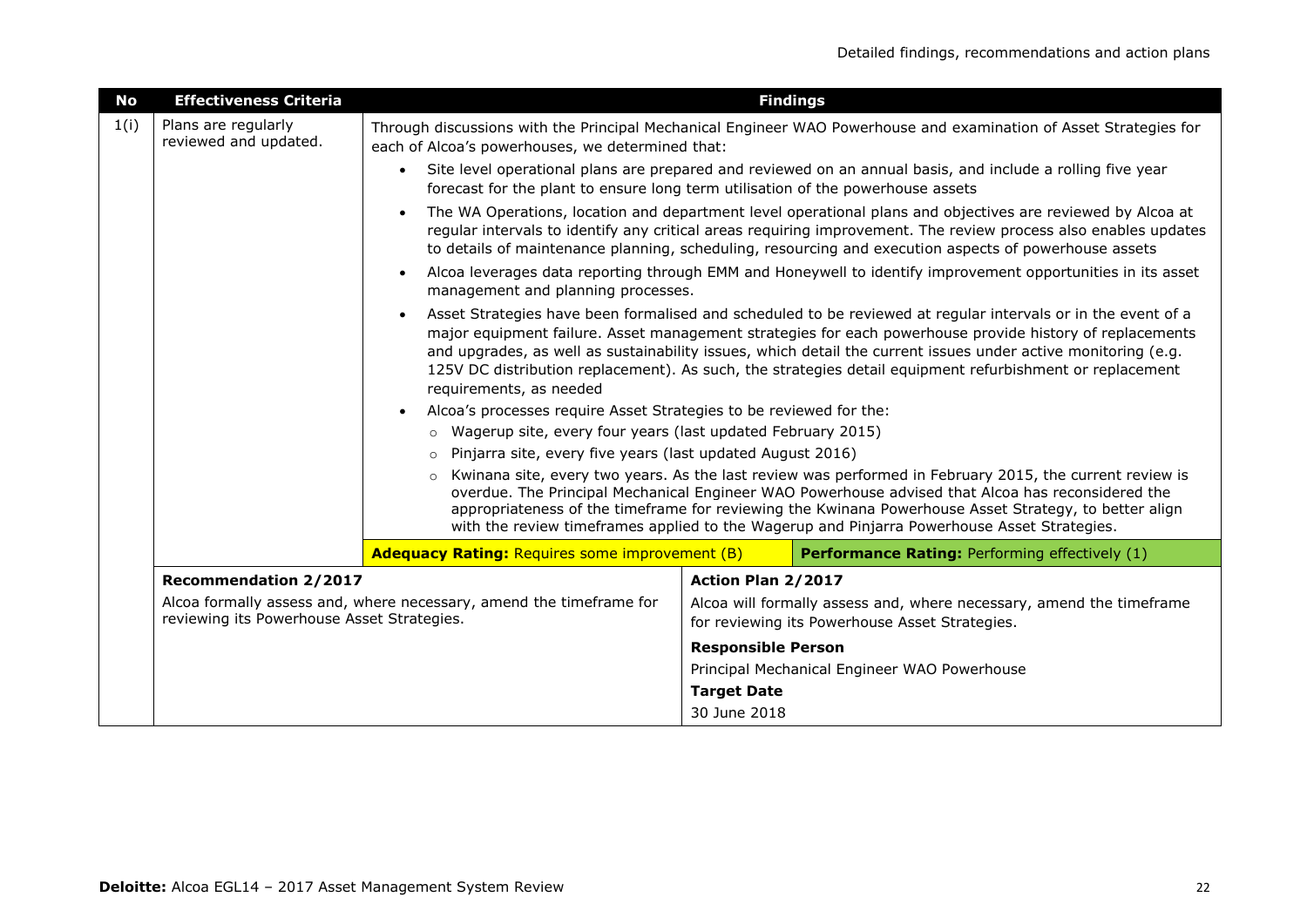#### **4.2 Asset creation and acquisition**

**Key process:** Asset creation/acquisition means the provision or improvement of an asset where the outlay can be expected to provide benefits beyond the year of outlay

**Expected outcome:** A more economic, efficient and cost-effective asset acquisition framework which will reduce demand for new assets, lower service costs and improve service delivery

| $\mathbf{o}$ | <b>Effectiveness Criteria</b>                                                                                               |                                                                                                                                                                                                                                                                                                 | <b>Findings</b>                                                                                                                                                                                                                                                                                                                     |
|--------------|-----------------------------------------------------------------------------------------------------------------------------|-------------------------------------------------------------------------------------------------------------------------------------------------------------------------------------------------------------------------------------------------------------------------------------------------|-------------------------------------------------------------------------------------------------------------------------------------------------------------------------------------------------------------------------------------------------------------------------------------------------------------------------------------|
| 2(a)         | Full project evaluations are<br>undertaken for new assets,<br>including comparative<br>assessment of non-asset<br>solutions | Through discussions with the Principal Mechanical Engineer WAO Powerhouse and the Project Manager - Project<br>Delivery Wagerup and consideration of Alcoa's planning and expenditure authorisation processes and procedures (as<br>outlined in planning items 1(c) above), we determined that: |                                                                                                                                                                                                                                                                                                                                     |
|              |                                                                                                                             | $\bullet$<br>quarterly basis                                                                                                                                                                                                                                                                    | Full project evaluations are a requirement of Alcoa's Expenditure Approval Policy and funds authorisation<br>process, undertaken by means of completing and submitting the RfA. The RfA is supported by an economic<br>evaluation model that utilises a set of economic assumptions, which are reviewed and published by Alcoa on a |
|              |                                                                                                                             | timelines                                                                                                                                                                                                                                                                                       | The RfA template outlines considerations for instigating new projects, including environmental considerations,<br>asset alternatives, approval requirements, financial and capital requirements, current state assessments and                                                                                                      |
|              |                                                                                                                             | commercial arrangement with a third party if required.                                                                                                                                                                                                                                          | While Alcoa's asset strategies consider the option of demand management, owing to the importance of Alcoa's<br>refinery operations, Alcoa will usually opt for an asset-based solution either through purchase, lease or a                                                                                                          |
|              |                                                                                                                             | We examined a RfA for an overhaul of a boiler at Pinjarra powerhouse and noted that a full project evaluation, aligned<br>with Alcoa's processes outlined above, was performed.                                                                                                                 |                                                                                                                                                                                                                                                                                                                                     |
|              |                                                                                                                             | Adequacy Rating: Adequately defined (A)                                                                                                                                                                                                                                                         | Performance Rating: Performing effectively (1)                                                                                                                                                                                                                                                                                      |
| 2(b)         | Evaluations include all<br>lifecycle costs                                                                                  | Through discussions with the Principal Mechanical Engineer WAO Powerhouse and the Project Manager - Project<br>Delivery Wagerup and consideration of Alcoa's expenditure approval policy and procedures (as outlined in planning<br>item 1(d) above), we determined that:                       |                                                                                                                                                                                                                                                                                                                                     |
|              |                                                                                                                             | $\bullet$<br>which utilises a set of economic measures such as IRR, NPV and discounted payback period                                                                                                                                                                                           | Lifecycle costs of owning and operating assets are assessed by completing the economic evaluation model,                                                                                                                                                                                                                            |
|              |                                                                                                                             | and Alcoa Australia, including identifying the source of funds. The project evaluations are developed by<br>safety personnel.                                                                                                                                                                   | Project evaluations provide for estimates of the amount of investment required from the global organisation<br>obtaining input from a range of Alcoa personnel, including engineering, finance, environmental and health and                                                                                                        |
|              |                                                                                                                             | We examined a RfA for overhaul of a boiler at Pinjarra powerhouse and noted that the project evaluation for the<br>scheduled overhaul considered lifecycle costs, including planning, pre-works, procurement of parts and materials,<br>specialist labour and electrical costs.                 |                                                                                                                                                                                                                                                                                                                                     |
|              |                                                                                                                             | <b>Adequacy Rating:</b> Adequately defined (A)                                                                                                                                                                                                                                                  | <b>Performance Rating: Performing effectively (1)</b>                                                                                                                                                                                                                                                                               |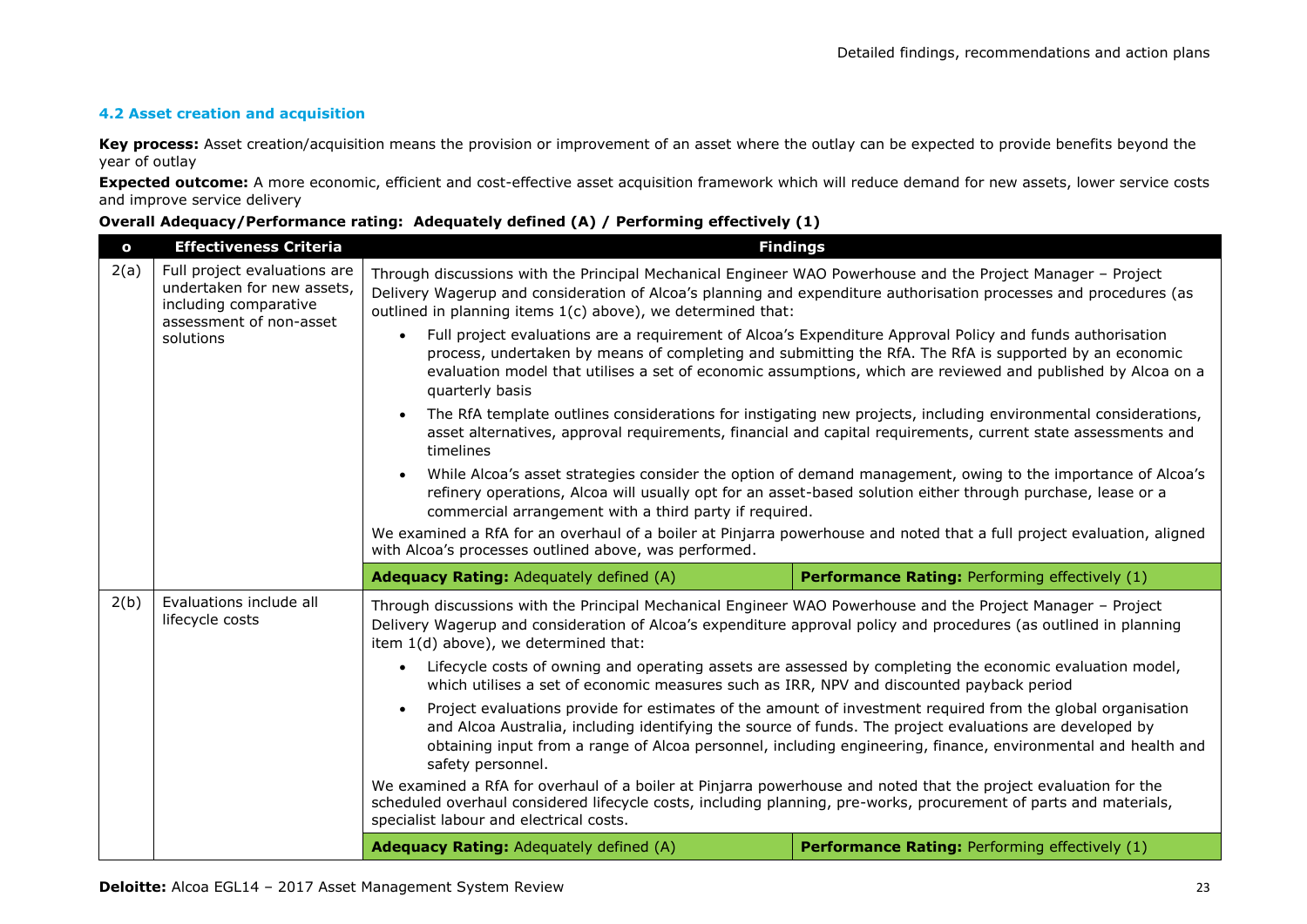| $\mathbf{o}$ | <b>Effectiveness Criteria</b>                                                                              | <b>Findings</b>                                                                                                                                                                                                                                                                                                                         |                                                                                                                                                                                                                                                                                                                                                                                                                                                                 |  |
|--------------|------------------------------------------------------------------------------------------------------------|-----------------------------------------------------------------------------------------------------------------------------------------------------------------------------------------------------------------------------------------------------------------------------------------------------------------------------------------|-----------------------------------------------------------------------------------------------------------------------------------------------------------------------------------------------------------------------------------------------------------------------------------------------------------------------------------------------------------------------------------------------------------------------------------------------------------------|--|
| 2(c)         | Projects reflect sound<br>engineering and business<br>decisions                                            | Through discussions with the Principal Mechanical Engineer WAO Powerhouse and Project Manager - Project Delivery<br>Wagerup and consideration of Alcoa's documented procedures, we determined that Alcoa has the following processes<br>in place to manage the assessment of projects (consistent with asset planning item 1(d) above): |                                                                                                                                                                                                                                                                                                                                                                                                                                                                 |  |
|              |                                                                                                            | $\bullet$<br>and safety aspects are addressed                                                                                                                                                                                                                                                                                           | Project evaluations are conducted with both engineering and finance personnel input and with evaluation<br>results detailed and approved by relevant personnel to ensure all engineering, finance, environmental, health                                                                                                                                                                                                                                        |  |
|              |                                                                                                            | AUD\$1 million.                                                                                                                                                                                                                                                                                                                         | The impact of the project on individual locations is assessed for those capital projects with a value greater than                                                                                                                                                                                                                                                                                                                                              |  |
|              |                                                                                                            | Adequacy Rating: Adequately defined (A)                                                                                                                                                                                                                                                                                                 | Performance Rating: Performing effectively (1)                                                                                                                                                                                                                                                                                                                                                                                                                  |  |
| 2(d)         | Commissioning tests are<br>documented and<br>completed                                                     | Through discussions with the Principal Mechanical Engineer WAO Powerhouse and examination of Alcoa's documented<br>commissioning procedures and templates, we determined that:                                                                                                                                                          |                                                                                                                                                                                                                                                                                                                                                                                                                                                                 |  |
|              |                                                                                                            | Alcoa performed commissioning tests during the review period as part of its standard process for<br>$\bullet$<br>adding/replacing asset components (e.g. during planned shutdowns)                                                                                                                                                      |                                                                                                                                                                                                                                                                                                                                                                                                                                                                 |  |
|              |                                                                                                            | including Alcoa powerhouses                                                                                                                                                                                                                                                                                                             | The commissioning procedures are designed to comply with AS/NZS 3788:2006, including the requirement for<br>completion and full documentation of commissioning tests for all components added to Alcoa's refinery assets,                                                                                                                                                                                                                                       |  |
|              |                                                                                                            | $\bullet$<br>by the witnessing coordinator and also forwarded to the powerhouse senior mechanical engineer.                                                                                                                                                                                                                             | The results from commissioning tests are required to be recorded in the machinery safety device record book                                                                                                                                                                                                                                                                                                                                                     |  |
|              |                                                                                                            | Adequacy Rating: Adequately defined (A)                                                                                                                                                                                                                                                                                                 | Performance Rating: Performing effectively (1)                                                                                                                                                                                                                                                                                                                                                                                                                  |  |
| 2(e)         | Ongoing<br>legal/environmental/safety<br>obligations of the asset<br>owner are assigned and<br>understood. | Through discussions with the Principal Mechanical Engineer WAO Powerhouse and examination of Alcoa's documented<br>policies and procedures, we determined that Alcoa continues to have processes in place to manage its legal,<br>environmental and safety obligations. Specifically:                                                   |                                                                                                                                                                                                                                                                                                                                                                                                                                                                 |  |
|              |                                                                                                            | $\bullet$<br>assessments and timelines                                                                                                                                                                                                                                                                                                  | Alcoa's RfA template outlines the considerations for instigating a new capital project, including environmental<br>considerations, asset alternatives, the approval history, financial and capital requirements, current state                                                                                                                                                                                                                                  |  |
|              |                                                                                                            | $\bullet$<br>Environmental Team and recorded on an Environmental Obligations Register                                                                                                                                                                                                                                                   | Alcoa's environmental obligations relevant to its WA Powerhouse operations are identified and managed by the                                                                                                                                                                                                                                                                                                                                                    |  |
|              |                                                                                                            | The Environmental Manager at each site is responsible for ensuring that the accountable operating<br>$\bullet$                                                                                                                                                                                                                          | centre/business unit managers are aware of their requirements to monitor and report on legislative compliance                                                                                                                                                                                                                                                                                                                                                   |  |
|              |                                                                                                            | within Alcoa. Safety aspects are addressed at the point of employee induction and through specific and                                                                                                                                                                                                                                  | Alcoa's safety obligations relevant to its WA Powerhouse operations continue to be rated as areas of high risk<br>ongoing training, formal assignment of responsibilities to supervisory staff and use of the Access Hazardous<br>Materials Database. A centralised training register is used to record information pertaining to the training,<br>qualification and certification of staff who perform functions affecting safety and environmental management |  |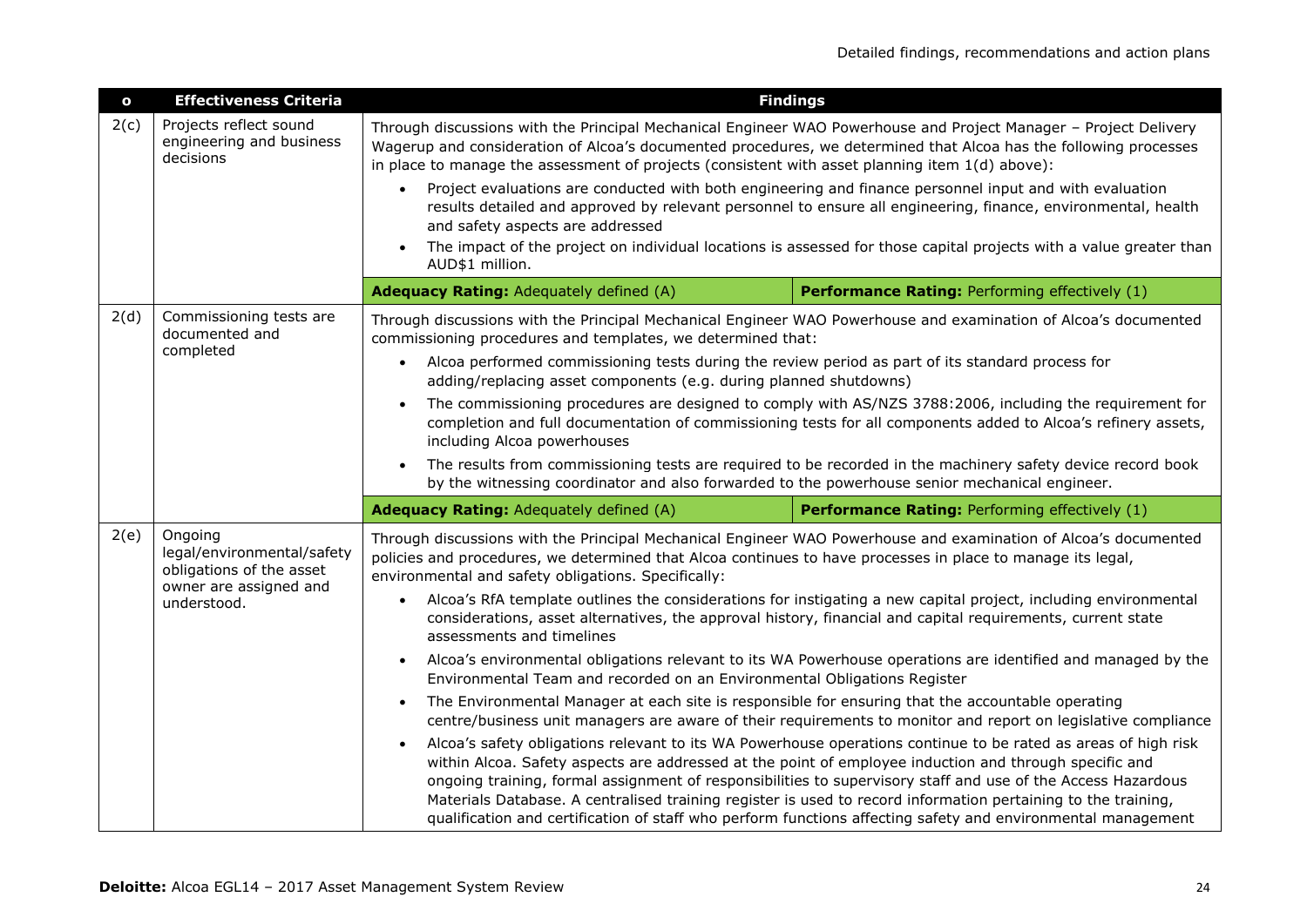| $\Omega$                             | <b>Effectiveness Criteria</b> |                                                                                     | <b>Findings</b>                                                                                                                                                                                                             |
|--------------------------------------|-------------------------------|-------------------------------------------------------------------------------------|-----------------------------------------------------------------------------------------------------------------------------------------------------------------------------------------------------------------------------|
|                                      |                               | required.                                                                           | Alcoa's legal obligations from its WA Powerhouse operations relate primarily to environmental and safety<br>matters. Other legal obligations are addressed by Alcoa's in-house legal counsel or external legal advisors, as |
|                                      |                               |                                                                                     | We examined documents relating to Alcoa's management of its environmental, safety and legal obligations, including:                                                                                                         |
|                                      |                               | Environmental monitoring dashboard                                                  |                                                                                                                                                                                                                             |
| Environment Health and Safety Policy |                               |                                                                                     |                                                                                                                                                                                                                             |
|                                      |                               | Environmental, Health & Safety Risk Assessment for Pinjarra and Kwinana Powerhouse  |                                                                                                                                                                                                                             |
|                                      |                               | Community Consultation procedure                                                    |                                                                                                                                                                                                                             |
|                                      |                               | WAO training requirements listing                                                   |                                                                                                                                                                                                                             |
|                                      |                               | (Sample) December 2016 Environmental Protection Act Annual Audit Compliance Report. |                                                                                                                                                                                                                             |
|                                      |                               | <b>Adequacy Rating:</b> Adequately defined (A)                                      | <b>Performance Rating: Performing effectively (1)</b>                                                                                                                                                                       |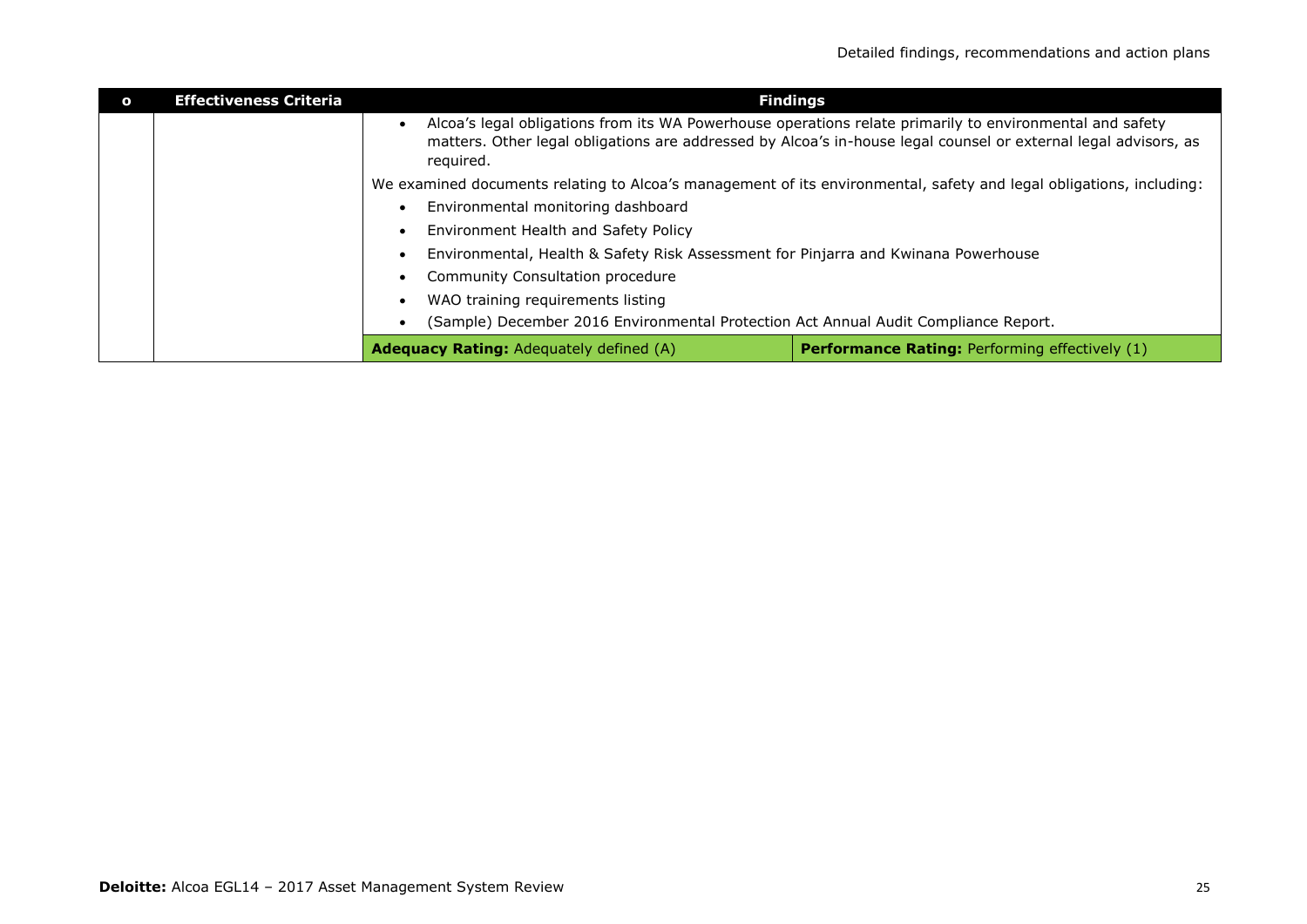#### **4.3 Asset disposal**

**Key process:** Effective asset disposal frameworks incorporate consideration of alternatives for the disposal of surplus, obsolete, under-performing or unserviceable assets. Alternatives are evaluated in cost-benefit terms

**Expected outcome:** Effective management of the disposal process will minimise holdings of surplus and under-performing assets and will lower service costs

| No   | <b>Effectiveness Criteria</b>                                                                              | <b>Findings</b>                                                                                                                                                                                                                                                                                          |  |  |
|------|------------------------------------------------------------------------------------------------------------|----------------------------------------------------------------------------------------------------------------------------------------------------------------------------------------------------------------------------------------------------------------------------------------------------------|--|--|
| 3(a) | Under-utilised and under-<br>performing assets are<br>identified as part of a<br>regular systematic review | Through discussion with the Principal Mechanical Engineer WAO Powerhouse and examination of relevant supporting<br>documentation, we observed that Alcoa has applied the following mechanisms for identifying under-utilised and under-<br>performing assets:                                            |  |  |
|      | process                                                                                                    | Asset utilisation is tracked on a weekly basis                                                                                                                                                                                                                                                           |  |  |
|      |                                                                                                            | Alcoa performs condition monitoring of its assets through:                                                                                                                                                                                                                                               |  |  |
|      |                                                                                                            | ○ Live data retrieved from the Honeywell monitoring system                                                                                                                                                                                                                                               |  |  |
|      |                                                                                                            | The EMMs portal, which provides key metrics on asset availability                                                                                                                                                                                                                                        |  |  |
|      |                                                                                                            | $\circ$ Reported instances of refinery 'Flow Loss' attributed to Powerhouse disruption                                                                                                                                                                                                                   |  |  |
|      |                                                                                                            | Loss prevention inspections are undertaken to identify mechanical and electrical equipment breakdown<br>exposures that could result in a major loss. As a primary component of Alcoa's risk management activities, the<br>inspections propose options to reduce or eliminate those exposures             |  |  |
|      |                                                                                                            | Classified plant inspections are undertaken at regular intervals. The respective asset owners are notified about<br>any deficiencies noted during the inspection. Where agreed action is not implemented within the required<br>timeframe, a formal notice is served to senior managers requiring action |  |  |
|      |                                                                                                            | Asset life assessments, which are completed on a systematic basis and monitored on an ongoing basis through<br>the 'Residual Life' function within the EMM portal.                                                                                                                                       |  |  |
|      |                                                                                                            | <b>Adequacy Rating: Adequately defined (A)</b><br><b>Performance Rating: Performing effectively (1)</b>                                                                                                                                                                                                  |  |  |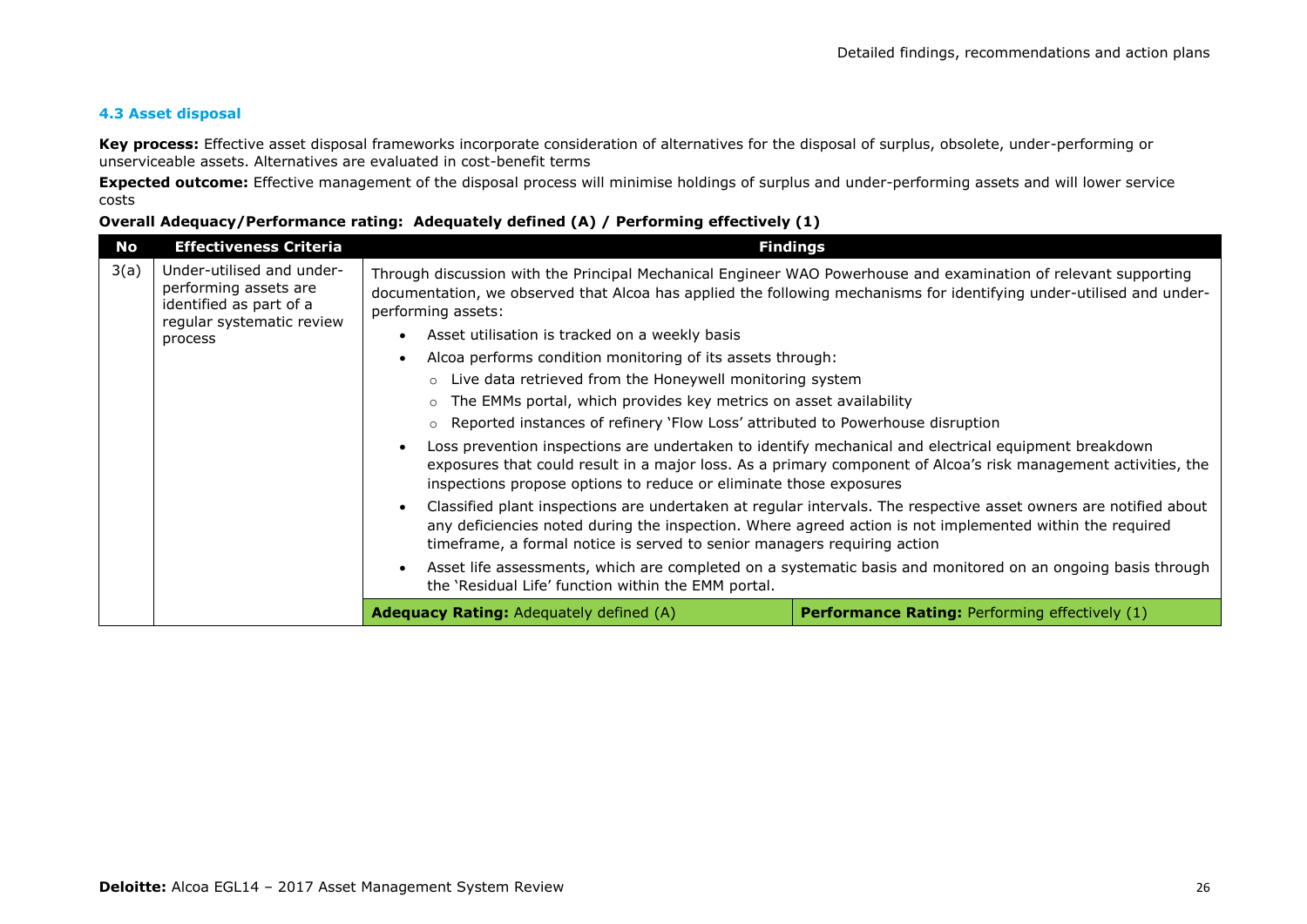| <b>No</b> | <b>Effectiveness Criteria</b>                                                                          | <b>Findings</b>                                                                                                                                                                                                                                                                            |                                                                                                                                                                                                                     |  |
|-----------|--------------------------------------------------------------------------------------------------------|--------------------------------------------------------------------------------------------------------------------------------------------------------------------------------------------------------------------------------------------------------------------------------------------|---------------------------------------------------------------------------------------------------------------------------------------------------------------------------------------------------------------------|--|
| 3(b)      | The reasons for under-<br>utilisation or poor<br>performance are critically<br>examined and corrective | Through discussion with the Principal Mechanical Engineer WAO Powerhouse and examination of relevant supporting<br>documentation, we observed that Alcoa has applied the mechanisms described at item 3(a) to facilitate the<br>examination of under-utilised and under-performing assets: |                                                                                                                                                                                                                     |  |
|           | action or disposal<br>undertaken                                                                       | poor performance of Powerhouse assets                                                                                                                                                                                                                                                      | Collecting relevant data and information to enable assessment of the root cause of any under-utilisation or                                                                                                         |  |
|           |                                                                                                        | Assessments are incorporated into the rolling:                                                                                                                                                                                                                                             |                                                                                                                                                                                                                     |  |
|           |                                                                                                        | Capital expenditure plans established for WA operations, which detail the major projects for the<br>$\circ$<br>or replacement                                                                                                                                                              | plant/powerhouse planned for the coming financial year, including any equipment refurbishment, upgrade                                                                                                              |  |
|           |                                                                                                        | o Maintenance planning schedule                                                                                                                                                                                                                                                            |                                                                                                                                                                                                                     |  |
|           |                                                                                                        |                                                                                                                                                                                                                                                                                            | Problem identification acts as a driver for the RfA process, which requires the requestor to present a business<br>case detailing why the upgrade/purchase of equipment is important to the condition of the asset. |  |
|           |                                                                                                        |                                                                                                                                                                                                                                                                                            |                                                                                                                                                                                                                     |  |
|           |                                                                                                        | <b>Adequacy Rating:</b> Adequately defined (A)                                                                                                                                                                                                                                             | <b>Performance Rating: Performing effectively (1)</b>                                                                                                                                                               |  |
| 3(c)      | Disposal alternatives are<br>evaluated                                                                 | Through discussion with the Principal Mechanical Engineer WAO Powerhouse and examination of Alcoa's Asset<br>Strategies and decommissioning support documentation, we determined that:                                                                                                     |                                                                                                                                                                                                                     |  |
|           |                                                                                                        | $\bullet$<br>asset disposal. As such, decommissioning activities are uncommon for Alcoa's Powerhouse assets. The<br>review period                                                                                                                                                          | Alcoa's overarching approach to asset management prefers ongoing asset monitoring and maintenance over<br>Principal Mechanical Engineer WAO Powerhouse advised that no decommissioning events took place during the |  |
|           |                                                                                                        | where an item of registered plant is to be permanently removed from site                                                                                                                                                                                                                   | Alcoa's processes require addressing alternatives for decommissioning, removal or storage of key plant or                                                                                                           |  |
|           |                                                                                                        | justification on the disposal of equipment and approvals from management and financial stakeholders.                                                                                                                                                                                       | A Surplus Equipment Report (SER) is required to be completed when assets are disposed, which requires                                                                                                               |  |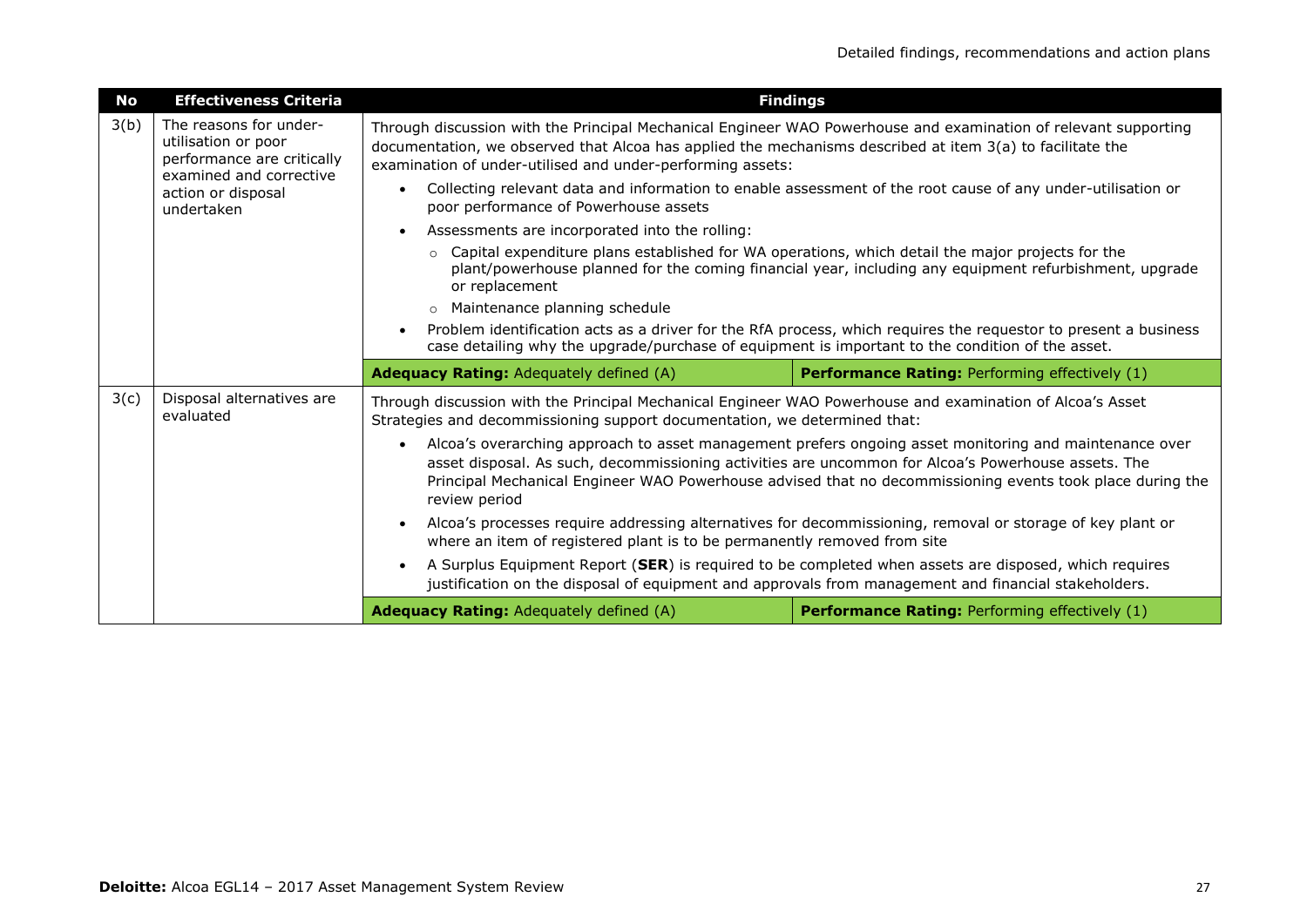| <b>No</b> | <b>Effectiveness Criteria</b>                  | <b>Findings</b>                                                                                                                                                                                                                                                                                                                                                                                                                                                                                                                                                                                                                                                                                                                                                                                                                                       |                                                                                                          |
|-----------|------------------------------------------------|-------------------------------------------------------------------------------------------------------------------------------------------------------------------------------------------------------------------------------------------------------------------------------------------------------------------------------------------------------------------------------------------------------------------------------------------------------------------------------------------------------------------------------------------------------------------------------------------------------------------------------------------------------------------------------------------------------------------------------------------------------------------------------------------------------------------------------------------------------|----------------------------------------------------------------------------------------------------------|
| 3(d)      | There is a replacement<br>strategy for assets. | Through discussion with the Principal Mechanical Engineer WAO Powerhouse and examination of the Asset Strategies<br>for each of Alcoa's powerhouses indicates that Alcoa's strategy does not envisage or promote complete asset<br>replacement during the projected operating lifetime of the refinery. Alcoa's processes provide for:<br>framework outlined in 'No 2 Asset Creation and Acquisition' above)<br>Alcoa to monitor and control asset degradation through:<br>$\circ$ Equipment Management Strategies (EMS), which are designed to mitigate the risk of asset failure<br>Ongoing inspections and loss prevention analysis<br>$\circ$<br>Live monitoring data in its Honeywell system<br>○ Residual life KPIs within its EMM portal.<br>As part of examining Alcoa's strategy towards asset management and prevention of degradation, we: | Asset replacement to occur only in special circumstances (which will be driven by the project management |
|           |                                                | management of Residual Life for Condensate Tanks)<br>Obtained an example of a Wagerup Gas Turbine Inspection and Failure presentation (March 2014)<br>EMS for:<br>○ Kwinana Boiler Feed Pumps<br><b>Wagerup Gas Turbines</b><br>Pinjarra Boilers.<br>$\circ$                                                                                                                                                                                                                                                                                                                                                                                                                                                                                                                                                                                          | Performed a walkthrough of the asset Residual Life reporting metric within EMM (observing the historical |
|           |                                                | Adequacy Rating: Adequately defined (A)                                                                                                                                                                                                                                                                                                                                                                                                                                                                                                                                                                                                                                                                                                                                                                                                               | <b>Performance Rating: Performing effectively (1)</b>                                                    |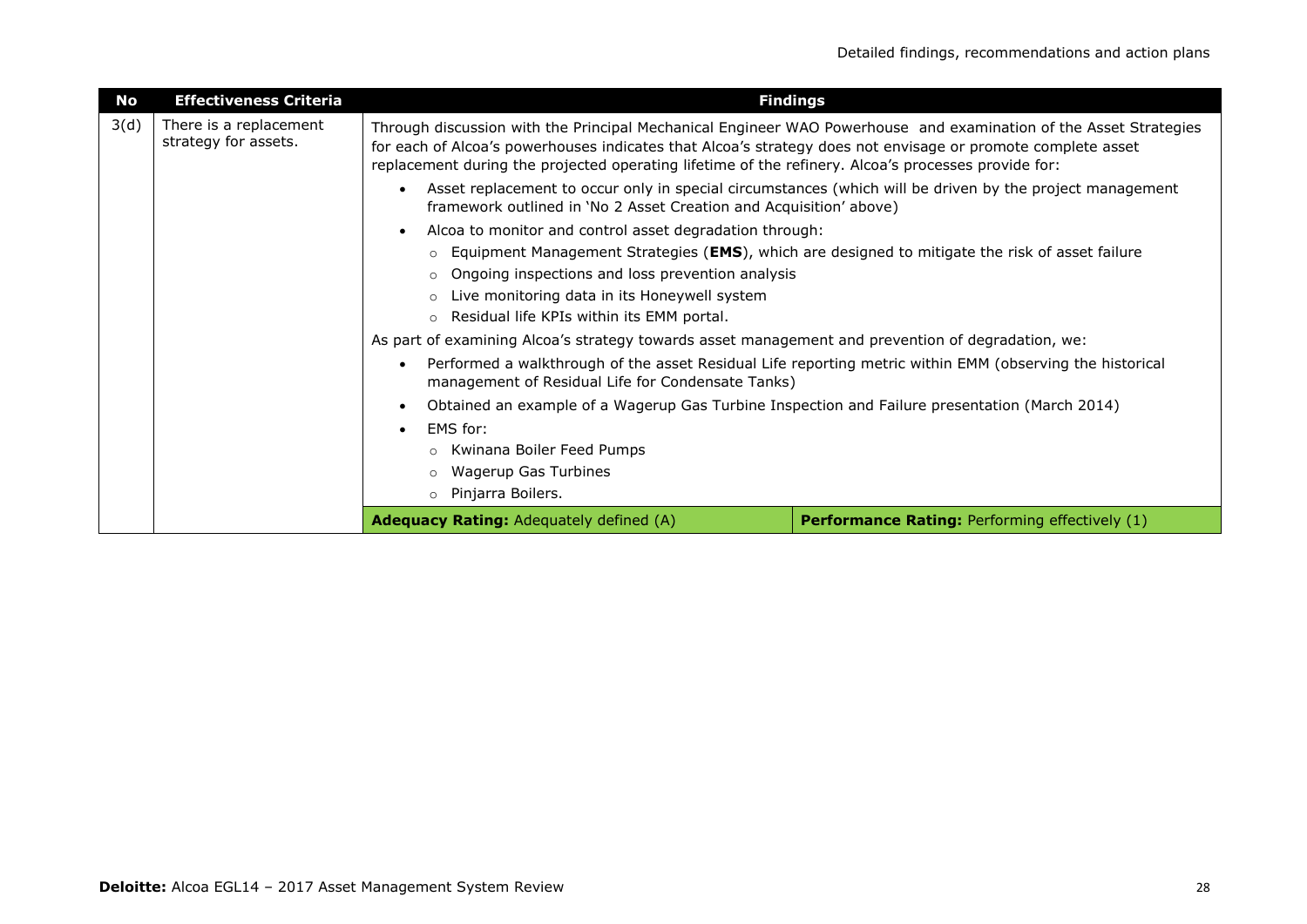#### **4.4 Environmental analysis**

**Key process:** Environmental analysis examines the asset system environment and assesses all external factors affecting the asset system.

**Expected outcome:** The asset management system regularly assesses external opportunities and threats and takes corrective action to maintain performance requirements.

| No   | <b>Effectiveness Criteria</b>                                          | <b>Findings</b>                                                                                                                                                                                                                                                                                                                                                                                                                                                                                                                                                                                                                                                                                                                                                                                                                                                                                                                                                                                                                                                                                                                                                                                                                                                                                                                                                                                                                                                                                                                                                                            |                                                                                                                                                                                                                                                                                                                                |
|------|------------------------------------------------------------------------|--------------------------------------------------------------------------------------------------------------------------------------------------------------------------------------------------------------------------------------------------------------------------------------------------------------------------------------------------------------------------------------------------------------------------------------------------------------------------------------------------------------------------------------------------------------------------------------------------------------------------------------------------------------------------------------------------------------------------------------------------------------------------------------------------------------------------------------------------------------------------------------------------------------------------------------------------------------------------------------------------------------------------------------------------------------------------------------------------------------------------------------------------------------------------------------------------------------------------------------------------------------------------------------------------------------------------------------------------------------------------------------------------------------------------------------------------------------------------------------------------------------------------------------------------------------------------------------------|--------------------------------------------------------------------------------------------------------------------------------------------------------------------------------------------------------------------------------------------------------------------------------------------------------------------------------|
| 4(a) | Opportunities and threats<br>in the system<br>environment are assessed | Through discussion with the WA Powerhouse Operations Principal Mechanical Engineer, the Kwinana Environmental<br>Scientist and the Pinjarra Environmental Scientist and examination of supporting documentation, we determined that:<br>Alcoa operates under the following statutory legislation and licences:<br><b>Environmental Operating Licence</b><br>$\circ$<br>Mines Safety and Inspection Regulations<br>W.A. Gas Standards (Gas fitting & Consumer Gas Installations) Regulations 1999<br>$\circ$<br>Alcoa maintains a site-specific Compliance Manual, which outlines:<br>NOx and CO emissions targets and requirements<br>$\circ$<br>Greenhouse gas emissions obligations under the NGER Act<br>$\circ$<br>Occupational Health and Safety Regulations<br>$\circ$<br><b>Groundwater Monitoring</b><br>$\circ$<br>Noise Monitoring (not required for Alcoa Kwinana)<br>$\circ$<br>$\circ$<br>Plant and Pressure Vessel Registration)<br>Environmental Ministerial Performance and Compliance Reports<br>Incident Management System (EHSIMS), which are then assessed by the Environmental Team<br>Incidents logged via the EHSIMS are reviewed at daily Powerhouse and refinery meetings<br>$\bullet$<br>Alcoa maintains an Environmental Aspects and Impacts procedure to:<br>Ensure the systematic review of environmental aspects and impacts<br>$\circ$<br>Facilitate the identification and assessment of opportunities and threats to the Plant operations<br>$\circ$<br>Comply with ISO 14001, Dangerous Goods regulations and health and safety reguirements.<br>$\circ$ | Additional licence and Standard requirements (e.g. Dangerous Goods Storage Licence requirements and<br>Alcoa is obligated to maintain compliance with the site's environmental performance standards, as reported in<br>Risks and incidents can be logged by any employee/contractor onto the Environmental, Health and Safety |
|      |                                                                        | <b>Adequacy Rating: Adequately defined (A)</b>                                                                                                                                                                                                                                                                                                                                                                                                                                                                                                                                                                                                                                                                                                                                                                                                                                                                                                                                                                                                                                                                                                                                                                                                                                                                                                                                                                                                                                                                                                                                             | <b>Performance Rating: Performing effectively (1)</b>                                                                                                                                                                                                                                                                          |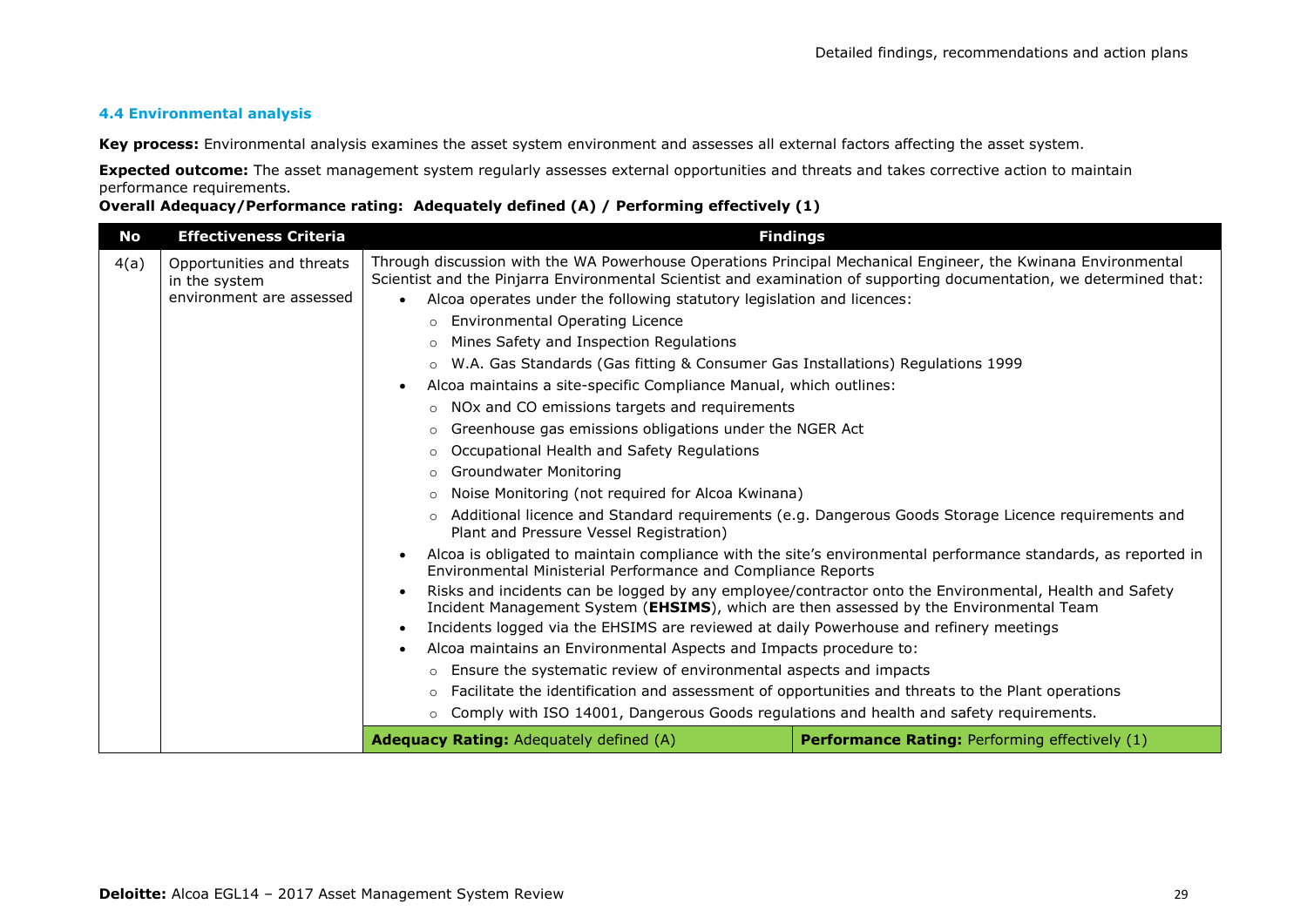| <b>No</b>             | <b>Effectiveness Criteria</b>                                               | <b>Findings</b>                                                                                                                                                                                                                                                                                                                                                                                                                                                                                                   |  |
|-----------------------|-----------------------------------------------------------------------------|-------------------------------------------------------------------------------------------------------------------------------------------------------------------------------------------------------------------------------------------------------------------------------------------------------------------------------------------------------------------------------------------------------------------------------------------------------------------------------------------------------------------|--|
| 4(b)                  | Performance standards<br>(availability of service,<br>capacity, continuity, | Through discussion with the WA Powerhouse Operations Principal Mechanical Engineer, the Kwinana Environmental<br>Scientist and the Pinjarra Environmental Scientist, we determined that Alcoa has established the following mechanisms<br>to ensure that performance standards are planned, measured and achieved:                                                                                                                                                                                                |  |
|                       | emergency response, etc)<br>are measured and<br>achieved                    | The refinery plans and targets, as determined by the WA Operations management group and approved by<br>$\bullet$<br>Alcoa's global management, define the service levels for each of the powerhouses. The plans provide detailed<br>information for the planning aspects of the respective powerhouse assets, including production capacity and<br>performance standards                                                                                                                                          |  |
|                       |                                                                             | The dashboard presented through PRISM, monitors the integrity and capacity of the powerhouse equipment<br>via a combination of performance indicators. In particular, the dashboard:<br>o Comprises:                                                                                                                                                                                                                                                                                                              |  |
|                       |                                                                             | Leading indicators, which are parameters that may affect equipment integrity, such as an<br>obsolescence index and useful life (e.g. owing to high temperature service, fatigue or<br>corrosion)                                                                                                                                                                                                                                                                                                                  |  |
|                       |                                                                             | Lagging indicators, which provide information on availability and production losses because of<br>$\blacksquare$<br>equipment failures or limitations                                                                                                                                                                                                                                                                                                                                                             |  |
|                       |                                                                             | Capacity indicators, which provide an indication of refinery demand and capacity                                                                                                                                                                                                                                                                                                                                                                                                                                  |  |
|                       |                                                                             | Provides a total score by weighting and tallying the indicators, which is used as a high level summary of<br>asset performance                                                                                                                                                                                                                                                                                                                                                                                    |  |
|                       |                                                                             | $\circ$ Is updated monthly and reported quarterly to Alcoa's Manufacturing and Technology Council.                                                                                                                                                                                                                                                                                                                                                                                                                |  |
|                       |                                                                             | Performance of the powerhouse is also measured by means of maintenance metrics through EMM, such as:                                                                                                                                                                                                                                                                                                                                                                                                              |  |
|                       |                                                                             | o Planned work ratio, which measures how much of the total week is spent on planned work                                                                                                                                                                                                                                                                                                                                                                                                                          |  |
| $\circ$<br>completed. |                                                                             | Planned work complete, which measures how much of the work that was planned for the week actually was                                                                                                                                                                                                                                                                                                                                                                                                             |  |
|                       |                                                                             | To address the eventuality of key system failures or major equipment failures, a series of system recovery<br>plans, including black/brown start procedures, have been developed for each powerhouse. The system<br>recovery plans are supported by loss prevention inspections and a detailed review when triggered by a major<br>equipment change or reconfiguration<br>Alcoa continues to engage specialist consultants to assist in monitoring specific aspects of its operations, such<br>as site emissions. |  |
|                       |                                                                             | Adequacy Rating: Adequately defined (A)<br>Performance Rating: Performing effectively (1)                                                                                                                                                                                                                                                                                                                                                                                                                         |  |
| 4(c)                  | Compliance with statutory<br>and regulatory<br>requirements                 | Through discussion with the WA Powerhouse Operations Principal Mechanical Engineer, the Kwinana Environmental<br>Scientist and the Pinjarra Environmental Scientist and examination of supporting documentation, we determined that:<br>Alcoa operates and monitors its operations in accordance with the following (but not limited to) statutory and<br>$\bullet$<br>regulatory requirements:                                                                                                                   |  |
|                       |                                                                             | o Mines Safety and Inspection Regulations<br>o WA Gas Standards (Gas fitting & Consumer Gas Installations) Regulations 1999                                                                                                                                                                                                                                                                                                                                                                                       |  |
|                       |                                                                             |                                                                                                                                                                                                                                                                                                                                                                                                                                                                                                                   |  |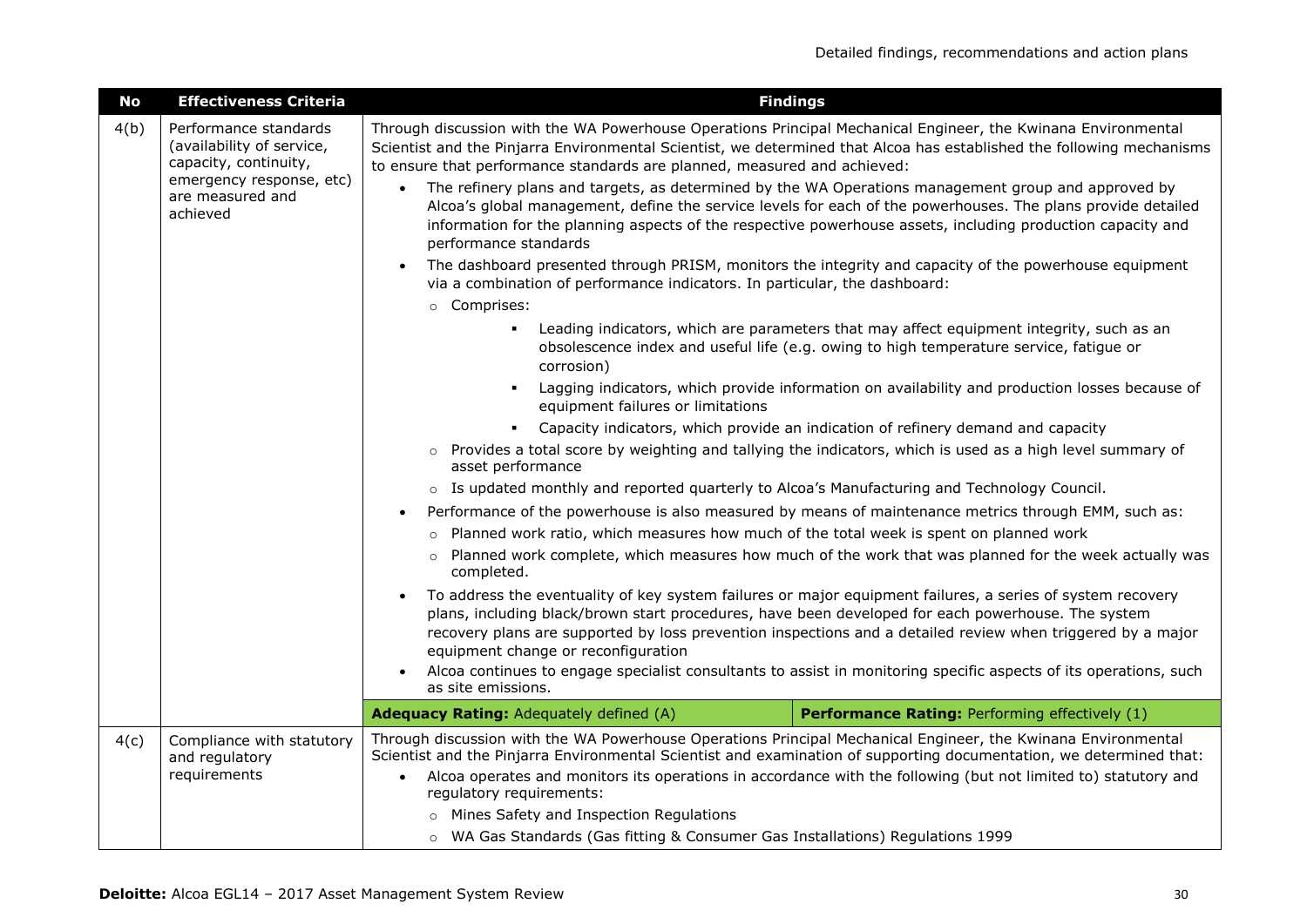| No   | <b>Effectiveness Criteria</b>             | <b>Findings</b>                                       |                                                                                                                                                                                                                                                                                                                                                                                                                                                                                                                                                                                                                                                                     |  |
|------|-------------------------------------------|-------------------------------------------------------|---------------------------------------------------------------------------------------------------------------------------------------------------------------------------------------------------------------------------------------------------------------------------------------------------------------------------------------------------------------------------------------------------------------------------------------------------------------------------------------------------------------------------------------------------------------------------------------------------------------------------------------------------------------------|--|
|      |                                           | that have an environmental focus                      | Environmental Operating Licence, which includes NOx emissions targets and requirements. We observed<br>that monitoring of NOx emissions is undertaken on a continuous basis to enable reporting of any breaches<br>in accordance with the environmental licence requirements. Alcoa has maintained the ISO-14001 standard<br>and is required to maintain an effective Environmental Management System that monitors all obligations<br>Environmental Noise Regulations licence, which specifies the maximum night and day noise levels as<br>measured at the boundary. This requirement is not applicable for Alcoa Kwinana                                         |  |
|      |                                           | $\circ$                                               |                                                                                                                                                                                                                                                                                                                                                                                                                                                                                                                                                                                                                                                                     |  |
|      |                                           | Occupational Health and Safety Regulations<br>$\circ$ |                                                                                                                                                                                                                                                                                                                                                                                                                                                                                                                                                                                                                                                                     |  |
|      |                                           | compliance issues lodged.                             | Annual reports, which are prepared and lodged by Alcoa. Review of previous reports showed no non-                                                                                                                                                                                                                                                                                                                                                                                                                                                                                                                                                                   |  |
|      |                                           | <b>Adequacy Rating: Adequately defined (A)</b>        | <b>Performance Rating: Performing effectively (1)</b>                                                                                                                                                                                                                                                                                                                                                                                                                                                                                                                                                                                                               |  |
| 4(d) | Achievement of customer<br>service levels |                                                       | Through discussion with the WA Powerhouse Operations Principal Mechanical Engineer, the Kwinana Environmental<br>Scientist and the Pinjarra Environmental Scientist and examination of supporting documentation, we determined that:<br>Alcoa does not have external customer service levels to attain in relation to its powerhouse operations<br>The powerhouses serve to deliver the required power for Alcoa's refinery operations<br>Required service levels are set based on output required to facilitate refinery operations and are monitored<br>through continuous performance and outage reporting (refer to $3(a)$ and $4(b)$ for further commentary on |  |
|      |                                           | performance monitoring).                              |                                                                                                                                                                                                                                                                                                                                                                                                                                                                                                                                                                                                                                                                     |  |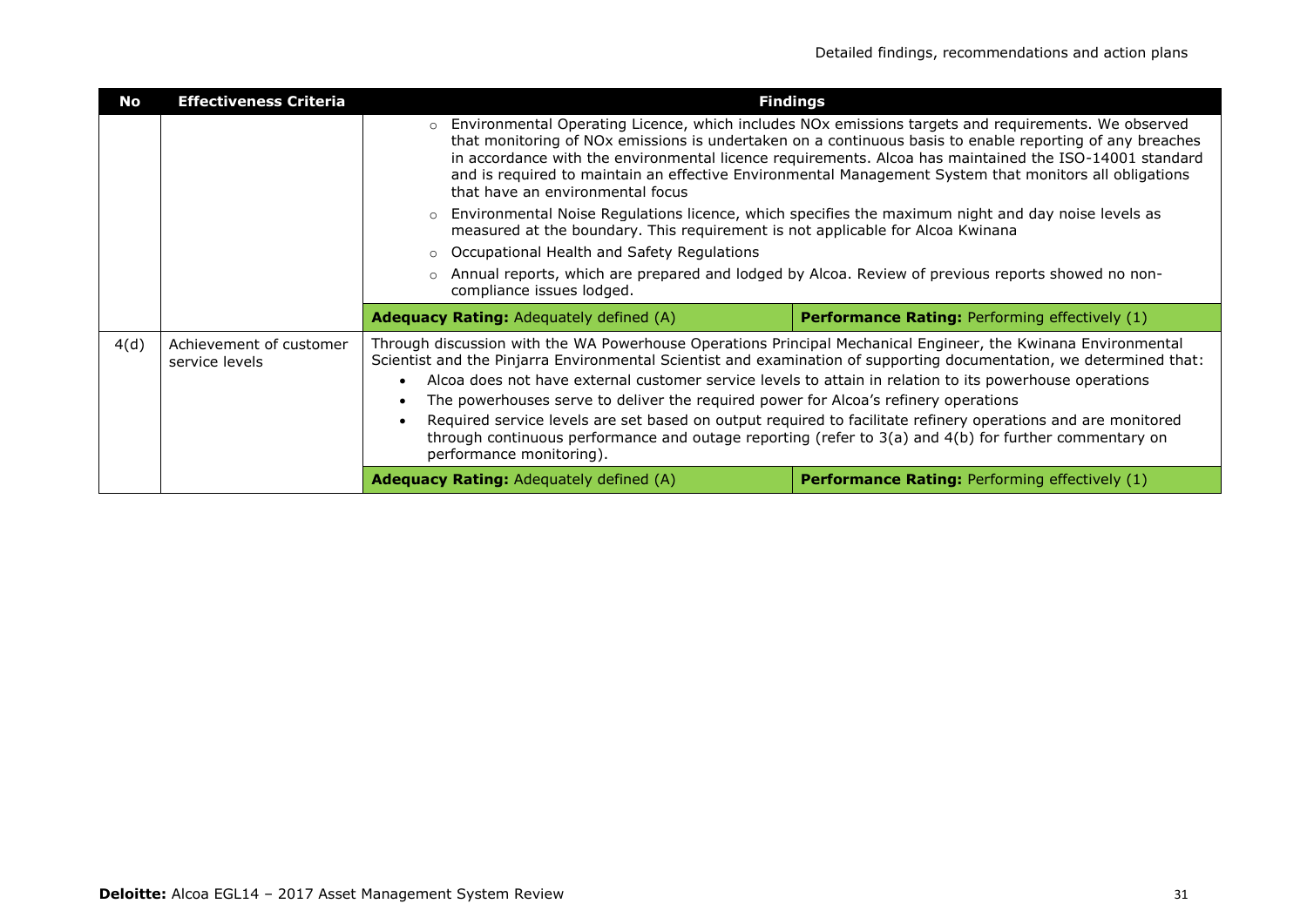#### **4.5 Asset operations**

**Key process:** Operations functions relate to the day-to-day running of assets and directly affect service levels and costs

**Expected outcome:** Operations plans adequately document the processes and knowledge of staff in the operation of assets so that service levels can be consistently achieved

| No   | <b>Effectiveness Criteria</b>                       |                                                                                                                                                        | <b>Findings</b>                                                                                                    |
|------|-----------------------------------------------------|--------------------------------------------------------------------------------------------------------------------------------------------------------|--------------------------------------------------------------------------------------------------------------------|
| 5(a) | Operational policies and<br>procedures are          | Through discussion with the WA Powerhouse Operations Principal Mechanical Engineer and examination of supporting<br>documentation, we determined that: |                                                                                                                    |
|      | documented and linked to<br>service levels required | $\bullet$<br>powerhouse assets, and describes how and why they will be operated and maintained                                                         | Site specific Powerhouse asset strategies have been developed to optimise the long term utilisation of the         |
|      |                                                     | summary of the site's performance                                                                                                                      | Reporting dashboards such as Asset Utilisation spreadsheets have been established to provide a weekly              |
|      |                                                     | Alcoa has:<br>$\bullet$                                                                                                                                |                                                                                                                    |
|      |                                                     | Documented its powerhouse related policies, procedures and protocols<br>$\circ$                                                                        |                                                                                                                    |
|      |                                                     | Developed procedures, which specifically refer to required service levels (where appropriate) for the<br>$\circ$                                       |                                                                                                                    |
|      |                                                     | operation of the specific item of equipment, or specific electrical or mechanical procedures                                                           |                                                                                                                    |
|      |                                                     | Developed control plans for major items of plant.                                                                                                      |                                                                                                                    |
|      |                                                     | <b>Adequacy Rating:</b> Adequately defined (A)                                                                                                         | <b>Performance Rating: Performing effectively (1)</b>                                                              |
| 5(b) | Risk management is<br>applied to prioritise         | Through discussion with the WA Powerhouse Operations Principal Mechanical Engineer and examination of supporting<br>documentation, we determined that: |                                                                                                                    |
|      | operations tasks                                    | $\bullet$<br>Wagerup) to enable making risk-based decisions in relation to operational matters                                                         | A Risk Management Framework has been applied to Alcoa's operations across all sites (Kwinana, Pinjarra and         |
|      |                                                     | on people and safety risks first, followed by environmental risks, then customer related risks.                                                        | Alcoa also applies a structured, risk-based approach to its O&M activities. In particular, operational tasks focus |
|      |                                                     | <b>Adequacy Rating:</b> Adequately defined (A)                                                                                                         | <b>Performance Rating: Performing effectively (1)</b>                                                              |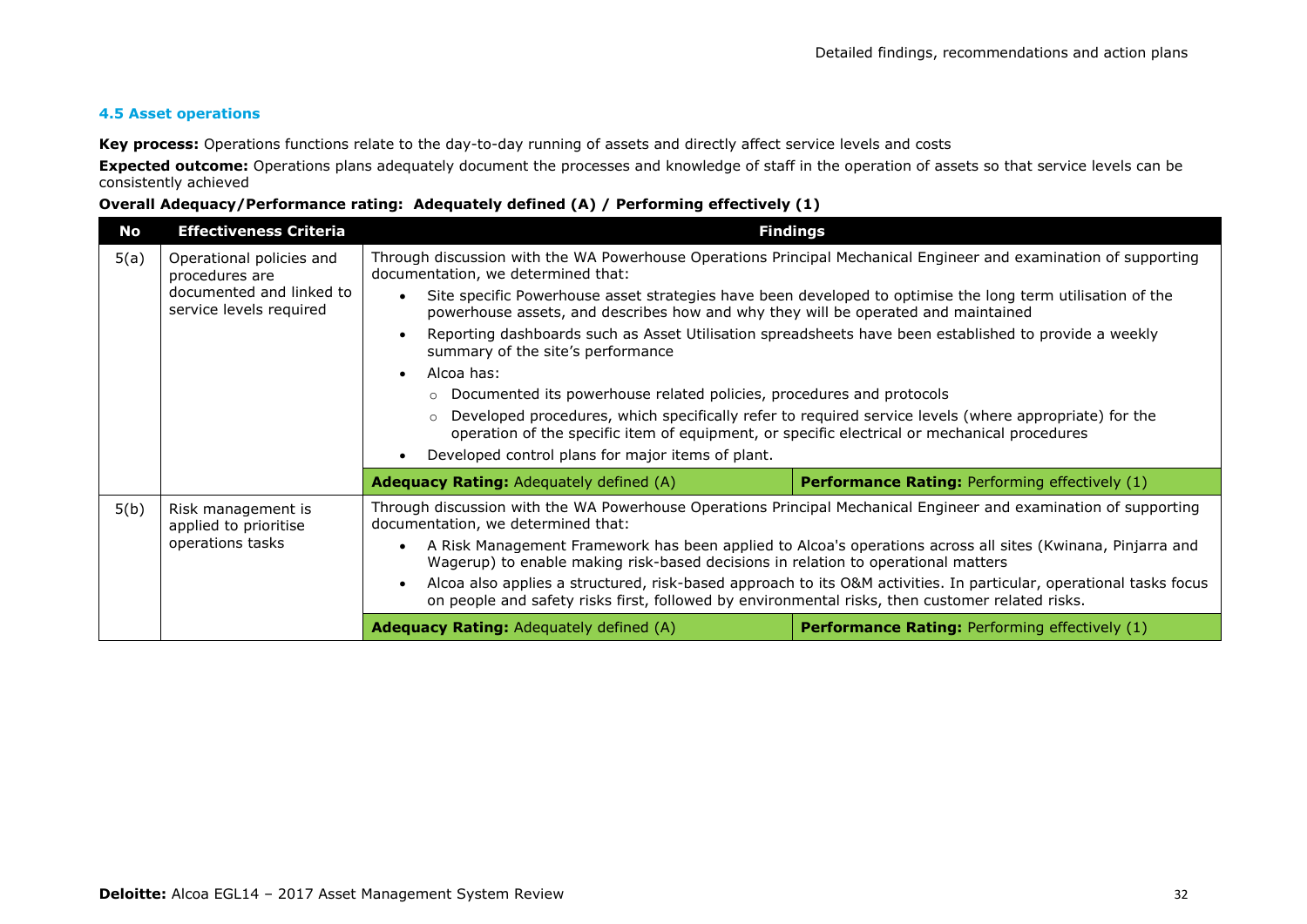| <b>No</b> | <b>Effectiveness Criteria</b>                                                                                                                                                                                |                                                                                                                                                                                                                                                                                                                                                                                                                                                                                                                                                                                                                                                                                                                                                                                                                                                                                                                                                       | <b>Findings</b>                                |
|-----------|--------------------------------------------------------------------------------------------------------------------------------------------------------------------------------------------------------------|-------------------------------------------------------------------------------------------------------------------------------------------------------------------------------------------------------------------------------------------------------------------------------------------------------------------------------------------------------------------------------------------------------------------------------------------------------------------------------------------------------------------------------------------------------------------------------------------------------------------------------------------------------------------------------------------------------------------------------------------------------------------------------------------------------------------------------------------------------------------------------------------------------------------------------------------------------|------------------------------------------------|
| 5(c)      | Assets are documented in<br>an Asset Register<br>including asset type,<br>location, material, plans<br>of components, an<br>assessment of assets'<br>physical/structural<br>condition and accounting<br>data | Through discussion with the WA Powerhouse Operations Principal Mechanical Engineer and examination of supporting<br>documentation, we determined that Alcoa:<br>Manages powerhouse equipment through its eAMS, which contains the following information for major<br>$\bullet$<br>equipment:<br>Unique asset identification (asset ID)<br>$\circ$<br>Equipment details, including type, location, components, operational capacity, age, expected life<br>$\circ$<br>Equipment history, including condition<br>$\circ$<br>Maintenance procedures<br>$\circ$<br>Maintenance intervals<br>$\Omega$<br>Purchase cost, depreciation rates and net book value<br>$\circ$<br>Monitors the value of assets (including depreciation) through its Financial Assets Register.<br>$\bullet$                                                                                                                                                                      |                                                |
|           |                                                                                                                                                                                                              | Adequacy Rating: Adequately defined (A)                                                                                                                                                                                                                                                                                                                                                                                                                                                                                                                                                                                                                                                                                                                                                                                                                                                                                                               | Performance Rating: Performing effectively (1) |
| 5(d)      | Operational costs are<br>measured and monitored                                                                                                                                                              | Through discussion with the WA Powerhouse Operations Principal Mechanical Engineer and examination of supporting<br>reports and models, we determined that:<br>Alcoa prepares a site-specific monthly report detailing:<br>o Operational costs incurred<br>Capital expenditure<br>$\circ$<br>o Analysis of actual expenditure against budgeted expenditure.<br>Significant variances between actual and budgeted expenditure are scrutinised<br>Costs are allocated to assets automatically based on the work order and external costs are allocated to the<br>relevant cost centre, which has relevant links to assets.                                                                                                                                                                                                                                                                                                                              |                                                |
|           |                                                                                                                                                                                                              | <b>Adequacy Rating: Adequately defined (A)</b>                                                                                                                                                                                                                                                                                                                                                                                                                                                                                                                                                                                                                                                                                                                                                                                                                                                                                                        | Performance Rating: Performing effectively (1) |
| 5(e)      | Staff resources are<br>adequate and staff<br>receive training<br>commensurate with their<br>responsibilities                                                                                                 | Through discussion with the WA Powerhouse Operations Principal Mechanical Engineer and examination of supporting<br>training management documentation, we determined that:<br>Alcoa Powerhouse maintains up-to-date organisation charts for each of their sites<br>$\bullet$<br>Details of staff training requirements (including qualifications and competence) and training undertaken is<br>$\bullet$<br>maintained through Alcoa's central LMS Training Package<br>Alcoa's Powerhouse Training Report provides up-to-date statistics on staff training performed and compliance<br>$\bullet$<br>levels achieved<br>Alcoa utilises its WA Operations Operator Traineeship Program to enable its powerhouse operators to be fully<br>trained in all key aspects of powerhouse operations, relevant to each individual's position<br>Staff are adequately qualified for their respective roles and their required licences are current.<br>$\bullet$ |                                                |
|           |                                                                                                                                                                                                              | Adequacy Rating: Adequately defined (A)                                                                                                                                                                                                                                                                                                                                                                                                                                                                                                                                                                                                                                                                                                                                                                                                                                                                                                               | Performance Rating: Performing effectively (1) |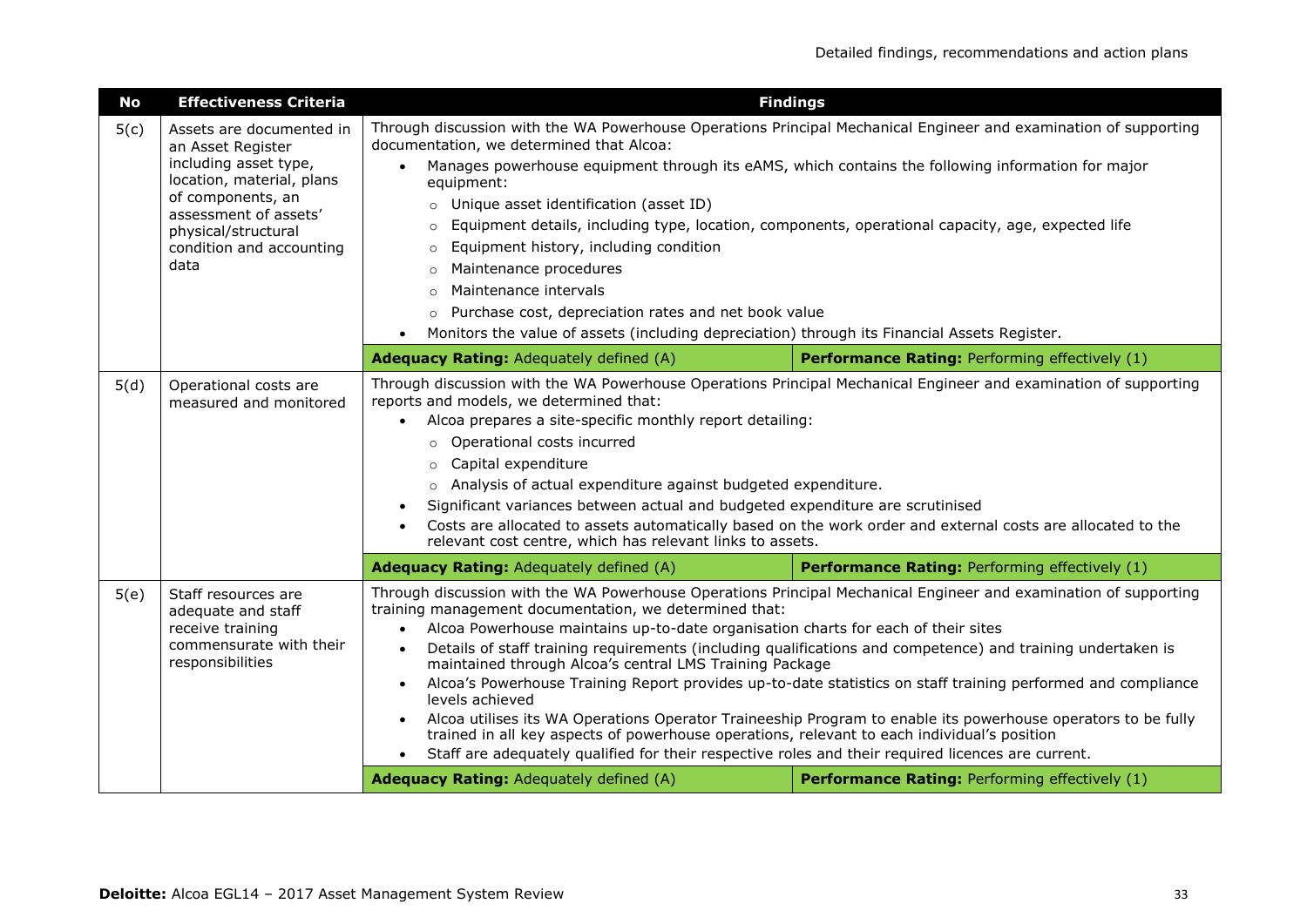#### **4.6 Asset maintenance**

**Key process:** Maintenance functions relate to the upkeep of assets and directly affect service levels and costs.

**Expected outcome:** Maintenance plans cover the scheduling and resourcing of the maintenance tasks so that work can be done on time and on cost.

| <b>No</b> | <b>Effectiveness Criteria</b>                                                                                   |                                                                                                                                                                                                                                                                                                                                                                                                                                                                                                                                                                                                                                                                                                                                                                                                                                                                                                                               | <b>Findings</b>                                       |
|-----------|-----------------------------------------------------------------------------------------------------------------|-------------------------------------------------------------------------------------------------------------------------------------------------------------------------------------------------------------------------------------------------------------------------------------------------------------------------------------------------------------------------------------------------------------------------------------------------------------------------------------------------------------------------------------------------------------------------------------------------------------------------------------------------------------------------------------------------------------------------------------------------------------------------------------------------------------------------------------------------------------------------------------------------------------------------------|-------------------------------------------------------|
| 6(a)      | Maintenance policies and<br>procedures are<br>documented and linked to<br>service levels required               | Through discussion with the WA Powerhouse Operations Principal Mechanical Engineer and examination of Alcoa's<br>Asset Strategies and supplement supporting documentation, we determined that:<br>• Alcoa's eAM system references major equipment maintenance procedures, equipment details, maintenance<br>intervals, costs and equipment history and linked to service levels required<br>Alcoa has developed maintenance policies, site-specific EMS for key Powerhouse assets, procedures and<br>$\bullet$<br>protocols, which:<br>Refer to required service levels (where appropriate) for the operation of the specific item of equipment,<br>$\circ$<br>or specific electrical or mechanical procedures<br>Provide for required inspection testing and loss prevention monitoring processes<br>$\circ$<br>Supporting procedures are documented within the Alcoa WA Operations Performance Support System.<br>$\bullet$ |                                                       |
|           |                                                                                                                 | <b>Adequacy Rating: Adequately defined (A)</b>                                                                                                                                                                                                                                                                                                                                                                                                                                                                                                                                                                                                                                                                                                                                                                                                                                                                                | Performance Rating: Performing effectively (1)        |
| 6(b)      | Regular inspections are<br>undertaken of asset<br>performance and<br>condition                                  | Through discussion with the WA Powerhouse Operations Principal Mechanical Engineer and examination of Alcoa's<br>inspection testing supporting documentation, we determined that:<br>Alcoa applies a structured program for key mechanical and electrical assets (such as turbines, feedwater<br>$\bullet$<br>pumps, transformers, generators, switchgear) to be condition monitored using online vibration monitoring<br>devices and for earthing systems and protection relays to be regularly tested (including partial discharge) to<br>avoid unplanned outages or failures<br>Equipment assessment and inspection reports are generated and made available to staff and management,<br>$\bullet$<br>providing information on equipment condition and performance<br>Signed ITPs were sighted for various mechanical and electrical assets that are filled on a regular basis.<br>$\bullet$                               |                                                       |
|           |                                                                                                                 | <b>Adequacy Rating: Adequately defined (A)</b>                                                                                                                                                                                                                                                                                                                                                                                                                                                                                                                                                                                                                                                                                                                                                                                                                                                                                | <b>Performance Rating: Performing effectively (1)</b> |
| 6(c)      | Maintenance plans<br>(emergency, corrective<br>and preventative) are<br>documented and<br>completed on schedule | Through discussion with the WA Powerhouse Operations Principal Mechanical Engineer and examination of supporting<br>documentation, we determined that:<br>For each major equipment, the eAM system contains plans for scheduled maintenance as well as required<br>$\bullet$<br>emergency and corrective works<br>All maintenance work undertaken is recorded in the eAM system<br>$\bullet$<br>Alcoa's operational requirements lead to emergency and corrective works having the highest priority due to<br>$\bullet$<br>the impact on refinery production<br>Maintenance schedules are monitored<br>$\bullet$<br>Maintenance strategies are reviewed on a yearly basis or when there are significant events that affect the<br>assets.                                                                                                                                                                                     |                                                       |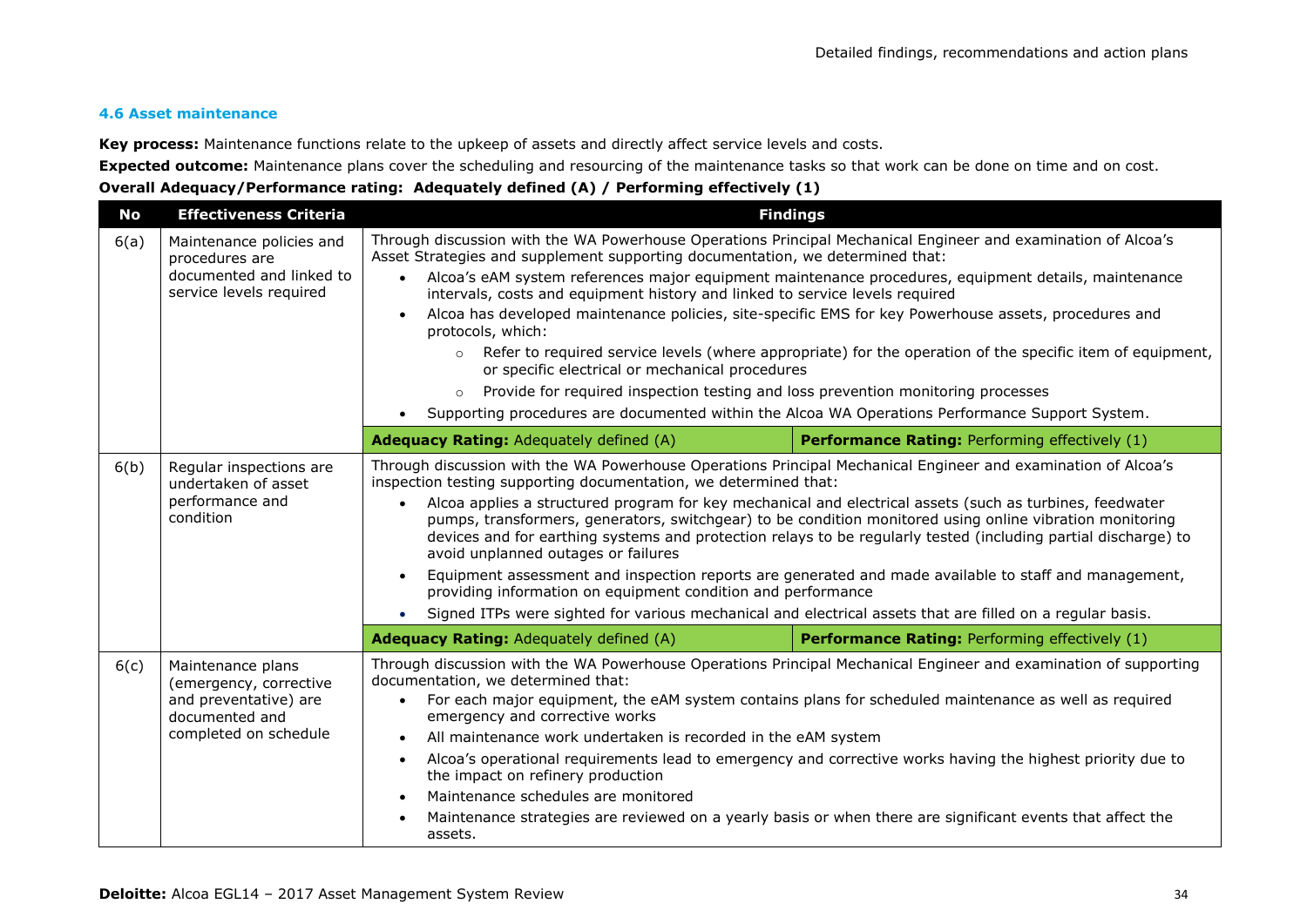| <b>No</b> | <b>Effectiveness Criteria</b>                                                                                                                           |                                                                                                                                                                                                                                                                                                                                                                                                                                                                                                                                                                                           | <b>Findings</b>                                                                                                                                         |                                                                                                                   |
|-----------|---------------------------------------------------------------------------------------------------------------------------------------------------------|-------------------------------------------------------------------------------------------------------------------------------------------------------------------------------------------------------------------------------------------------------------------------------------------------------------------------------------------------------------------------------------------------------------------------------------------------------------------------------------------------------------------------------------------------------------------------------------------|---------------------------------------------------------------------------------------------------------------------------------------------------------|-------------------------------------------------------------------------------------------------------------------|
|           |                                                                                                                                                         | on completion rates and overdue work orders categorised by priority.                                                                                                                                                                                                                                                                                                                                                                                                                                                                                                                      |                                                                                                                                                         | We sighted examples of maintenance work order activity reports on Alcoa's EMMs portal, which contains information |
|           |                                                                                                                                                         | corrective works having higher priority), its statutory obligations and designation of critical assets.                                                                                                                                                                                                                                                                                                                                                                                                                                                                                   |                                                                                                                                                         | Alcoa's prioritisation of maintenance work orders is based on its operational requirements (e.g. emergency and    |
|           |                                                                                                                                                         | Its EMMs portal also provides a strong capability for monitoring performance metrics such as the 'Late Critical<br>Compliance %' metric, which reports details of overdue work orders relating to critical assets. The Principal Mechanical<br>Engineer WAO Powerhouse also advised of Alcoa's intention to leverage its data and reporting capabilities to drive<br>further maintenance efficiencies, which demonstrates a focus on continuous improvement in its approach to<br>maintenance.                                                                                            |                                                                                                                                                         |                                                                                                                   |
|           |                                                                                                                                                         | We recognise that Alcoa's work order planning and monitoring processes are driven by experienced staff/managers<br>who are responsible for maintaining powerhouse reliability, however those processes can be further improved with<br>more structured guidance on the relevant priority of maintenance tasks. By further distinguishing between lower and<br>higher priority tasks, Alcoa will be better placed to complete the most critical maintenance within the required<br>timeframes and to further improve efficiencies by minimising investment in lowest priority work orders. |                                                                                                                                                         |                                                                                                                   |
|           |                                                                                                                                                         | Adequacy Rating: Adequately defined (A)                                                                                                                                                                                                                                                                                                                                                                                                                                                                                                                                                   |                                                                                                                                                         | <b>Performance Rating: Opportunity for improvement (2)</b>                                                        |
|           | <b>Recommendation 3/2017</b><br>Alcoa:                                                                                                                  |                                                                                                                                                                                                                                                                                                                                                                                                                                                                                                                                                                                           | Action Plan 3/2017<br>Alcoa will:                                                                                                                       |                                                                                                                   |
|           | (a) Investigate the capability of its work order planning and monitoring<br>processes to introduce a further degree of work order prioritisation        |                                                                                                                                                                                                                                                                                                                                                                                                                                                                                                                                                                                           | (a) Investigate the capability of its work order planning and monitoring<br>processes to introduce a further degree of work order prioritisation        |                                                                                                                   |
|           | (b) Consider the potential to further rationalise the number of<br>maintenance tasks assigned as critical (i.e. to re-assign with a lower<br>priority). |                                                                                                                                                                                                                                                                                                                                                                                                                                                                                                                                                                                           | (b) Consider the potential to further rationalise the number of<br>maintenance tasks assigned as critical (i.e. to re-assign with a lower<br>priority). |                                                                                                                   |
|           |                                                                                                                                                         |                                                                                                                                                                                                                                                                                                                                                                                                                                                                                                                                                                                           | <b>Responsible Person</b>                                                                                                                               |                                                                                                                   |
|           |                                                                                                                                                         |                                                                                                                                                                                                                                                                                                                                                                                                                                                                                                                                                                                           |                                                                                                                                                         | Principal Mechanical Engineer WAO Powerhouse                                                                      |
|           |                                                                                                                                                         |                                                                                                                                                                                                                                                                                                                                                                                                                                                                                                                                                                                           | <b>Target Date:</b><br>30 June 2018                                                                                                                     |                                                                                                                   |
| 6(d)      | Failures are analysed and<br>operational/maintenance                                                                                                    | documentation, we determined that:                                                                                                                                                                                                                                                                                                                                                                                                                                                                                                                                                        |                                                                                                                                                         | Through discussion with the WA Powerhouse Operations Principal Mechanical Engineer and examination of supporting  |
|           | plans adjusted where<br>necessary                                                                                                                       | $\bullet$<br>be repeated                                                                                                                                                                                                                                                                                                                                                                                                                                                                                                                                                                  |                                                                                                                                                         | Failures are analysed and operational/maintenance plans are adjusted to reduce the likelihood of the failure to   |
|           |                                                                                                                                                         | trip or fail-to-start                                                                                                                                                                                                                                                                                                                                                                                                                                                                                                                                                                     |                                                                                                                                                         | Emergency and corrective actions were taken, followed by a root cause analysis of the failure event such as a     |
|           |                                                                                                                                                         |                                                                                                                                                                                                                                                                                                                                                                                                                                                                                                                                                                                           |                                                                                                                                                         | Where the failure required adjustments to the maintenance procedure, the adjustment was effected.                 |
|           |                                                                                                                                                         | Refer to $1(h)$ - for further findings on asset failure.                                                                                                                                                                                                                                                                                                                                                                                                                                                                                                                                  |                                                                                                                                                         |                                                                                                                   |
|           |                                                                                                                                                         | Adequacy Rating: Adequately defined (A)                                                                                                                                                                                                                                                                                                                                                                                                                                                                                                                                                   |                                                                                                                                                         | Performance Rating: Performing effectively (1)                                                                    |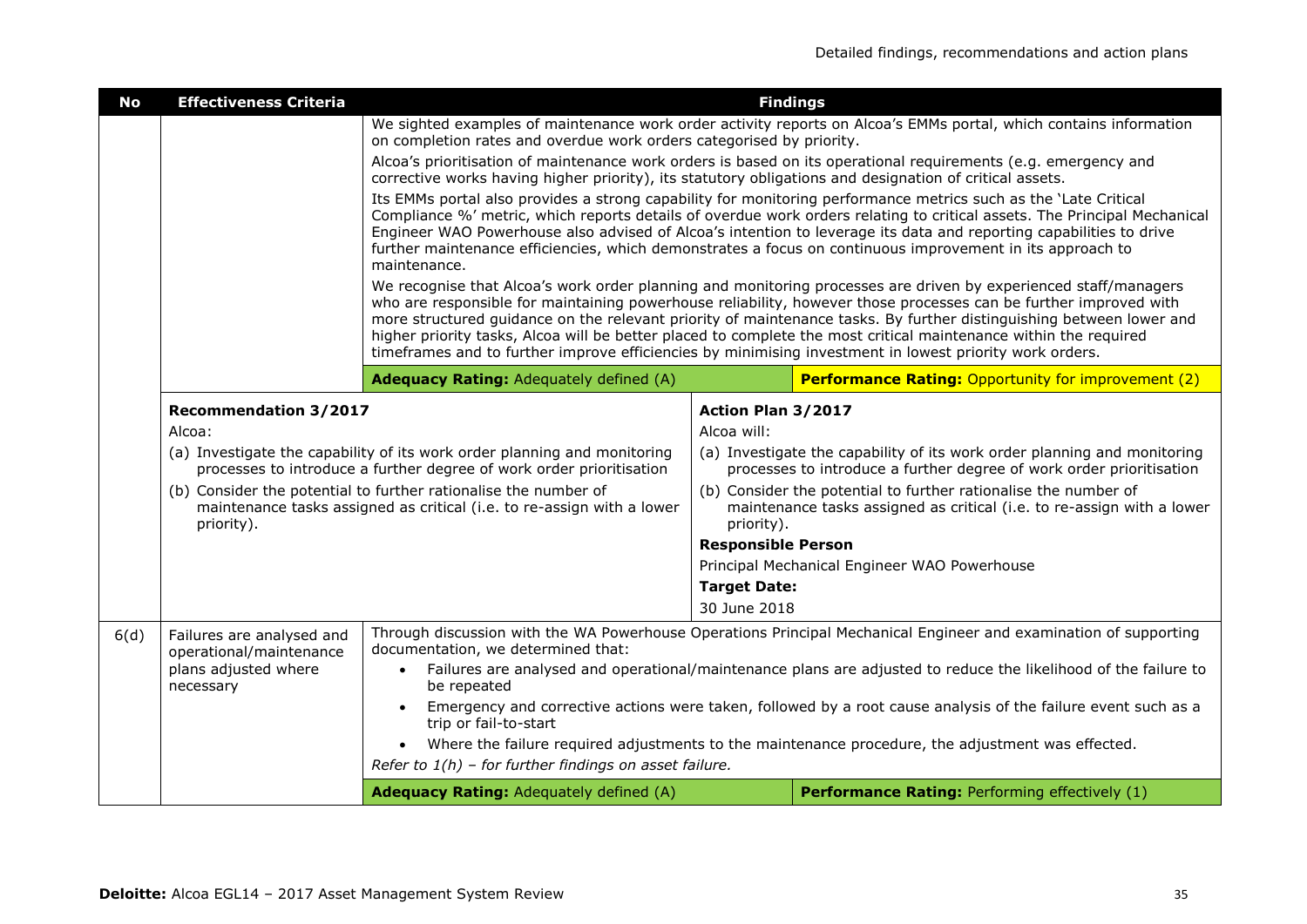| No   | <b>Effectiveness Criteria</b>                                    |                                                                                                                                                                                                                                                                                                                                                                                                                                                                                                                                                                                                                                                                                                                                                                                                                                                                                                     | <b>Findings</b>                                                                                             |
|------|------------------------------------------------------------------|-----------------------------------------------------------------------------------------------------------------------------------------------------------------------------------------------------------------------------------------------------------------------------------------------------------------------------------------------------------------------------------------------------------------------------------------------------------------------------------------------------------------------------------------------------------------------------------------------------------------------------------------------------------------------------------------------------------------------------------------------------------------------------------------------------------------------------------------------------------------------------------------------------|-------------------------------------------------------------------------------------------------------------|
| 6(e) | Risk management is<br>applied to prioritise<br>maintenance tasks | Through discussion with the WA Powerhouse Operations Principal Mechanical Engineer and examination of supporting<br>documentation, we determined that:<br>All maintenance activities are based on a risk management approach, whereby the maintenance tasks<br>addressing higher risk issues are performed first in order, followed by lower priority tasks<br>Statutory requirements and asset type are considered when determining the criticality of maintenance<br>activities<br>Daily meetings are used to arrange:<br>Daily work plans<br>$\circ$<br>Plans for upcoming work<br>$\Omega$<br>Outage plans for major scheduled outages<br>$\Omega$<br>Alcoa uses the EMM portal to monitor and report on completion of critical tasks<br>A risk-based approach is used to defer any maintenance works from its scheduled outage.<br>Refer to section 8 for broader findings on risk management. |                                                                                                             |
|      |                                                                  | <b>Adequacy Rating: Adequately defined (A)</b>                                                                                                                                                                                                                                                                                                                                                                                                                                                                                                                                                                                                                                                                                                                                                                                                                                                      | <b>Performance Rating: Performing effectively (1)</b>                                                       |
| 6(f) | Maintenance costs are<br>measured and monitored.                 | Through discussion with the WA Powerhouse Operations Principal Mechanical Engineer and Management Accountant<br>(Kwinana) and examination of supporting documentation, we determined that:<br>Alcoa prepares a site-specific monthly report detailing:<br>Maintenance costs incurred<br>$\circ$<br>Capital expenditure<br>$\circ$<br>Analysis of actual expenditure against budgeted expenditure<br>$\circ$<br>Significant variances between actual and budgeted expenditure are scrutinised<br>relevant cost centre, which has relevant links to assets.                                                                                                                                                                                                                                                                                                                                           | Costs are allocated to assets automatically based on the work order and external costs are allocated to the |
|      |                                                                  | <b>Adequacy Rating: Adequately defined (A)</b>                                                                                                                                                                                                                                                                                                                                                                                                                                                                                                                                                                                                                                                                                                                                                                                                                                                      | <b>Performance Rating: Performing effectively (1)</b>                                                       |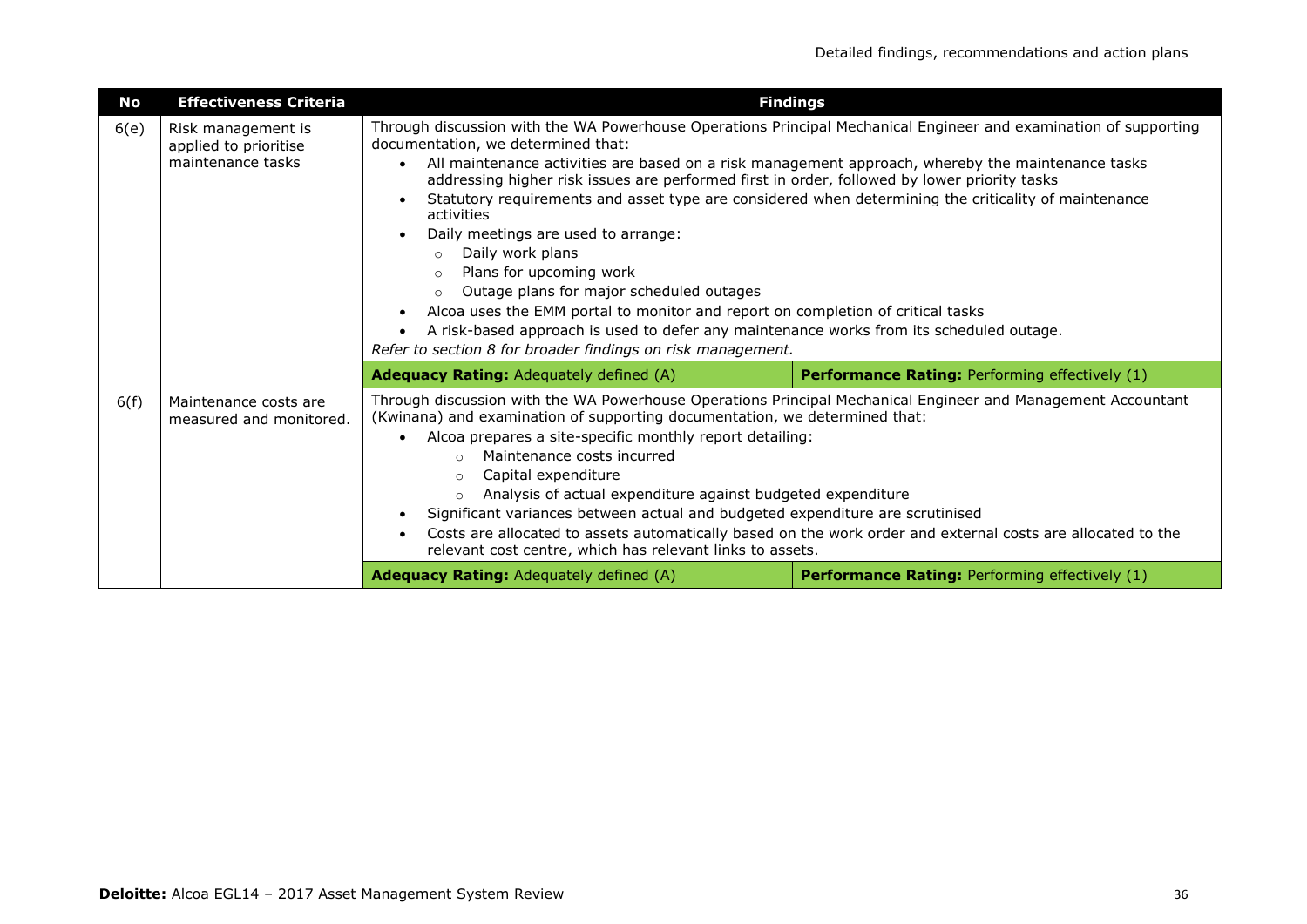#### **4.7 Asset management information system**

**Key process:** An asset management information system is a combination of processes, data and software that support the asset management functions **Expected outcome:** The asset management information system provides authorised, complete and accurate information for the day-to-date running of the asset management system. The focus of the review is the accuracy of performance information used by the licensee to monitor and report on service standards.

| No   | <b>Effectiveness Criteria</b>                                                                           | <b>Findings</b>                                                                                                                                                                                                                                                                                                                                                                                                                                                                                                                                                                                                                                                                                                    |                                                                                                                                                                                                                                                                                                                                                |
|------|---------------------------------------------------------------------------------------------------------|--------------------------------------------------------------------------------------------------------------------------------------------------------------------------------------------------------------------------------------------------------------------------------------------------------------------------------------------------------------------------------------------------------------------------------------------------------------------------------------------------------------------------------------------------------------------------------------------------------------------------------------------------------------------------------------------------------------------|------------------------------------------------------------------------------------------------------------------------------------------------------------------------------------------------------------------------------------------------------------------------------------------------------------------------------------------------|
| 7(a) | Adequate system<br>documentation for users<br>and IT operators                                          | Through discussion with the WA Powerhouse Operations Principal Mechanical Engineer, we understand that Alcoa is<br>supported by the Global Support Centre (GSC) for the Oracle E-Business Suite, which houses the range of applications<br>used by Alcoa's operations, including eAM system. From our discussions, we determined that:<br>GSC provides technical support for eAM system under a Service Level Agreement<br>$\bullet$<br>Technical documentation for eAM system are managed and maintained by the GSC<br>Alcoa Performance Support System (APSS) stores user support documentation and provides document version<br>control by assigning a unique identification number to each controlled document |                                                                                                                                                                                                                                                                                                                                                |
|      |                                                                                                         | User guides are kept up to date by the Functional Support Representative and key users.                                                                                                                                                                                                                                                                                                                                                                                                                                                                                                                                                                                                                            |                                                                                                                                                                                                                                                                                                                                                |
|      |                                                                                                         | <b>Adequacy Rating: Adequately defined (A)</b>                                                                                                                                                                                                                                                                                                                                                                                                                                                                                                                                                                                                                                                                     | <b>Performance Rating: Performing effectively (1)</b>                                                                                                                                                                                                                                                                                          |
| 7(b) | Input controls include<br>appropriate verification<br>and validation of data<br>entered into the system | Through discussion with the WA Powerhouse Operations Principal Mechanical Engineer and examination of Alcoa's<br>Information system supporting documentation, we determined that:<br>Input controls are managed through built-in checks in Oracle and manual processes<br>data back to the source document                                                                                                                                                                                                                                                                                                                                                                                                         | Processes are in place to verify and validate data entered into the eAM system, including data reconciliation<br>between old and new systems, checking data transferred between one system to another is accurate, timely<br>and complete and validating data as close as possible to the point of origin, which includes the ability to trace |
|      |                                                                                                         | as part of broader controls testing.                                                                                                                                                                                                                                                                                                                                                                                                                                                                                                                                                                                                                                                                               | Alcoa's eAM system input controls are subject to annual testing by Alcoa's auditors, PricewaterhouseCoopers,                                                                                                                                                                                                                                   |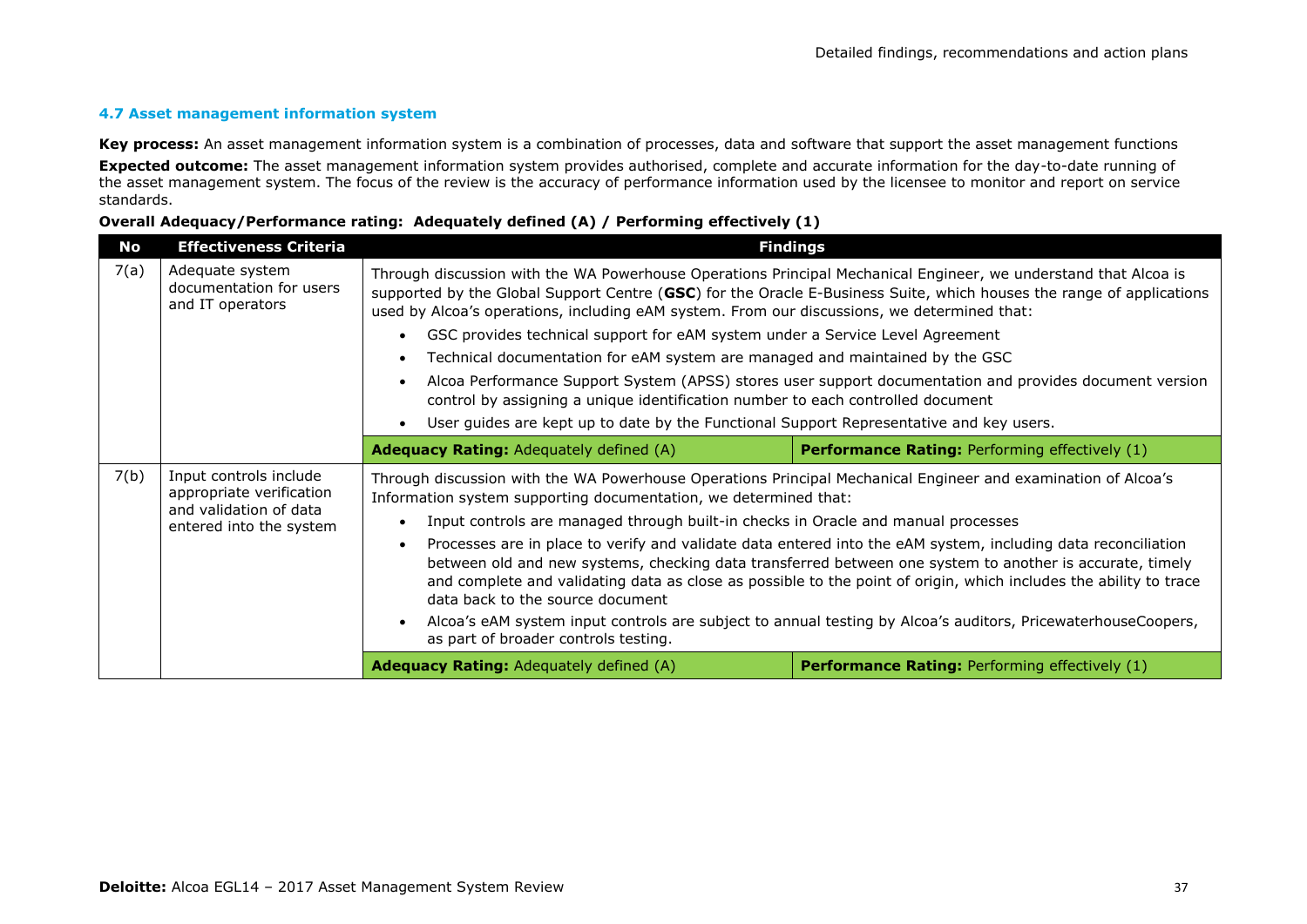| <b>No</b> | <b>Effectiveness Criteria</b>                        | <b>Findings</b>                                                                                                                                                                                        |                                                                                                                                                                                                                              |
|-----------|------------------------------------------------------|--------------------------------------------------------------------------------------------------------------------------------------------------------------------------------------------------------|------------------------------------------------------------------------------------------------------------------------------------------------------------------------------------------------------------------------------|
| 7(c)      | Logical security access<br>controls appear adequate, | Through discussion with the WA Powerhouse Operations Principal Mechanical Engineer and consideration of Alcoa's<br>security access and account management policies and procedures, we determined that: |                                                                                                                                                                                                                              |
|           | such as passwords                                    | Alcoa's Security Access Policy (Australia) is based on Alcoa's global security standards as outlined in the<br>$\bullet$<br>Security Access Account Management Standard                                |                                                                                                                                                                                                                              |
|           |                                                      | $\bullet$<br>assigned a unique user account and password                                                                                                                                               | Logical security access is managed through the Access Request Facility (ARF) systems, where all users are                                                                                                                    |
|           |                                                      | requires users to change their password every 60 days                                                                                                                                                  | Account password requirements have been enhanced during the review period to include a minimum of eight<br>characters, which includes a mixture of alphabetical, numerical and special characters. Alcoa's security policy   |
|           |                                                      | $\bullet$<br>within the Windows environment.                                                                                                                                                           | Alcoa utilises the Courion password management tool to synchronise passwords for the overall Oracle suite                                                                                                                    |
|           |                                                      | Adequacy Rating: Adequately defined (A)                                                                                                                                                                | Performance Rating: Performing effectively (1)                                                                                                                                                                               |
| 7(d)      | Physical security access<br>controls appear adequate | Through discussion with the WA Powerhouse Operations Principal Mechanical Engineer and consideration of Alcoa's<br>security access policies and procedures, we determined that:                        |                                                                                                                                                                                                                              |
|           |                                                      | $\bullet$<br>termination of an employee and the swipe cards returned to the management of data centre building                                                                                         | Access swipe cards are used to restrict and record physical access to the data centre. Access is revoked on                                                                                                                  |
|           |                                                      | identify any unauthorised access and take corrective action, if required                                                                                                                               | A review of access logs to the data centre is undertaken by the Data Centre Manager on a quarterly basis to                                                                                                                  |
|           |                                                      | $\bullet$<br>unless the contractors are formally inducted and permitted to be based in the data centre                                                                                                 | Contractors are required to be accompanied by appropriate IT personnel when working in the data centre,                                                                                                                      |
|           |                                                      | $\bullet$<br>in the room and notification is sent to the building facility management if any of the sensors are triggered.                                                                             | Alcoa has instigated precautions to contain fire and other damaging events in its Data Centre. There are fire<br>extinguishers located within and near the data centre. Temperature, humidity and flood sensors can be found |
|           |                                                      |                                                                                                                                                                                                        |                                                                                                                                                                                                                              |
|           |                                                      | <b>Adequacy Rating: Adequately defined (A)</b>                                                                                                                                                         | <b>Performance Rating: Performing effectively (1)</b>                                                                                                                                                                        |
| 7(e)      | Data backup procedures<br>appear adequate and        | Through discussion with the WA Powerhouse Operations Principal Mechanical Engineer and consideration of Alcoa's<br>backup and recovery procedures, we observed that:                                   |                                                                                                                                                                                                                              |
|           | backups are tested                                   | Backups of production data occur on a daily basis<br>$\bullet$                                                                                                                                         |                                                                                                                                                                                                                              |
|           |                                                      | EBS data, which includes eAM system data, is backed up on a nightly basis                                                                                                                              |                                                                                                                                                                                                                              |
|           |                                                      | Archiving and off-site storage is managed by Recall<br>$\bullet$                                                                                                                                       |                                                                                                                                                                                                                              |
|           |                                                      | Alcoa's ASAT testing for backup processes is now managed by Alcoa's Internal Audit team                                                                                                                |                                                                                                                                                                                                                              |
|           |                                                      | $\bullet$<br>testing                                                                                                                                                                                   | Alcoa's processes provide for system recovery exercises to be conducted as part of disaster recovery plan                                                                                                                    |
|           |                                                      | Application Recovery Plan - Enterprise Asset Management).                                                                                                                                              | Alcoa had tested its backup and system recovery processes (which include eAM data) during the review period.<br>Results of those tests are integrated into the appendices of the relevant procedural documents (e.g. the     |
|           |                                                      | Adequacy Rating: Adequately defined (A)                                                                                                                                                                | Performance Rating: Performing effectively (1)                                                                                                                                                                               |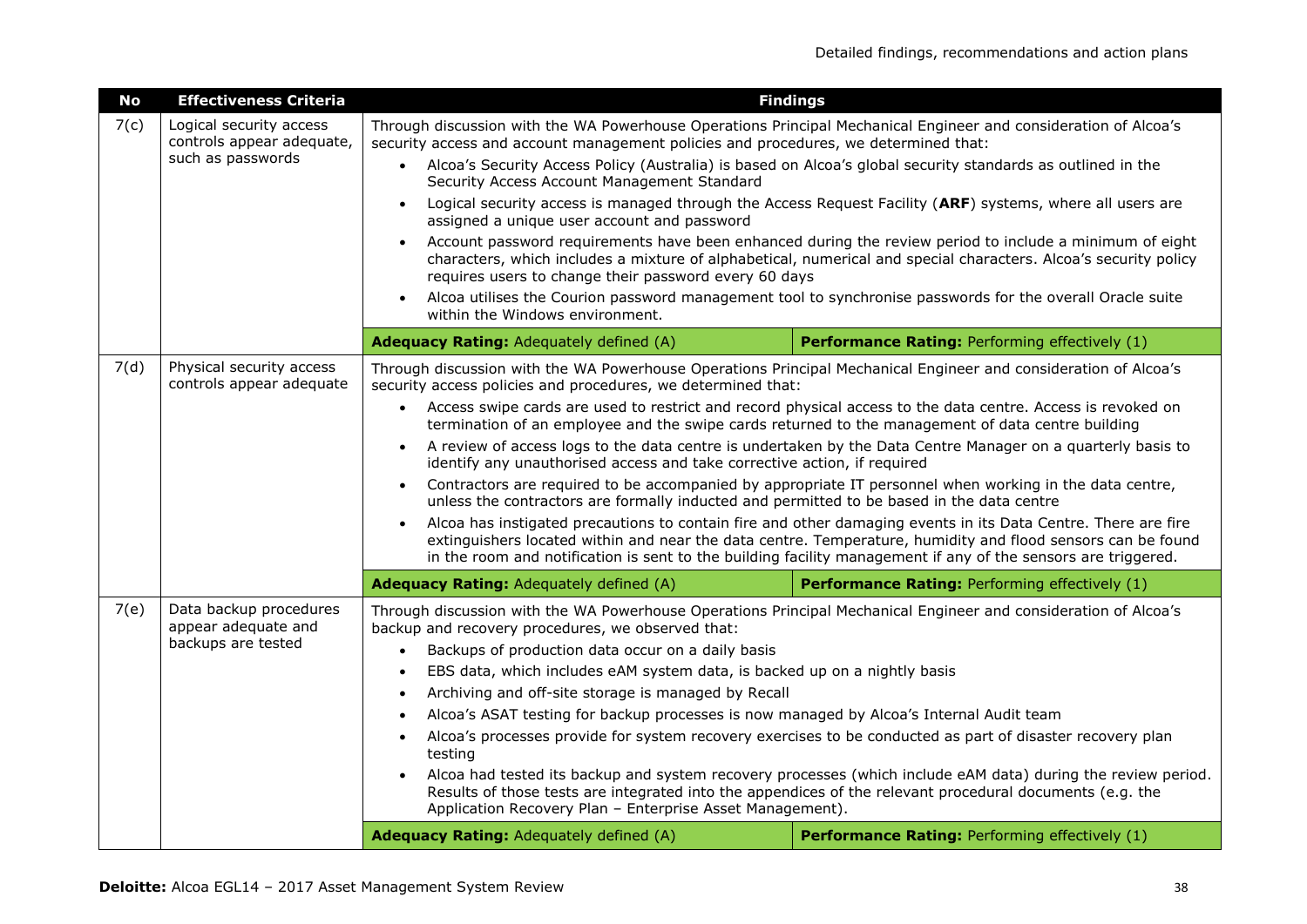| No   | <b>Effectiveness Criteria</b>                                                                | <b>Findings</b>                                                                                                                                                                                                                                                                                                                                                                                                                                          |                                                                                                                                                                                                                                                                                                                                           |  |
|------|----------------------------------------------------------------------------------------------|----------------------------------------------------------------------------------------------------------------------------------------------------------------------------------------------------------------------------------------------------------------------------------------------------------------------------------------------------------------------------------------------------------------------------------------------------------|-------------------------------------------------------------------------------------------------------------------------------------------------------------------------------------------------------------------------------------------------------------------------------------------------------------------------------------------|--|
| 7(f) | Key computations related<br>to licensee performance                                          | For the purpose of Alcoa's licence performance reporting to the ERA in accordance with its Licence requirements, Alcoa<br>does not directly extract data from the eAM system and is not directly reliant on computations from that system.                                                                                                                                                                                                               |                                                                                                                                                                                                                                                                                                                                           |  |
|      | reporting are materially<br>accurate                                                         | <b>Adequacy Rating: Not rated</b>                                                                                                                                                                                                                                                                                                                                                                                                                        | Performance Rating: Not rated                                                                                                                                                                                                                                                                                                             |  |
| 7(g) | Management reports<br>appear adequate for the<br>licensee to monitor<br>licence obligations. | Through discussion with the Principal Mechanical Engineer WAO Powerhouse, consideration of Alcoa's ASAT testing and<br>examination of the asset strategies for Pinjarra, Wagerup and Kwinana, we observed that (consistent with AMS review<br>item 12(a) below), Alcoa has the following processes in place to monitor licence obligations:<br>Asset Strategies reference the licence obligations outlining the 12 key processes of the asset management |                                                                                                                                                                                                                                                                                                                                           |  |
|      |                                                                                              | system subject to review by the ERA<br>Licence and can report results to the ERA by 31 August each year                                                                                                                                                                                                                                                                                                                                                  | An annual high-level review to assess compliance with all licence obligations that is undertaken by the Principal<br>Mechanical Engineer WAO Powerhouse by means of interviews and meetings with staff involved in respective<br>areas. The objective of the review is to determine whether Alcoa has complied with the provisions of its |  |
|      |                                                                                              | regulatory requirements                                                                                                                                                                                                                                                                                                                                                                                                                                  | The Energy Projects Manager has been designated the responsible person for monitoring compliance with                                                                                                                                                                                                                                     |  |
|      |                                                                                              | strategies and performing a review on a regular cycle or in the event of a major equipment failure.                                                                                                                                                                                                                                                                                                                                                      | The Principal Mechanical Engineer WAO Powerhouse is responsible for monitoring the assessment management                                                                                                                                                                                                                                  |  |
|      |                                                                                              | <b>Adequacy Rating: Adequately defined (A)</b>                                                                                                                                                                                                                                                                                                                                                                                                           | <b>Performance Rating: Performing effectively (1)</b>                                                                                                                                                                                                                                                                                     |  |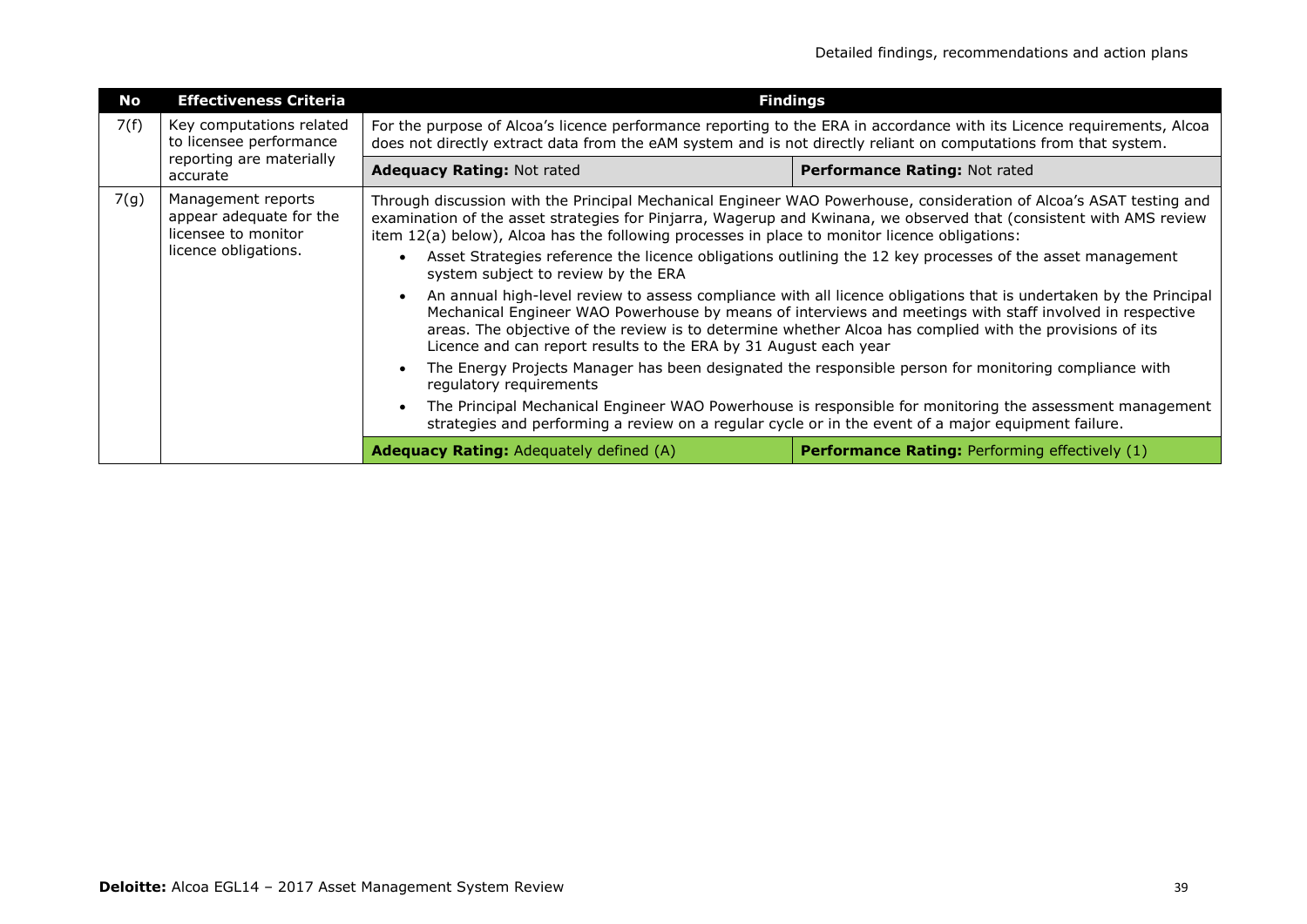#### **4.8 Risk management**

**Key process:** Risk management involves the identification of risks and their management within an acceptable level of risk.

**Expected outcome:** An effective risk management framework is applied to manage risks related to the maintenance of service standards.

| No   | <b>Effectiveness Criteria</b>                                                                                                 | <b>Findings</b>                                                                                                                                                                                                                                        |                                                                                                                                                                                                                                                                                                                                                                                                                                                                                                                                                                                                                                                                                                                                                                                                                                                                                                                                                                                                                                                                                                                                                                                                                                                                                                                                                                                                                                                                                                                                                                                                                                                                                                                                                                                                                                                                                                                                                                                                                                                                                                                                                                                          |  |
|------|-------------------------------------------------------------------------------------------------------------------------------|--------------------------------------------------------------------------------------------------------------------------------------------------------------------------------------------------------------------------------------------------------|------------------------------------------------------------------------------------------------------------------------------------------------------------------------------------------------------------------------------------------------------------------------------------------------------------------------------------------------------------------------------------------------------------------------------------------------------------------------------------------------------------------------------------------------------------------------------------------------------------------------------------------------------------------------------------------------------------------------------------------------------------------------------------------------------------------------------------------------------------------------------------------------------------------------------------------------------------------------------------------------------------------------------------------------------------------------------------------------------------------------------------------------------------------------------------------------------------------------------------------------------------------------------------------------------------------------------------------------------------------------------------------------------------------------------------------------------------------------------------------------------------------------------------------------------------------------------------------------------------------------------------------------------------------------------------------------------------------------------------------------------------------------------------------------------------------------------------------------------------------------------------------------------------------------------------------------------------------------------------------------------------------------------------------------------------------------------------------------------------------------------------------------------------------------------------------|--|
| 8(a) | Risk management policies<br>and procedures exist and                                                                          | Through discussion with the Principal Mechanical Engineer WAO Powerhouse and examination of Alcoa's risk<br>management practices, we observed that:                                                                                                    |                                                                                                                                                                                                                                                                                                                                                                                                                                                                                                                                                                                                                                                                                                                                                                                                                                                                                                                                                                                                                                                                                                                                                                                                                                                                                                                                                                                                                                                                                                                                                                                                                                                                                                                                                                                                                                                                                                                                                                                                                                                                                                                                                                                          |  |
|      | are being applied to<br>minimise internal and<br>external risks associated<br>with the asset<br>management system             | aspect of its decision-making processes<br>periodic basis<br>external engineering risk consultants<br>$\bullet$<br>(including Change Control procedures)<br>Licence and can report results to the ERA by 31 August each year.<br>into an organisation. | Within the application of the Alcoa Business System, Alcoa incorporates risk management as a fundamental<br>Alcoa has developed risk management policies and procedures designed to align with AS/NZS 4360:2004. The<br>policy outlines the criteria for risk assessments and the steps in the risk management process. The process<br>specifically steps through (a) Establishing the context, (b) Identifying risks, (c) Examining controls, (d)<br>Evaluating the risk, (e) Establishment of risk treatment plans and (f) Monitoring and review of risks on a<br>Overall responsibility for risk management lies with Alcoa's Loss Prevention Engineer, who is assisted by<br>For all Major Hazard equipment at each refinery site (including powerhouse boilers, turbine alternators,<br>deaerator, CoGen units), there are Major Hazard equipment single point accountability personnel (SPAs) in<br>the areas of Operations, Maintenance and Engineering. These personnel, delegated by the WAO Powerhouse<br>Manager, are jointly responsible for managing the critical controls surrounding Major Hazard equipment<br>An annual high-level review to assess compliance with all licence obligations is undertaken by the Principal<br>Mechanical Engineer WAO Powerhouse by means of interviews and meetings with staff involved in respective<br>areas. The objective of the review is to determine whether Alcoa has complied with the provisions of its<br>We observed evidence of risk management activities being applied to WAO Powerhouse planning and management<br>activities. We examined the aspects and impacts register for the Pinjarra powerhouse, completed ASATs and insurance<br>loss prevention reviews. However, as a minor point to note, Alcoa's suite of risk management policies and procedures<br>refer to the outdated Risk Management Australian standard AS/NZS 4360:2004. The new risk management standard<br>AS/NZS ISO 31000:2009, although not fundamentally different to the old standard, has been updated, including a new<br>definition of risk, and provides a greater emphasis on how risk management should be implemented and integrated |  |
|      |                                                                                                                               | <b>Adequacy Rating: Requires some improvement (B)</b><br>Performance Rating: Performing effectively (1)                                                                                                                                                |                                                                                                                                                                                                                                                                                                                                                                                                                                                                                                                                                                                                                                                                                                                                                                                                                                                                                                                                                                                                                                                                                                                                                                                                                                                                                                                                                                                                                                                                                                                                                                                                                                                                                                                                                                                                                                                                                                                                                                                                                                                                                                                                                                                          |  |
|      |                                                                                                                               | Recommendation 3/2013 (per 2013 AMS review report)                                                                                                                                                                                                     | Action Plan 3/2013                                                                                                                                                                                                                                                                                                                                                                                                                                                                                                                                                                                                                                                                                                                                                                                                                                                                                                                                                                                                                                                                                                                                                                                                                                                                                                                                                                                                                                                                                                                                                                                                                                                                                                                                                                                                                                                                                                                                                                                                                                                                                                                                                                       |  |
|      | Alcoa update the Risk Management suite of documents to reflect the<br>revised Risk Management standard AS/NZS ISO 31000:2009. |                                                                                                                                                                                                                                                        | Alcoa will update its risk management suite of documentation to reflect<br>the revised Risk Management standard.                                                                                                                                                                                                                                                                                                                                                                                                                                                                                                                                                                                                                                                                                                                                                                                                                                                                                                                                                                                                                                                                                                                                                                                                                                                                                                                                                                                                                                                                                                                                                                                                                                                                                                                                                                                                                                                                                                                                                                                                                                                                         |  |
|      |                                                                                                                               |                                                                                                                                                                                                                                                        | <b>Responsible Person:</b> Principal Mechanical Engineer WAO Powerhouse<br>Target Date: 30 June 2018                                                                                                                                                                                                                                                                                                                                                                                                                                                                                                                                                                                                                                                                                                                                                                                                                                                                                                                                                                                                                                                                                                                                                                                                                                                                                                                                                                                                                                                                                                                                                                                                                                                                                                                                                                                                                                                                                                                                                                                                                                                                                     |  |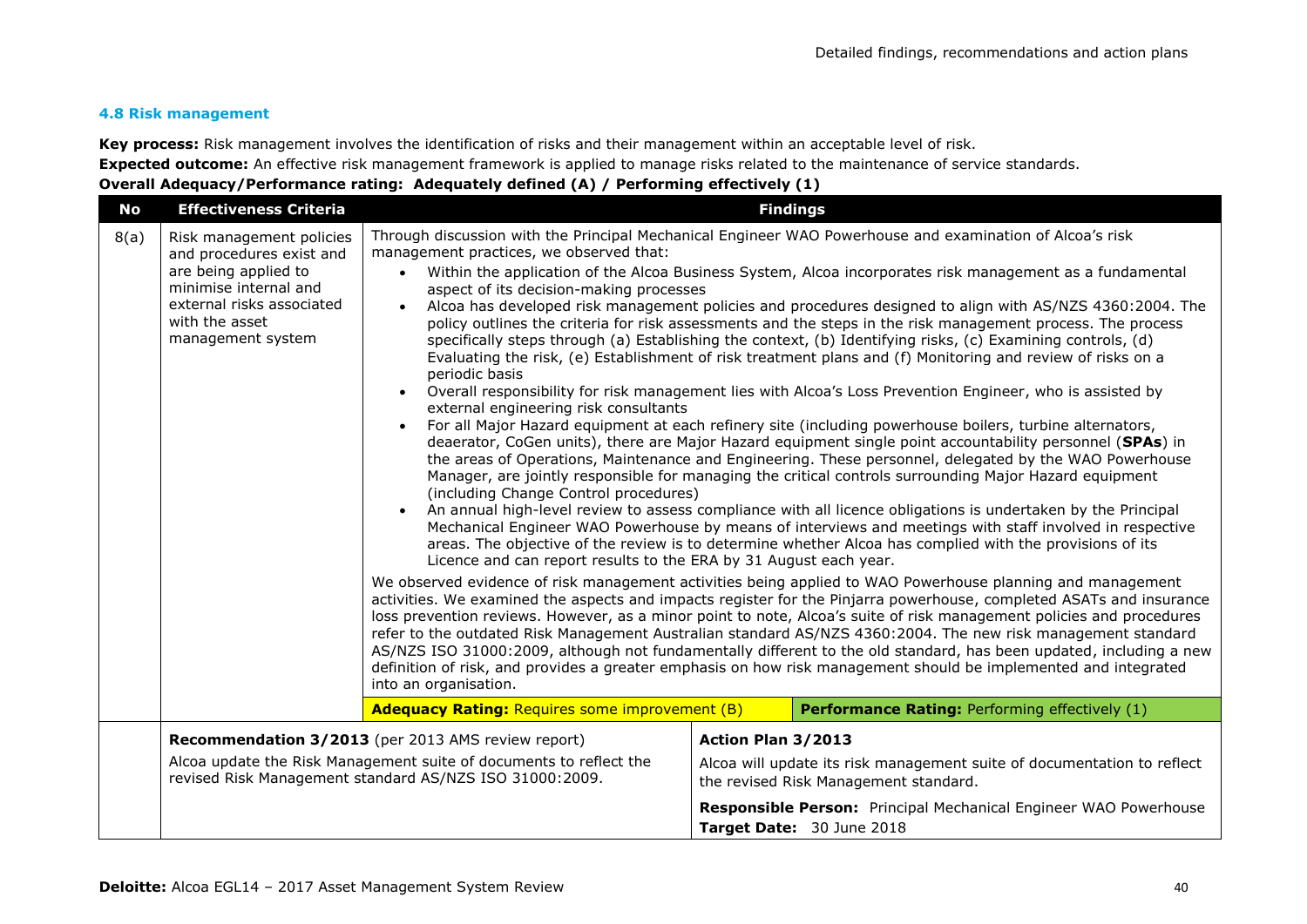| No   | <b>Effectiveness Criteria</b>                                                                                                                                                                                                                                                                                                                                                                                                                                                                                                                                                                                                                                                                                                                                                                                                                                                                                                                                                           | <b>Findings</b>                                                                                                                                                                                                                                                                                                                                                               |                                                                                                                                                                     |  |
|------|-----------------------------------------------------------------------------------------------------------------------------------------------------------------------------------------------------------------------------------------------------------------------------------------------------------------------------------------------------------------------------------------------------------------------------------------------------------------------------------------------------------------------------------------------------------------------------------------------------------------------------------------------------------------------------------------------------------------------------------------------------------------------------------------------------------------------------------------------------------------------------------------------------------------------------------------------------------------------------------------|-------------------------------------------------------------------------------------------------------------------------------------------------------------------------------------------------------------------------------------------------------------------------------------------------------------------------------------------------------------------------------|---------------------------------------------------------------------------------------------------------------------------------------------------------------------|--|
| 8(b) | Through discussion with the Principal Mechanical Engineer WAO Powerhouse and examination of the risk management<br>Risks are documented in<br>procedure, we determined that Alcoa documents risks in a risk register for monitoring and periodic evaluation. In<br>a risk register and<br>particular, we noted:<br>treatment plans are<br>actioned and monitored<br>The primary tool used by WAO Powerhouse operations to capture risks related to its powerhouses is the<br>insurance loss prevention reviews and associated recommendation summaries prepared for each powerhouse.<br>The reviews assist with identifying mechanical and electrical equipment breakdown risks and proposed<br>recommendations for reducing or eliminating those exposures<br>Alcoa has developed a risk management methodology, which is designed to align with AS/NZS 4360:2004 and<br>outlines the process for assessing risk identified in Alcoa's operating environment and developing mitigation |                                                                                                                                                                                                                                                                                                                                                                               |                                                                                                                                                                     |  |
|      |                                                                                                                                                                                                                                                                                                                                                                                                                                                                                                                                                                                                                                                                                                                                                                                                                                                                                                                                                                                         | strategies<br>The recommendation summaries are compiled to represent a live risk register for each site, with the<br>three to four months<br>Alcoa has developed an aspects and impacts register, which specifically documents risks relating to<br>environmental, health and safety concerns of the Powerhouse operations.<br><b>Adequacy Rating: Adequately defined (A)</b> | recommendations assigned to a responsible person with the status expected to be reviewed and updated every<br><b>Performance Rating: Performing effectively (1)</b> |  |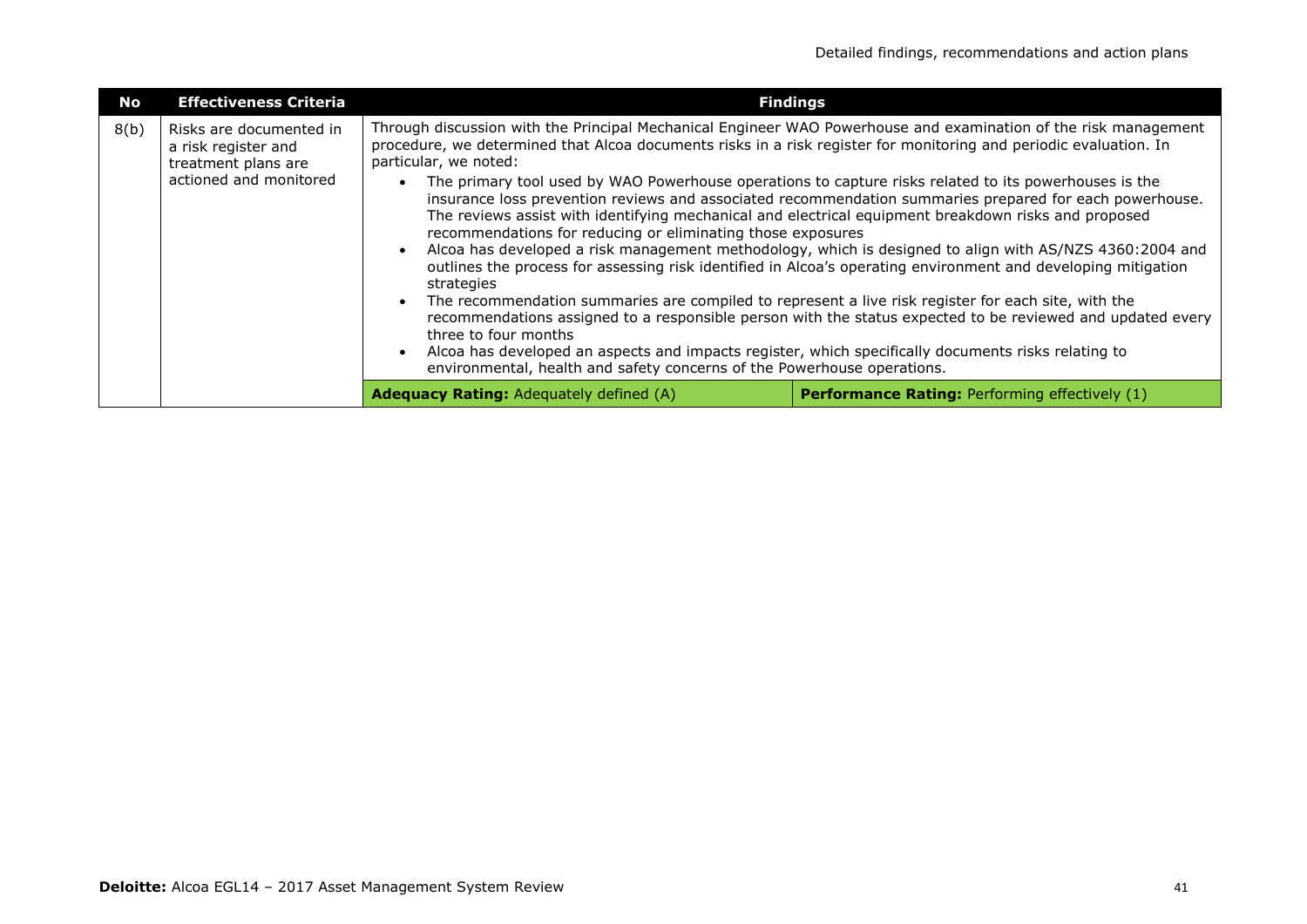| <b>No</b> | <b>Effectiveness Criteria</b>                                                                                                                                                                                                         | <b>Findings</b>                                                                                                                                                                                                                                                                                                                                                                                                           |                                                                                                                                                                                                                                                                                                                                                             |  |
|-----------|---------------------------------------------------------------------------------------------------------------------------------------------------------------------------------------------------------------------------------------|---------------------------------------------------------------------------------------------------------------------------------------------------------------------------------------------------------------------------------------------------------------------------------------------------------------------------------------------------------------------------------------------------------------------------|-------------------------------------------------------------------------------------------------------------------------------------------------------------------------------------------------------------------------------------------------------------------------------------------------------------------------------------------------------------|--|
| 8(c)      | The probability and<br>consequences of asset<br>failure are regularly<br>assessed.                                                                                                                                                    | asset failure:                                                                                                                                                                                                                                                                                                                                                                                                            | Through discussion with the Principal Mechanical Engineer WAO Powerhouse, examination of Alcoa's Asset Strategies<br>and consideration of Alcoa's asset planning and risk management practices (refer to 1(h)), we determined that Alcoa<br>has applied the following mechanisms for identifying and assessing the consequence and likelihood of powerhouse |  |
|           |                                                                                                                                                                                                                                       | Its approach to risk management and asset failure is outlined in its Asset Strategies and task-based risk<br>$\bullet$<br>assessments (e.g. for project works or maintenance activities)                                                                                                                                                                                                                                  |                                                                                                                                                                                                                                                                                                                                                             |  |
|           |                                                                                                                                                                                                                                       | An Equipment Integrity Dashboard (the dashboard) is used to monitor the integrity and capacity of<br>indicators. The dashboard report:                                                                                                                                                                                                                                                                                    | powerhouse equipment via a combination of performance indicators including leading, lagging and capacity                                                                                                                                                                                                                                                    |  |
|           |                                                                                                                                                                                                                                       | $\circ$ Generates a high level summary of asset performance by providing a total score by weighting and tallying<br>the indicators, which is reported to the relevant global personnel in the quarterly AWA Global Refining<br>Power report                                                                                                                                                                               |                                                                                                                                                                                                                                                                                                                                                             |  |
|           |                                                                                                                                                                                                                                       | o Is updated monthly and reported quarterly to Alcoa's Manufacturing and Technology Council                                                                                                                                                                                                                                                                                                                               |                                                                                                                                                                                                                                                                                                                                                             |  |
|           |                                                                                                                                                                                                                                       | Loss prevention inspections to identify mechanical and electrical equipment breakdown exposures that could<br>result in a major loss<br>During scheduled outages (e.g. long term shutdowns), main components of the plant are inspected for defects<br>by Alcoa site staff and external contractors<br>Classified plant inspections are conducted in accordance with the statutory requirements imposed upon the<br>plant |                                                                                                                                                                                                                                                                                                                                                             |  |
|           |                                                                                                                                                                                                                                       |                                                                                                                                                                                                                                                                                                                                                                                                                           |                                                                                                                                                                                                                                                                                                                                                             |  |
|           |                                                                                                                                                                                                                                       |                                                                                                                                                                                                                                                                                                                                                                                                                           |                                                                                                                                                                                                                                                                                                                                                             |  |
|           |                                                                                                                                                                                                                                       | Condition monitoring techniques are employed on a frequent basis to identify defects                                                                                                                                                                                                                                                                                                                                      |                                                                                                                                                                                                                                                                                                                                                             |  |
|           |                                                                                                                                                                                                                                       | The management and maintenance of the plant assets is reviewed on a day-to-day basis at an operational<br>level and on an annual basis, primarily through the review of Asset Strategies<br>A high level of priority is accorded to minimising instances of asset failure and the duration of any such failure                                                                                                            |                                                                                                                                                                                                                                                                                                                                                             |  |
|           |                                                                                                                                                                                                                                       |                                                                                                                                                                                                                                                                                                                                                                                                                           |                                                                                                                                                                                                                                                                                                                                                             |  |
|           | The management structures, skills and resources assigned by Alcoa to the required asset management<br>processes appear to be appropriate for enabling the regular assessment of the probability and consequences of<br>asset failure. |                                                                                                                                                                                                                                                                                                                                                                                                                           |                                                                                                                                                                                                                                                                                                                                                             |  |
|           |                                                                                                                                                                                                                                       | Adequacy Rating: Adequately defined (A)                                                                                                                                                                                                                                                                                                                                                                                   | Performance Rating: Performing effectively (1)                                                                                                                                                                                                                                                                                                              |  |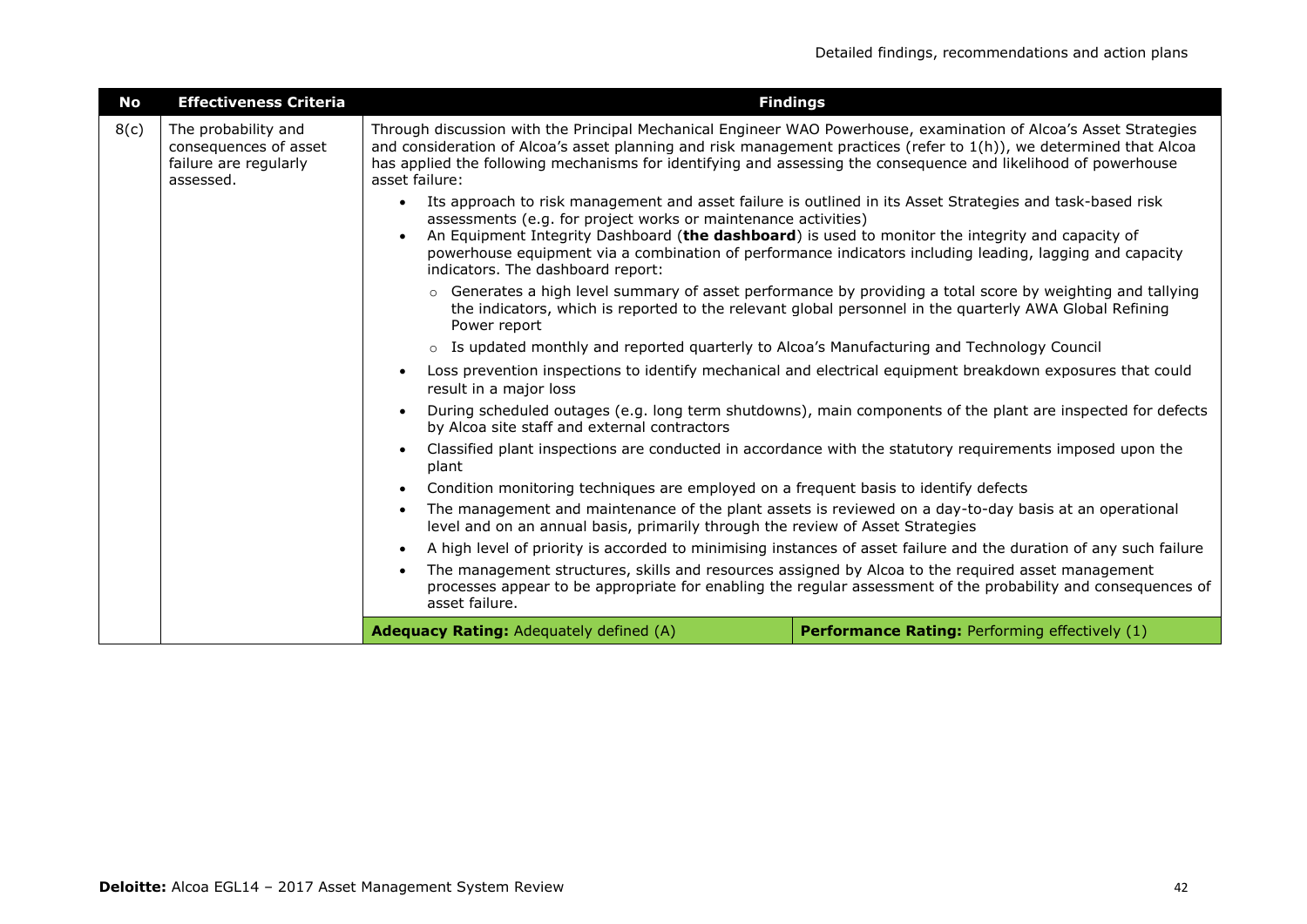#### **4.9 Contingency planning**

**Key process:** Contingency plans document the steps to deal with the unexpected failure of an asset

**Expected outcome:** Contingency plans have been developed and tested to minimise any significant disruptions to service standards

#### **Overall Adequacy/Performance rating: Requires some improvement (B) / Performing effectively (1)**

| <b>No</b> | <b>Effectiveness Criteria</b>                                                                                                                                                                                                         | <b>Findings</b>                                                                                                                                                                                                                                                                                                                                                                                                                                                                                                                                                                                                                                                                                                                         |                                                                                                |                                                                                                                                                                                                |
|-----------|---------------------------------------------------------------------------------------------------------------------------------------------------------------------------------------------------------------------------------------|-----------------------------------------------------------------------------------------------------------------------------------------------------------------------------------------------------------------------------------------------------------------------------------------------------------------------------------------------------------------------------------------------------------------------------------------------------------------------------------------------------------------------------------------------------------------------------------------------------------------------------------------------------------------------------------------------------------------------------------------|------------------------------------------------------------------------------------------------|------------------------------------------------------------------------------------------------------------------------------------------------------------------------------------------------|
| 9(a)      | Contingency plans are<br>documented, understood<br>and tested to confirm<br>their operability and to                                                                                                                                  | Through discussion with the Principal Mechanical Engineer WAO Powerhouse and examination of relevant supporting<br>documentation, we observed that Alcoa has established a business continuity management framework comprising a<br>series of system recovery plans that are subject to testing in accordance with specified timeframes. Specifically, we<br>observed that:                                                                                                                                                                                                                                                                                                                                                             |                                                                                                |                                                                                                                                                                                                |
|           | cover higher risks.                                                                                                                                                                                                                   | • To address the eventuality of key system or major equipment failures, each site has a disaster planning<br>document that enlists contingency plans for various scenarios relating to engineering and operational aspects                                                                                                                                                                                                                                                                                                                                                                                                                                                                                                              |                                                                                                |                                                                                                                                                                                                |
|           |                                                                                                                                                                                                                                       | Each of Alcoa's powerhouses have system recovery plans, including black/brown start procedures as well as a<br>resourced roster to enable the continuation of operations. In the event of a contingency, black start<br>procedures enable recovery from a total shutdown of the power station by facilitating a supply of electricity<br>from an on-site auxiliary generating plant. Conversely, a brown start relates to recovery post a partial<br>shutdown. Alcoa's process provides for all relevant staff to be assessed for competency in performing brown<br>and black start procedures on a six monthly basis. We sighted formal records of such competency<br>assessments, which are captured in Alcoa's LMS training register |                                                                                                |                                                                                                                                                                                                |
|           |                                                                                                                                                                                                                                       | System recovery plans are subject to a high-level review twice annually via loss prevention inspections and a<br>$\bullet$<br>detailed review when triggered by a major equipment change or reconfiguration                                                                                                                                                                                                                                                                                                                                                                                                                                                                                                                             |                                                                                                |                                                                                                                                                                                                |
|           |                                                                                                                                                                                                                                       | Alcoa's powerhouse workforce is resourced and trained to respond to powerhouse equipment losses in order to<br>$\bullet$<br>minimise the interruption to operations.                                                                                                                                                                                                                                                                                                                                                                                                                                                                                                                                                                    |                                                                                                |                                                                                                                                                                                                |
|           |                                                                                                                                                                                                                                       | For each of its refinery sites (inclusive of powerhouse operations), Alcoa maintains Emergency Response Procedures<br>(ERPs) as a component of its suite of policies and procedures for contingency management. ERPs cover larger scale<br>crisis events, which may disrupt operations.                                                                                                                                                                                                                                                                                                                                                                                                                                                 |                                                                                                |                                                                                                                                                                                                |
|           |                                                                                                                                                                                                                                       | We observed evidence of mock emergency response activities performed during the review period as part of refinery<br>ERPs. However Alcoa has not applied a coordinated approach to ensure its ERPs capture Alcoa's requirements for the<br>method and frequency of test procedures.                                                                                                                                                                                                                                                                                                                                                                                                                                                     |                                                                                                |                                                                                                                                                                                                |
|           |                                                                                                                                                                                                                                       | <b>Adequacy Rating: Requires some improvement (B)</b>                                                                                                                                                                                                                                                                                                                                                                                                                                                                                                                                                                                                                                                                                   |                                                                                                | Performance Rating: Performing effectively (1)                                                                                                                                                 |
|           | <b>Recommendation 4/2017</b><br>Alcoa update its ERPs to provide for:<br>Frequency of testing<br>$\bullet$<br>Method of testing<br>$\bullet$<br>Required documentation/reporting outputs<br>$\bullet$<br>A lessons learned mechanism. |                                                                                                                                                                                                                                                                                                                                                                                                                                                                                                                                                                                                                                                                                                                                         | Action Plan 4/2017<br>Method of testing<br>$\bullet$<br>$\bullet$<br><b>Responsible Person</b> | Alcoa will update its ERPs to provide for:<br>Frequency of testing<br>Required documentation/reporting outputs<br>A lessons learned mechanism.<br>Principal Mechanical Engineer WAO Powerhouse |
|           |                                                                                                                                                                                                                                       |                                                                                                                                                                                                                                                                                                                                                                                                                                                                                                                                                                                                                                                                                                                                         | <b>Target Date</b><br>30 June 2018                                                             |                                                                                                                                                                                                |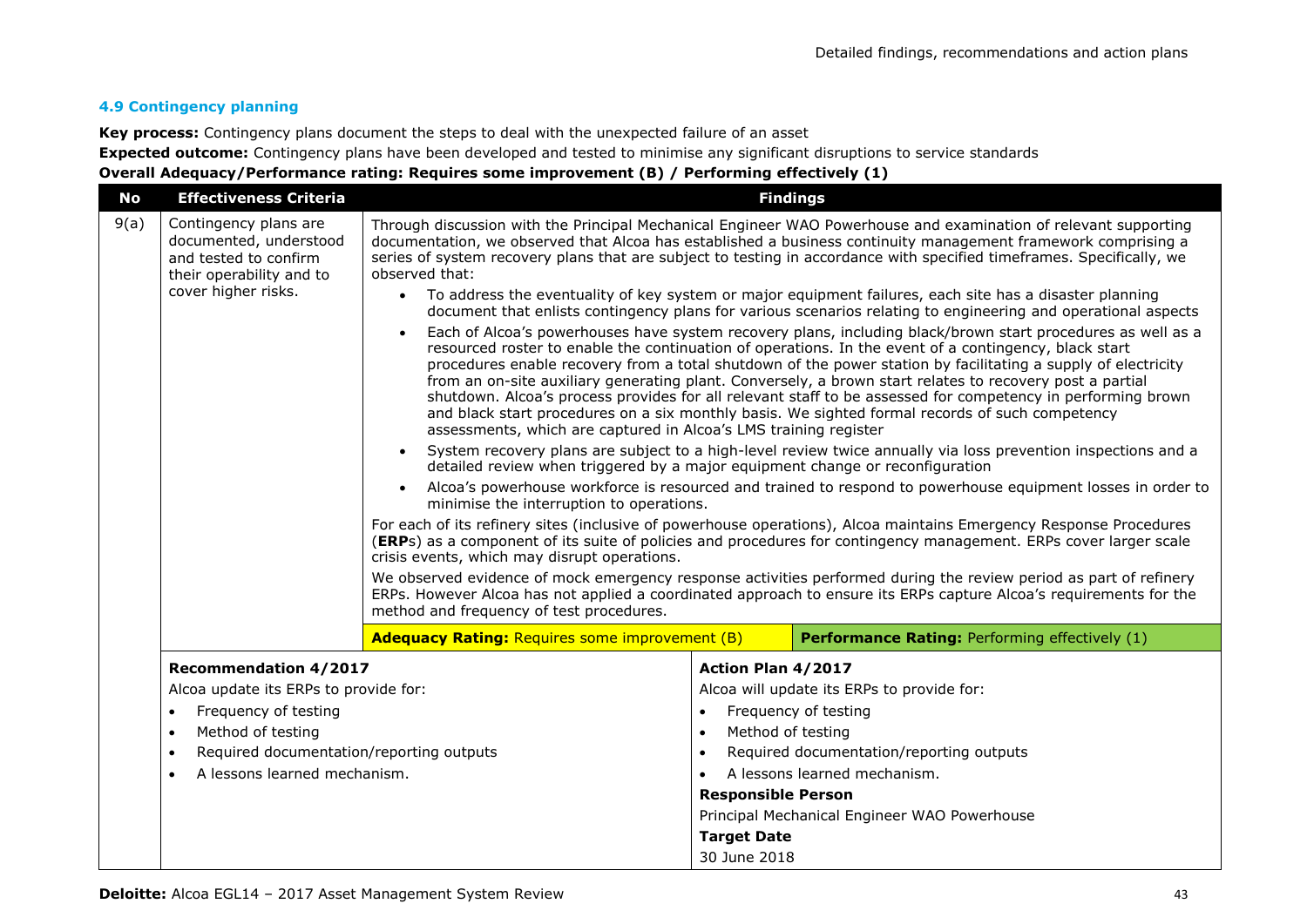#### **4.10 Financial planning**

**Key process:** The financial planning component of the asset management plan brings together the financial elements of the service delivery to ensure its financial viability over the long term

**Expected outcome:** A financial plan that is reliable and provides for the long-term financial viability of the services

| <b>No</b>                                                                                                                                                      | <b>Effectiveness Criteria</b>                                                                                    | <b>Findings</b>                                                                                                                                                                                                                                                                                                                                                                                                                                                                                                                                                                                                                                                                                                                                                                                                                                                                                                                                                   |                                                                                                                                                                                                                                                                                                                                                                                                                                                   |  |
|----------------------------------------------------------------------------------------------------------------------------------------------------------------|------------------------------------------------------------------------------------------------------------------|-------------------------------------------------------------------------------------------------------------------------------------------------------------------------------------------------------------------------------------------------------------------------------------------------------------------------------------------------------------------------------------------------------------------------------------------------------------------------------------------------------------------------------------------------------------------------------------------------------------------------------------------------------------------------------------------------------------------------------------------------------------------------------------------------------------------------------------------------------------------------------------------------------------------------------------------------------------------|---------------------------------------------------------------------------------------------------------------------------------------------------------------------------------------------------------------------------------------------------------------------------------------------------------------------------------------------------------------------------------------------------------------------------------------------------|--|
| 10(a)                                                                                                                                                          | The financial plan states<br>the financial objectives<br>and strategies and actions<br>to achieve the objectives | Through discussion with the Principal Mechanical Engineer WAO Powerhouse and Management Accountant (Kwinana)<br>and consideration of Alcoa's financial planning mechanisms, we observed that:<br>The financial objectives and strategies of the WA Operations business are driven by Alcoa's overall corporate<br>$\bullet$<br>objectives set by the global organisation and cascaded down through the business units<br>WAO powerhouses are required to submit a plan and budget that cover labour requirements, maintenance<br>$\bullet$<br>requirements and other operational costs. The maintenance plan is determined based on scheduled work for<br>major items plus base workload. Data is sourced from the maintenance system with reference to the five year<br>plan for each powerhouse<br>WAO powerhouse plans also take account of required powerhouse output to support the refinery i.e. required<br>levels of steam and electric power generation. |                                                                                                                                                                                                                                                                                                                                                                                                                                                   |  |
|                                                                                                                                                                |                                                                                                                  | Adequacy Rating: Adequately defined (A)                                                                                                                                                                                                                                                                                                                                                                                                                                                                                                                                                                                                                                                                                                                                                                                                                                                                                                                           | Performance Rating: Performing effectively (1)                                                                                                                                                                                                                                                                                                                                                                                                    |  |
| 10(b)                                                                                                                                                          | The financial plan<br>identifies the source of<br>funds for capital<br>expenditure and recurrent<br>costs        | Through discussion with the Principal Mechanical Engineer WAO Powerhouse and Management Accountant (Kwinana)<br>and consideration of Alcoa's financial planning mechanisms, we observed that:<br>Any application for funds made by Alcoa WA Operations is not required to identify the specific source of funds<br>$\bullet$<br>Individual powerhouse plans form part of the site level plan, which is rolled up into the WA Operations, then to<br>Alcoa Australia and ultimately to Alcoa US for final sign-off<br>Financial plans are submitted to the Alcoa global organisation for interrogation to determine viability and<br>$\bullet$<br>appropriateness of the request. The plan is then approved by the Alcoa global organisation if it is considered<br>appropriate.                                                                                                                                                                                   |                                                                                                                                                                                                                                                                                                                                                                                                                                                   |  |
|                                                                                                                                                                |                                                                                                                  | <b>Adequacy Rating: Adequately defined (A)</b>                                                                                                                                                                                                                                                                                                                                                                                                                                                                                                                                                                                                                                                                                                                                                                                                                                                                                                                    | Performance Rating: Performing effectively (1)                                                                                                                                                                                                                                                                                                                                                                                                    |  |
| 10(c)<br>The financial plan<br>provides projections of<br>operating statements<br>(profit and loss) and<br>statement of financial<br>position (balance sheets) |                                                                                                                  | Through discussion with the Principal Mechanical Engineer WAO Powerhouse and Management Accountant (Kwinana)<br>and consideration of Alcoa's financial planning mechanisms, we observed that:<br>$\bullet$<br>Operations business projections<br>powerhouse is in relation to costs, utilising expense control reports<br>$\bullet$<br>the next year, with higher level projections for a further two years also submitted.                                                                                                                                                                                                                                                                                                                                                                                                                                                                                                                                       | Although projections of operating statements and statement of financial position do not occur specifically at<br>the powerhouse level, those projections take account of powerhouse operations as part of the entire WA<br>Budgets and management reporting is broken down to the powerhouse level. Primarily, reporting to the<br>Projections of operating statements and statements of financial position are submitted at a detailed level for |  |
|                                                                                                                                                                |                                                                                                                  | Adequacy Rating: Adequately defined (A)                                                                                                                                                                                                                                                                                                                                                                                                                                                                                                                                                                                                                                                                                                                                                                                                                                                                                                                           | Performance Rating: Performing effectively (1)                                                                                                                                                                                                                                                                                                                                                                                                    |  |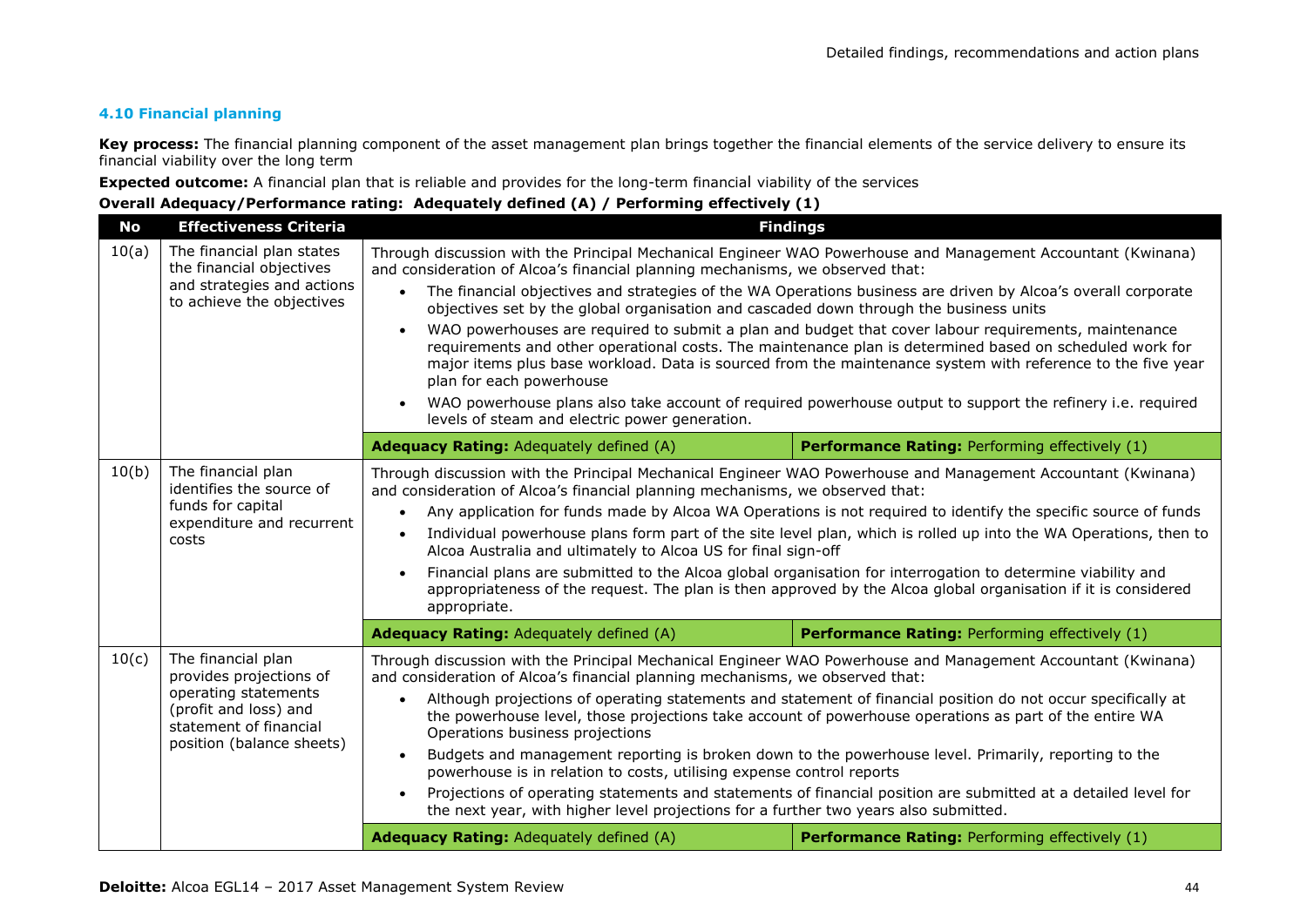| No    | <b>Effectiveness Criteria</b>                                                                                                                          |                                                                                                                                                                                                                                                                                                                                                                                                                                                                                                                                                                                                                             | <b>Findings</b>                                                                                                                                                                                                                                                                                                                                                                                                                                                                                                                                                        |  |  |
|-------|--------------------------------------------------------------------------------------------------------------------------------------------------------|-----------------------------------------------------------------------------------------------------------------------------------------------------------------------------------------------------------------------------------------------------------------------------------------------------------------------------------------------------------------------------------------------------------------------------------------------------------------------------------------------------------------------------------------------------------------------------------------------------------------------------|------------------------------------------------------------------------------------------------------------------------------------------------------------------------------------------------------------------------------------------------------------------------------------------------------------------------------------------------------------------------------------------------------------------------------------------------------------------------------------------------------------------------------------------------------------------------|--|--|
| 10(d) | The financial plan<br>provides firm predictions<br>on income for the next<br>five years and reasonable<br>indicative predictions<br>beyond this period | Through discussion with the Principal Mechanical Engineer WAO Powerhouse and Management Accountant (Kwinana)<br>and consideration of Alcoa's financial planning mechanisms, we observed that:<br>Three year financial plans are developed at a high level<br>Capital funding plans are developed for periods of up to 10 years.<br>We note that the financial plan does not provide detail of each powerhouse's revenue and therefore impact on financial<br>objectives and strategies as the output of the powerhouses is not intended as a main income source, rather a bi-<br>product of supporting refinery operations. |                                                                                                                                                                                                                                                                                                                                                                                                                                                                                                                                                                        |  |  |
|       |                                                                                                                                                        | Adequacy Rating: Adequately defined (A)                                                                                                                                                                                                                                                                                                                                                                                                                                                                                                                                                                                     | <b>Performance Rating: Performing effectively (1)</b>                                                                                                                                                                                                                                                                                                                                                                                                                                                                                                                  |  |  |
| 10(e) | The financial plan<br>provides for the<br>operations and<br>maintenance,<br>administration and capital<br>expenditure requirements<br>of the services  | Through discussion with the Principal Mechanical Engineer WAO Powerhouse and Management Accountant (Kwinana)<br>and consideration of Alcoa's financial planning mechanisms, we observed that Alcoa's models:<br>Provide a detailed monthly view of operational expenditure i.e. operations maintenance and administration<br>expenses on a rolling five year basis<br>Include a summary of current and planned capital expenditure projects over the following five years, with a<br>$\bullet$<br>brief description of each project's purpose and assumptions.                                                              |                                                                                                                                                                                                                                                                                                                                                                                                                                                                                                                                                                        |  |  |
|       |                                                                                                                                                        | <b>Adequacy Rating: Adequately defined (A)</b>                                                                                                                                                                                                                                                                                                                                                                                                                                                                                                                                                                              | Performance Rating: Performing effectively (1)                                                                                                                                                                                                                                                                                                                                                                                                                                                                                                                         |  |  |
| 10(f) | Significant variances in<br>actual/budget income and<br>expenses are identified<br>and corrective action<br>taken where necessary.                     | and examination of an Expense Control Report (ECR) and Operational and Maintenance Cost Reports, we observed:<br>Operational and maintenance cost reports are produced on a daily basis<br>$\bullet$<br>actual against budgeted expenditure, identify cost centres that are over budget or problematic and to<br>determine necessary corrective action<br>$\bullet$                                                                                                                                                                                                                                                         | Through discussion with the Pinjarra Powerhouse Business Advisor and Principal Mechanical Engineer WAO Powerhouse<br>ECRs are produced on a monthly basis for each site, enabling management to specifically assess powerhouse<br>The WAO Powerhouse group meets every week, of which one meeting per month is set aside as a formal cost<br>review. Actual performance against plan is reviewed in addition to the expected year end outcome. Each<br>month there is a formal process to reforecast the rest of year expenditure to determine the full year position. |  |  |
|       |                                                                                                                                                        | <b>Adequacy Rating: Adequately defined (A)</b>                                                                                                                                                                                                                                                                                                                                                                                                                                                                                                                                                                              | <b>Performance Rating: Performing effectively (1)</b>                                                                                                                                                                                                                                                                                                                                                                                                                                                                                                                  |  |  |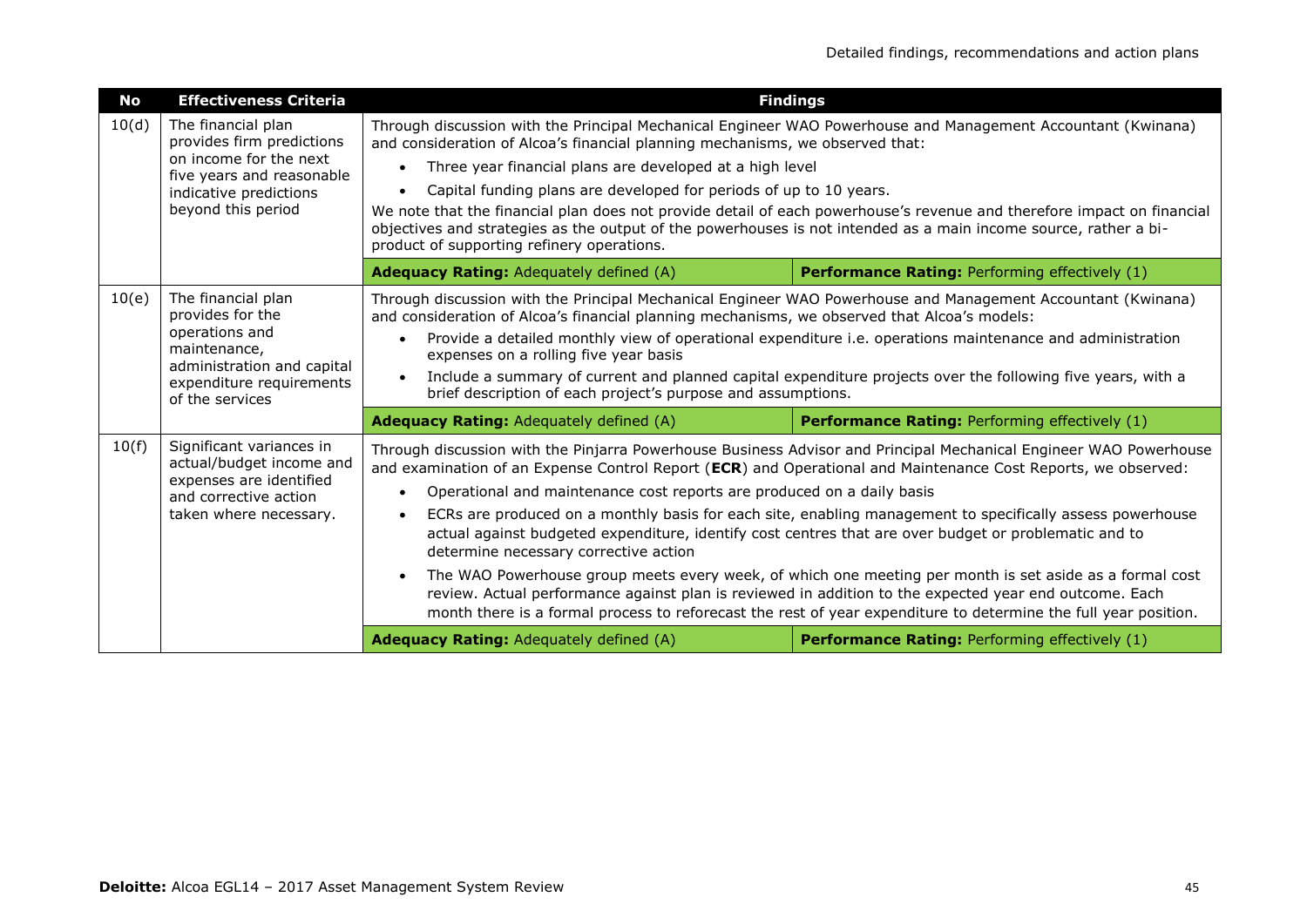#### **4.11 Capital expenditure planning**

**Key process:** The capital expenditure plan provides a schedule of new works, rehabilitation and replacement works, together with estimated annual expenditure on each over the next five or more years. Since capital investments tend to be large and lumpy, projections would normally be expected to cover at least 10 years, preferably longer. Projections over the next five years would usually be based on firm estimates

**Expected outcome:** A capital expenditure plan that provides reliable forward estimates of capital expenditure and asset disposal income, supported by documentation of the reasons for the decisions and evaluation of alternatives and options

| No    | <b>Effectiveness Criteria</b>                                                                                                       |                                                                                                                                                                                                                                                                                                                          | <b>Findings</b>                                                                                                                                                                                                                                                                                                                                                                                                                                                                                                                                                                |
|-------|-------------------------------------------------------------------------------------------------------------------------------------|--------------------------------------------------------------------------------------------------------------------------------------------------------------------------------------------------------------------------------------------------------------------------------------------------------------------------|--------------------------------------------------------------------------------------------------------------------------------------------------------------------------------------------------------------------------------------------------------------------------------------------------------------------------------------------------------------------------------------------------------------------------------------------------------------------------------------------------------------------------------------------------------------------------------|
| 11(a) | There is a capital<br>expenditure plan that<br>covers issues to be<br>addressed, actions<br>proposed, responsibilities<br>and dates | Through discussion with the Principal Mechanical Engineer WAO Powerhouse and the Project Manager - Project<br>$\bullet$<br>with full delivery of the annual plan by November of that year                                                                                                                                | Delivery Wagerup and consideration of Alcoa's project planning processes and supporting models, we determined that:<br>The Alcoa global organisation prepares rolling three and 10 year capital plans that are reviewed by all levels of<br>regional management to enable an annual allocation of funds. The capital plan process commences in July,<br>RfA templates and procedures are used to identify capital expenditure amounts required for a particular<br>period. The RfA amounts form part of the capital plans and facilitate the update of the full year forecasts |
|       |                                                                                                                                     | $\bullet$<br>operations                                                                                                                                                                                                                                                                                                  | The capital expenditure plan outlines projects and associated expenditure over a ten year timeframe including<br>reason codes, project start and end dates and ranks the projects based on priority and criticality to the site's                                                                                                                                                                                                                                                                                                                                              |
|       |                                                                                                                                     | The Capital Program Manager is responsible for the capital planning process and subsequent product                                                                                                                                                                                                                       |                                                                                                                                                                                                                                                                                                                                                                                                                                                                                                                                                                                |
|       |                                                                                                                                     | $\bullet$<br>strategies. Identification of projects by location serves to clarify the responsibilities for progression.<br>Examination of an extract from the capital expenditure plan detailing projects related to the Alcoa Powerhouses<br>indicated that the requirements of $11(a)$ are maintained within the plan. | Approval requests for projects above AUD\$250k are required to be supported by justification demonstrating<br>alignment to the site and regional strategic plans, which includes asset replacement and cost reduction                                                                                                                                                                                                                                                                                                                                                          |
|       |                                                                                                                                     | <b>Adequacy Rating:</b> Adequately defined (A)                                                                                                                                                                                                                                                                           | <b>Performance Rating:</b> Performing effectively (1)                                                                                                                                                                                                                                                                                                                                                                                                                                                                                                                          |
|       |                                                                                                                                     |                                                                                                                                                                                                                                                                                                                          |                                                                                                                                                                                                                                                                                                                                                                                                                                                                                                                                                                                |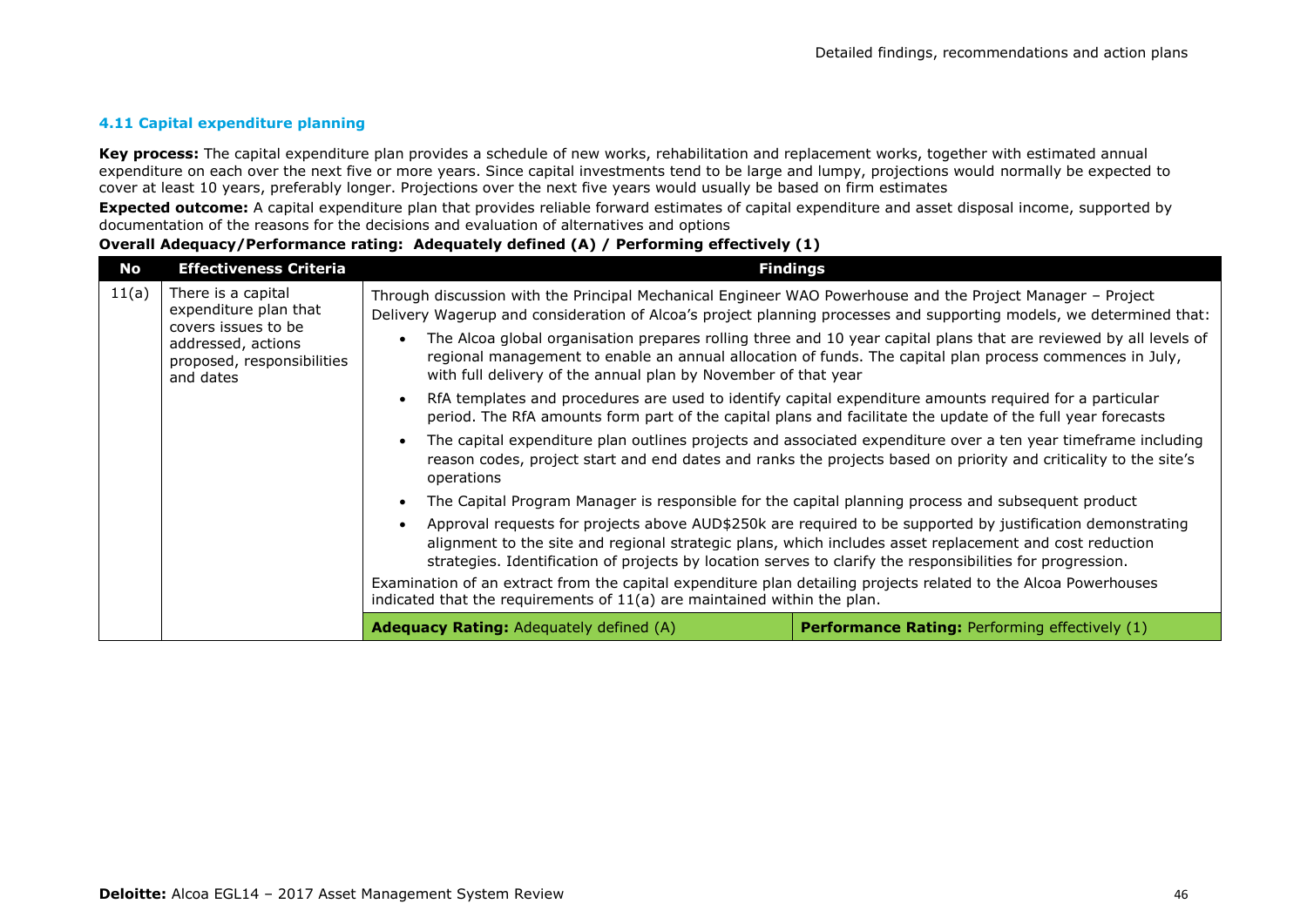| <b>No</b>                                                                                                                                                                                                                                                                                                                                                                                           | <b>Effectiveness Criteria</b>                                                                                                    |                                                                                                                                                                                                                                                                                                                                                                                                                                                                                                             | <b>Findings</b>                                                                                                                                                                                                                                                                                                                   |  |
|-----------------------------------------------------------------------------------------------------------------------------------------------------------------------------------------------------------------------------------------------------------------------------------------------------------------------------------------------------------------------------------------------------|----------------------------------------------------------------------------------------------------------------------------------|-------------------------------------------------------------------------------------------------------------------------------------------------------------------------------------------------------------------------------------------------------------------------------------------------------------------------------------------------------------------------------------------------------------------------------------------------------------------------------------------------------------|-----------------------------------------------------------------------------------------------------------------------------------------------------------------------------------------------------------------------------------------------------------------------------------------------------------------------------------|--|
| 11(b)                                                                                                                                                                                                                                                                                                                                                                                               | The plan provides reasons<br>for capital expenditure<br>and timing of expenditure                                                | Through discussion with the Principal Mechanical Engineer WAO Powerhouse and the Project Manager - Project<br>Delivery Wagerup and consideration of Alcoa's project planning processes and supporting models, we determined that:<br>Alcoa's Expenditure Approval Policy and Procedures require all projects with measurable financial benefits to be<br>$\bullet$<br>evaluated using an economic evaluation model that includes a set of high level economic assumptions<br>published on a quarterly basis |                                                                                                                                                                                                                                                                                                                                   |  |
|                                                                                                                                                                                                                                                                                                                                                                                                     |                                                                                                                                  | The capital expenditure plan identifies individual capital projects by site and operation centre and reflects the<br>objectives and benefits of completing the project. The plan also indicates the period in which an expenditure<br>amount is planned, including project start and end dates and reasons for the expenditure by code such as<br>health and safety or maintenance                                                                                                                          |                                                                                                                                                                                                                                                                                                                                   |  |
|                                                                                                                                                                                                                                                                                                                                                                                                     |                                                                                                                                  | reasoning and timing of the expenditure:                                                                                                                                                                                                                                                                                                                                                                                                                                                                    | As part of the RfA process, the following are elements that are required to be identified, which support the                                                                                                                                                                                                                      |  |
|                                                                                                                                                                                                                                                                                                                                                                                                     |                                                                                                                                  | The reasons for instigating new projects (e.g. environmental considerations) i.e. the business case<br>$\circ$                                                                                                                                                                                                                                                                                                                                                                                              |                                                                                                                                                                                                                                                                                                                                   |  |
|                                                                                                                                                                                                                                                                                                                                                                                                     | Financial and capital requirements                                                                                               |                                                                                                                                                                                                                                                                                                                                                                                                                                                                                                             |                                                                                                                                                                                                                                                                                                                                   |  |
| Current state assessment and timeline for the project and expected expenditure timing<br>$\circ$                                                                                                                                                                                                                                                                                                    |                                                                                                                                  |                                                                                                                                                                                                                                                                                                                                                                                                                                                                                                             |                                                                                                                                                                                                                                                                                                                                   |  |
|                                                                                                                                                                                                                                                                                                                                                                                                     |                                                                                                                                  | RfA templates are used as the supporting documentation (once approved) that feeds into the capital plan for<br>site operations                                                                                                                                                                                                                                                                                                                                                                              |                                                                                                                                                                                                                                                                                                                                   |  |
| Capital projects in excess of AUD\$250K are required to seek approval using the RfA process to justify the<br>reasoning and timing of the expenditure. The RfA template is designed to consider specific aspects of the<br>project including environmental considerations, asset alternatives, approval requirements, financial and capital<br>requirements, current state assessment and timeline. |                                                                                                                                  |                                                                                                                                                                                                                                                                                                                                                                                                                                                                                                             |                                                                                                                                                                                                                                                                                                                                   |  |
|                                                                                                                                                                                                                                                                                                                                                                                                     |                                                                                                                                  | <b>Adequacy Rating: Adequately defined (A)</b>                                                                                                                                                                                                                                                                                                                                                                                                                                                              | Performance Rating: Performing effectively (1)                                                                                                                                                                                                                                                                                    |  |
| 11(c)                                                                                                                                                                                                                                                                                                                                                                                               | The capital expenditure<br>plan is consistent with the<br>asset life and condition<br>identified in the asset<br>management plan | Through discussion with the Principal Mechanical Engineer WAO Powerhouse and the Project Manager - Project<br>Delivery Wagerup and consideration of Alcoa's project planning processes and supporting models, we determined that<br>Alcoa's:<br>$\bullet$<br>formal project evaluations<br>disclosed within the project evaluation phase<br>business' strategic, business and location/facility planning.                                                                                                   | Procedures address the requirement for lifecycle costs of powerhouse assets to be assessed and recorded in<br>Procedures address the requirement for investment and capital expenditure estimates to be calculated and<br>Rolling three and 10 year capital expenditure plans accommodate capital projects identified through the |  |
|                                                                                                                                                                                                                                                                                                                                                                                                     |                                                                                                                                  | <b>Adequacy Rating: Adequately defined (A)</b>                                                                                                                                                                                                                                                                                                                                                                                                                                                              | Performance Rating: Performing effectively (1)                                                                                                                                                                                                                                                                                    |  |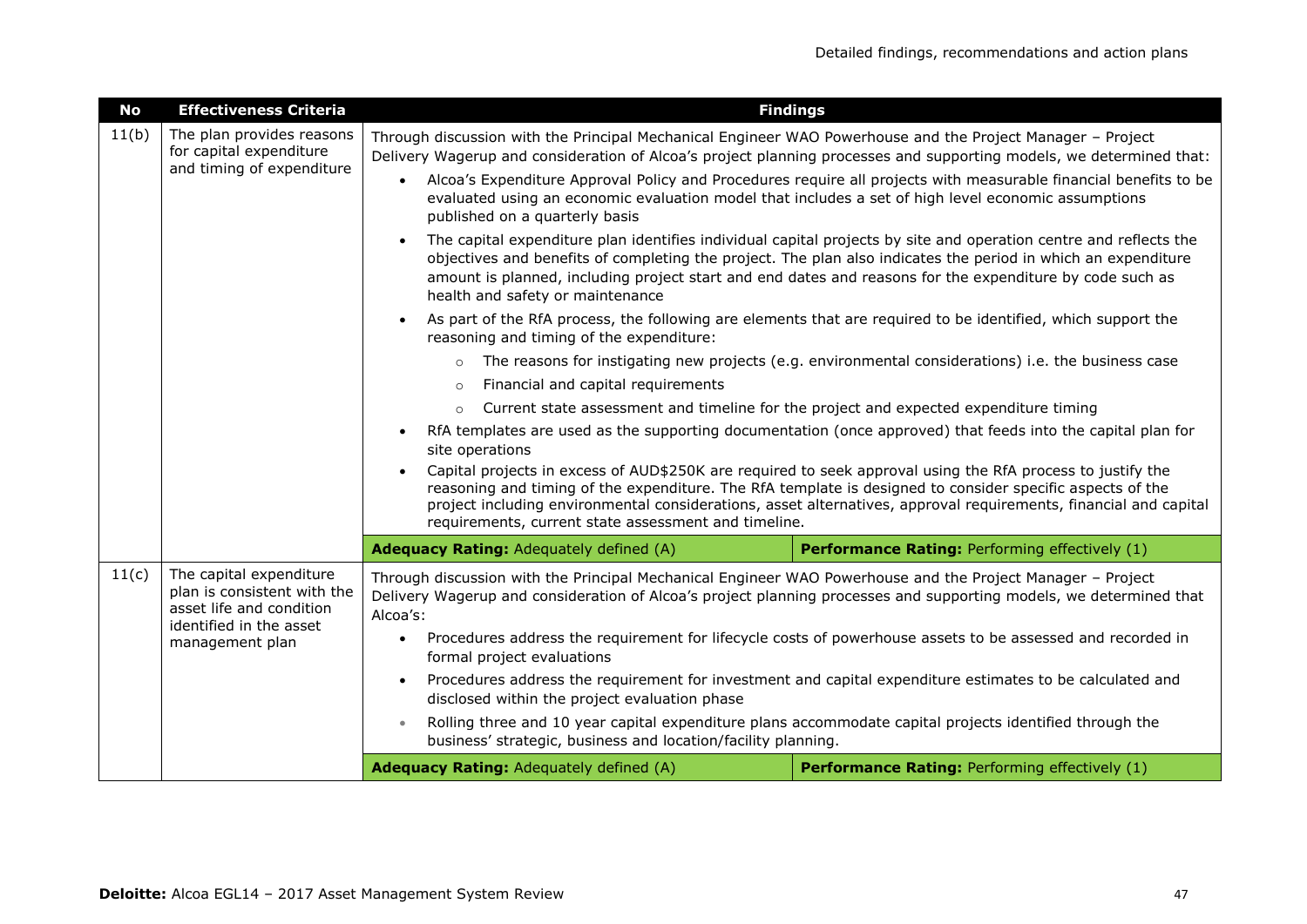| No    | <b>Effectiveness Criteria</b>                                                                                           |                                                                                                                                                                                                                                                                                                                                                                                                                                                         | <b>Findings</b>                                                                                                                                                                                                                   |
|-------|-------------------------------------------------------------------------------------------------------------------------|---------------------------------------------------------------------------------------------------------------------------------------------------------------------------------------------------------------------------------------------------------------------------------------------------------------------------------------------------------------------------------------------------------------------------------------------------------|-----------------------------------------------------------------------------------------------------------------------------------------------------------------------------------------------------------------------------------|
| 11(d) | There is an adequate<br>process to ensure that<br>the capital expenditure<br>plan is regularly updated<br>and actioned. | Through discussion with the Principal Mechanical Engineer WAO Powerhouse and the Project Manager - Project<br>The capital plan is reviewed and updated annually to ensure a continuing alignment with business and<br>strategic plans<br>expenditure for remainder of the year to reflect a more accurate position<br>On completion, the projects are reviewed against the approved criteria to assess whether the project<br>objectives were realised. | Delivery Wagerup and consideration of Alcoa's project planning processes and supporting models, we determined that:<br>A WAO Powerhouse group meeting is held monthly to review actual performance against plan and to reforecast |
|       |                                                                                                                         | <b>Adequacy Rating:</b> Adequately defined (A)                                                                                                                                                                                                                                                                                                                                                                                                          | <b>Performance Rating: Performing effectively (1)</b>                                                                                                                                                                             |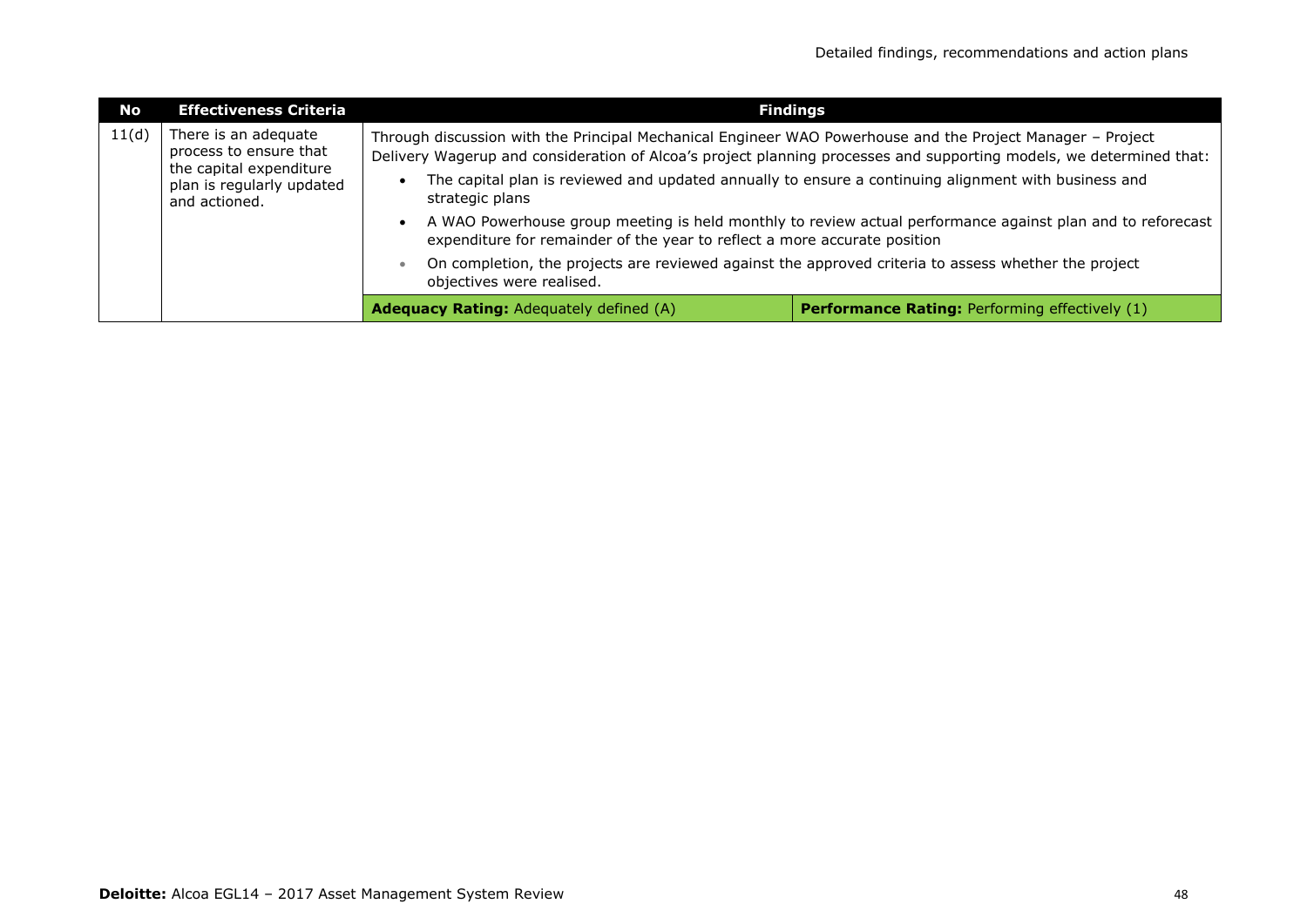#### **4.12 Review of Asset Management System**

**Key process:** The asset management system is regularly reviewed and updated

**Expected outcome:** Review of the Asset Management System to ensure the effectiveness of the integration of its components and their currency **Overall Adequacy/Performance rating: Adequately defined (A) / Opportunity for improvement (2)**

| No    | <b>Effectiveness Criteria</b>                                                                                                                              | <b>Findings</b>                                                                                                                                                                                                                                                                                                                                                                                                                                                                                                                                                                                                                                                                     |                                                                                                                                                                                                                                                                                                                                                                                                                                                                                                                                                                                                                                                                                 |
|-------|------------------------------------------------------------------------------------------------------------------------------------------------------------|-------------------------------------------------------------------------------------------------------------------------------------------------------------------------------------------------------------------------------------------------------------------------------------------------------------------------------------------------------------------------------------------------------------------------------------------------------------------------------------------------------------------------------------------------------------------------------------------------------------------------------------------------------------------------------------|---------------------------------------------------------------------------------------------------------------------------------------------------------------------------------------------------------------------------------------------------------------------------------------------------------------------------------------------------------------------------------------------------------------------------------------------------------------------------------------------------------------------------------------------------------------------------------------------------------------------------------------------------------------------------------|
| 12(a) | A review process is in<br>place to ensure that the<br>asset management plan<br>and the asset<br>management system<br>described therein are kept<br>current | Through discussion with the Principal Mechanical Engineer WAO Powerhouse and an examination of the Pinjarra,<br>Wagerup and Kwinana Asset Strategies, we determined that Alcoa has put mechanisms in place for the regular review<br>of the asset management system. In particular, we observed that:<br>The Principal Mechanical Engineer WAO Powerhouse is responsible for reviewing the asset management<br>period<br>regulatory requirements<br>areas. The objective of the review is to determine whether Alcoa has complied with the provisions of its<br>Licence and can report results to the ERA by 31 August each year<br>maintenance, health and safety and environment. | strategies at regular intervals and in the event of a major equipment failure. Based on examination of the<br>review log for each of the Asset Strategies we determined that they have been reviewed during the review<br>The Energy Projects Manager has been designated the responsible person for monitoring compliance with<br>An annual high-level review to assess compliance with all licence obligations that is undertaken by the Principal<br>Mechanical Engineer WAO Powerhouse by means of interviews and meetings with staff involved in respective<br>Alcoa's processes provide for ASAT audits to be conducted at regular intervals focused on asset operations, |
|       |                                                                                                                                                            | <b>Adequacy Rating:</b> Adequately defined (A)                                                                                                                                                                                                                                                                                                                                                                                                                                                                                                                                                                                                                                      | <b>Performance Rating: Performing effectively (1)</b>                                                                                                                                                                                                                                                                                                                                                                                                                                                                                                                                                                                                                           |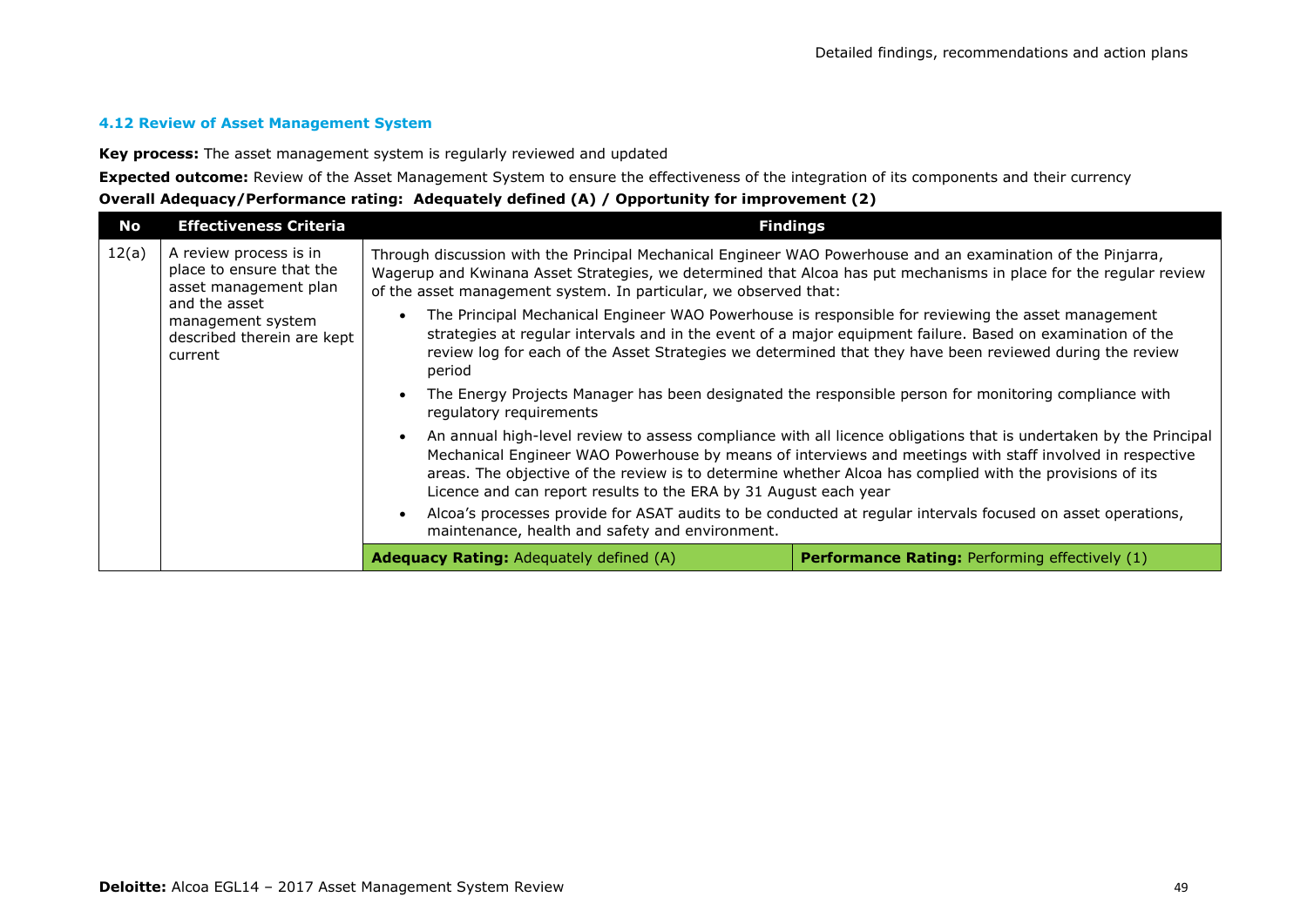| No                                                                                                                                                                                 | <b>Effectiveness Criteria</b>                    | <b>Findings</b>                                                                                                                                                                                                                                                                        |                    |                                                                                                                           |
|------------------------------------------------------------------------------------------------------------------------------------------------------------------------------------|--------------------------------------------------|----------------------------------------------------------------------------------------------------------------------------------------------------------------------------------------------------------------------------------------------------------------------------------------|--------------------|---------------------------------------------------------------------------------------------------------------------------|
| 12(b)                                                                                                                                                                              | Independent reviews (e.g.<br>internal audit) are | Through discussion with Principal Mechanical Engineer WAO Powerhouse and examination of ASAT material, we<br>determined that:                                                                                                                                                          |                    |                                                                                                                           |
|                                                                                                                                                                                    | performed of the asset<br>management system.     | Alcoa's processes provide for:<br>$\bullet$                                                                                                                                                                                                                                            |                    |                                                                                                                           |
|                                                                                                                                                                                    |                                                  | ASAT audits to be conducted by Alcoa's Internal Audit team, which is independent of Alcoa's asset<br>$\circ$<br>management system, at three year intervals                                                                                                                             |                    |                                                                                                                           |
| The audits' findings to be reported to the Powerhouse Manager as well as the Energy Services Manager<br>$\circ$<br>and used as preparation for the third party independent review. |                                                  |                                                                                                                                                                                                                                                                                        |                    |                                                                                                                           |
|                                                                                                                                                                                    |                                                  | ASATs are particularly designed to address obligations relating to Alcoa's performance audit and asset<br>management system review                                                                                                                                                     |                    |                                                                                                                           |
|                                                                                                                                                                                    |                                                  |                                                                                                                                                                                                                                                                                        |                    | The last scheduled ASAT audit was to be performed in 2014, however that audit was not undertaken                          |
|                                                                                                                                                                                    |                                                  | Although elements of Alcoa's AMS are subject to forms of monitoring and review (such as health and safety<br>system reviews, licence compliance monitoring), those activities are not consolidated and recognised as part of<br>an effective independent review of its Powerhouse AMS. |                    |                                                                                                                           |
|                                                                                                                                                                                    |                                                  | <b>Adequacy Rating: Adequately defined (A)</b>                                                                                                                                                                                                                                         |                    | <b>Performance Rating: Opportunity for improvement (2)</b>                                                                |
|                                                                                                                                                                                    | <b>Recommendation 5/2017</b>                     |                                                                                                                                                                                                                                                                                        | Action Plan 5/2017 |                                                                                                                           |
|                                                                                                                                                                                    | Alcoa:                                           |                                                                                                                                                                                                                                                                                        | Alcoa will:        |                                                                                                                           |
|                                                                                                                                                                                    | Powerhouse AMS                                   | (a) Reassess the relevance, scope and frequency of ASAT audits on its                                                                                                                                                                                                                  | Powerhouse AMS     | (a) Reassess the relevance, scope and frequency of ASAT audits on its                                                     |
|                                                                                                                                                                                    |                                                  | (b) Commit to either completing an ASAT audit, or to another suitable<br>form of independent review of its Powerhouse AMS                                                                                                                                                              |                    | (b) Commit to either completing an ASAT audit, or to another suitable<br>form of independent review of its Powerhouse AMS |
|                                                                                                                                                                                    | AMS.                                             | (c) Document its approach to independent review of its Powerhouse<br>AMS.                                                                                                                                                                                                              |                    | (c) Document its approach to independent review of its Powerhouse                                                         |
| <b>Responsible Person</b>                                                                                                                                                          |                                                  |                                                                                                                                                                                                                                                                                        |                    |                                                                                                                           |
|                                                                                                                                                                                    |                                                  |                                                                                                                                                                                                                                                                                        |                    | Principal Mechanical Engineer WAO Powerhouse                                                                              |
|                                                                                                                                                                                    |                                                  |                                                                                                                                                                                                                                                                                        | <b>Target Date</b> |                                                                                                                           |
|                                                                                                                                                                                    |                                                  |                                                                                                                                                                                                                                                                                        | 30 June 2018       |                                                                                                                           |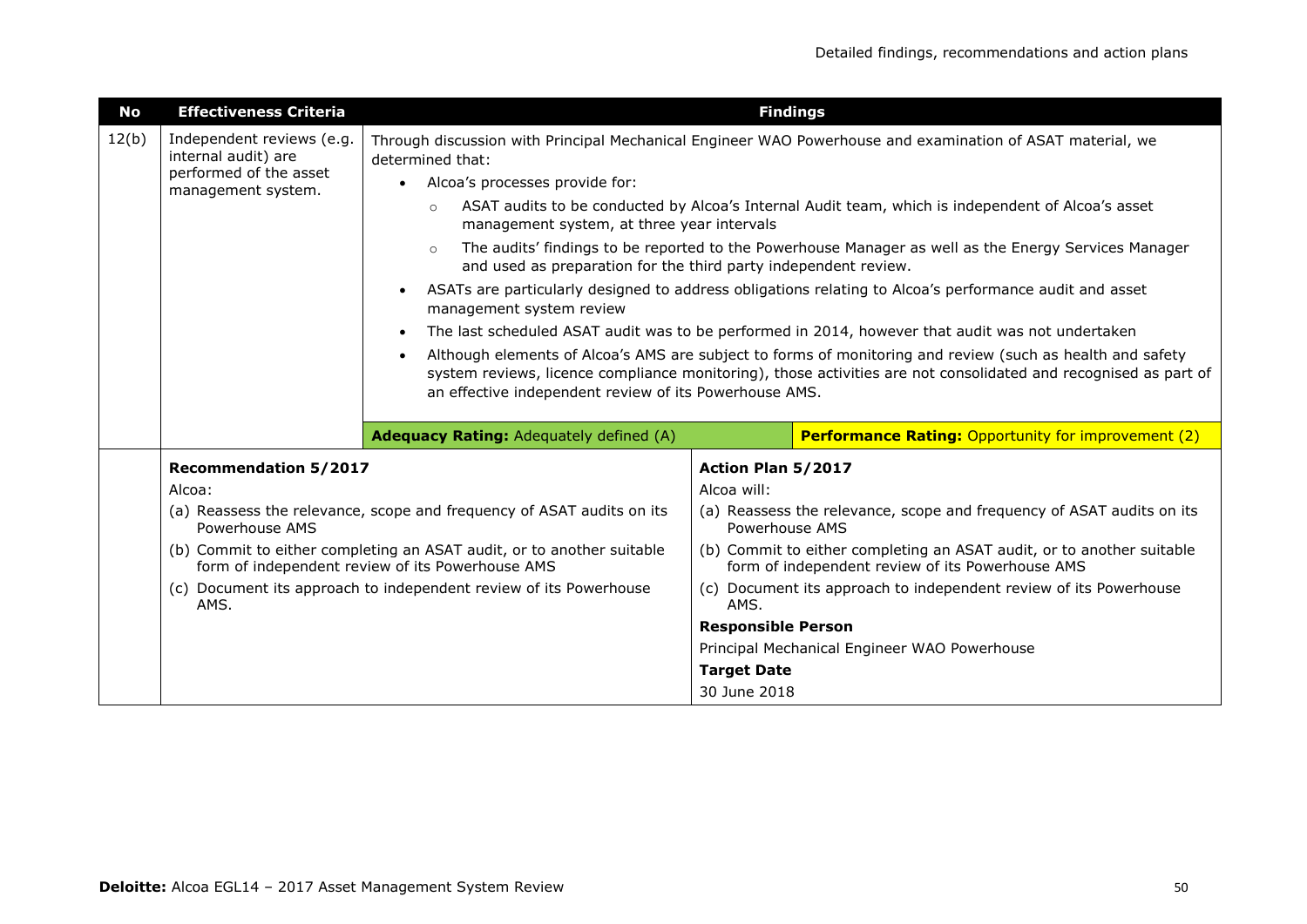# 5 Follow-up of previous review action plans

| Reference<br>(no./year) | (Asset management effectiveness rating/ AMS<br>Component & Criteria / details of the issue)                                                                                                                                                                                                                                                                                                                                                                                                                                                                                                                                                                                                                                                                                                                                                         | Reviewer's Recommendation or action taken                                                                                                                                                                                                                                                         | Date Resolved     | Further action<br>required |  |
|-------------------------|-----------------------------------------------------------------------------------------------------------------------------------------------------------------------------------------------------------------------------------------------------------------------------------------------------------------------------------------------------------------------------------------------------------------------------------------------------------------------------------------------------------------------------------------------------------------------------------------------------------------------------------------------------------------------------------------------------------------------------------------------------------------------------------------------------------------------------------------------------|---------------------------------------------------------------------------------------------------------------------------------------------------------------------------------------------------------------------------------------------------------------------------------------------------|-------------------|----------------------------|--|
|                         | A. Resolved before end of previous Review period                                                                                                                                                                                                                                                                                                                                                                                                                                                                                                                                                                                                                                                                                                                                                                                                    |                                                                                                                                                                                                                                                                                                   |                   |                            |  |
|                         |                                                                                                                                                                                                                                                                                                                                                                                                                                                                                                                                                                                                                                                                                                                                                                                                                                                     | N/A - The 2013 AMS Review report did not contain any recommendations or action plans which were resolved before the end of the previous review period.                                                                                                                                            |                   |                            |  |
|                         | <b>B. Resolved during current Review period</b>                                                                                                                                                                                                                                                                                                                                                                                                                                                                                                                                                                                                                                                                                                                                                                                                     |                                                                                                                                                                                                                                                                                                   |                   |                            |  |
| 1/2013                  | Asset maintenance<br>6(a) Maintenance policies and procedures are<br>documented and linked to service levels<br>required<br>Alcoa has documented policies, procedures and<br>protocols for each site, designed to facilitate<br>maintenance of Alcoa's assets. However, we<br>observed that Alcoa is in the process of<br>developing and enhancing its suite of<br>maintenance documentation, including:<br>Documents detailing the required<br>maintenance level for each specific plant<br>item<br>Specific plant maintenance instructions for<br>electrical and mechanical plant<br>Control plans for major plant items such as<br>$\bullet$<br>boiler, generator, deaerators and boiler<br>feed pumps<br>Supplementary equipment asset strategies.<br>$\bullet$<br>We also noted that document management<br>practices appear to be limited, as | Alcoa:<br>Developed ITPs where thought to be necessary<br>a)<br>Rolled out use of ITPs, but considered formal staff<br>b)<br>training to be unnecessary (as ITPs were readily<br>adopted)<br>Conducted a review of its document filling process<br>C)<br>and considered it to be fit for purpose. | September<br>2014 | N/A                        |  |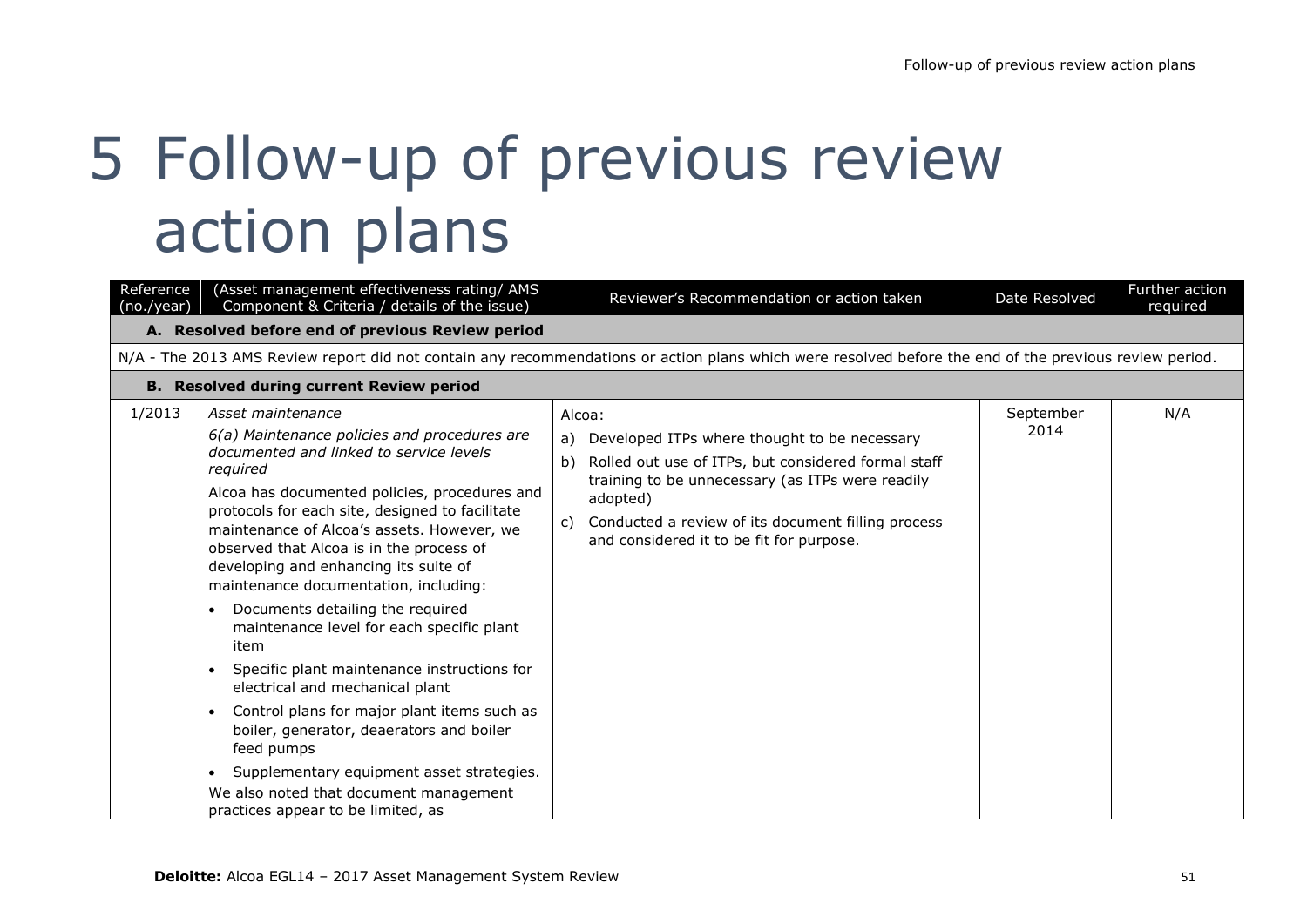| Reference<br>(no./year) | (Asset management effectiveness rating/ AMS<br>Component & Criteria / details of the issue)                                                                                                                                                                                                                                                                                                                                                                                                                                                                                                                  | Reviewer's Recommendation or action taken                                                                                                                                                                                                                                                                                                                                     | Date Resolved     | Further action<br>required |
|-------------------------|--------------------------------------------------------------------------------------------------------------------------------------------------------------------------------------------------------------------------------------------------------------------------------------------------------------------------------------------------------------------------------------------------------------------------------------------------------------------------------------------------------------------------------------------------------------------------------------------------------------|-------------------------------------------------------------------------------------------------------------------------------------------------------------------------------------------------------------------------------------------------------------------------------------------------------------------------------------------------------------------------------|-------------------|----------------------------|
|                         | documentation requested for during the review<br>was not readily available/could be located.                                                                                                                                                                                                                                                                                                                                                                                                                                                                                                                 |                                                                                                                                                                                                                                                                                                                                                                               |                   |                            |
| 2/2013                  | Asset maintenance<br>6(c) Maintenance plans (emergency, corrective<br>and preventative) are documented and<br>completed on schedule<br>For each facility's major equipment, the eAM<br>system contains plans for scheduled<br>maintenance as well as required emergency<br>and corrective works. However, based on our<br>examination of Alcoa's maintenance practices,<br>we determined that Inspection Test Procedures<br>(ITPs) are currently being developed and<br>uploaded into eAM. Of the ITPs that have been<br>developed, only a small number are being used<br>by Operations & Maintenance staff. | Alcoa:<br>Developed ITPs where thought to be necessary<br>a)<br>b)<br>Rolled out use of ITPs, but considered formal staff<br>training to be unnecessary (as ITPs were readily<br>adopted)<br>Conducted a review of its document filling process<br>C)<br>and considered it to be fit for purpose.                                                                             | September<br>2014 | N/A                        |
| 2/2010                  | Asset disposal<br>Asset disposal 3(d) There is a replacement<br>strategy for assets<br>At the time of our review, the Asset Strategy<br>documents for each of Alcoa's three<br>powerhouses do not contain relevant asset<br>replacement strategies.                                                                                                                                                                                                                                                                                                                                                          | Alcoa updated its Powerhouse Asset Strategies to provide<br>for commentary on its asset replacement strategy.                                                                                                                                                                                                                                                                 | July 2014         | N/A                        |
| 3/2010                  | Capital expenditure<br>Capital expenditure 11(c) The capital<br>expenditure plan is consistent with the asset<br>life and condition identified in the asset<br>management plan<br>Capital expenditure 11(c) The capital<br>expenditure plan is consistent with the asset<br>life and condition identified in the asset<br>management plan                                                                                                                                                                                                                                                                    | Alcoa updated its Powerhouse Asset Strategies to provide<br>reference for:<br>a) The asset replacement strategy and life limiting<br>mechanisms of key assets<br>Capital expenditure as part of the key elements for<br>b)<br>asset management<br>The requirement of supporting evidence and sound<br>C)<br>justification for project development and capital<br>expenditure. | July 2014         | N/A                        |
|                         | C. Unresolved at end of current Review period                                                                                                                                                                                                                                                                                                                                                                                                                                                                                                                                                                |                                                                                                                                                                                                                                                                                                                                                                               |                   |                            |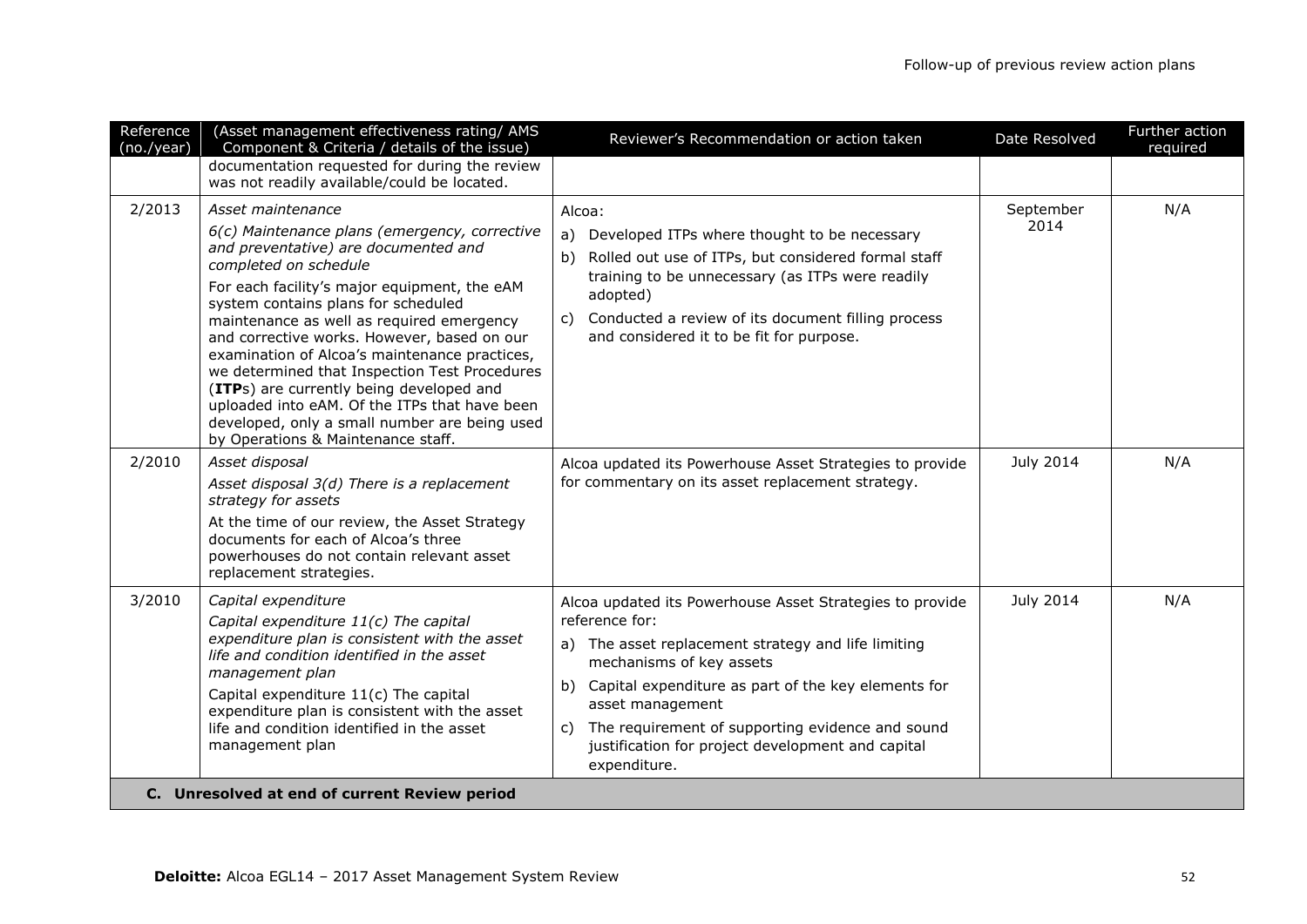| Reference<br>(no./year) | (Asset management effectiveness rating/ AMS)<br>Component & Criteria / details of the issue)                                                                                              | Reviewer's Recommendation or action taken                                                                                               | Date Resolved | Further action<br>reguired                      |
|-------------------------|-------------------------------------------------------------------------------------------------------------------------------------------------------------------------------------------|-----------------------------------------------------------------------------------------------------------------------------------------|---------------|-------------------------------------------------|
| 3/2013                  | Risk management<br>8(a) Risk management policies and procedures<br>exist and are being applied to minimise<br>internal and external risks associated with the<br>asset management system. | Alcoa should update the Risk Management suite of<br>documents to reflect the revised Risk Management<br>standard AS/NZS ISO 31000:2009. | N/A           | Yes - refer to<br>carry-over<br>finding 3/2013. |
|                         | There is no independent review of the Asset<br>Management System which Alcoa referred to<br>as the Wagerup Power Station SAMP. This was<br>recommended in the previous audit issue 3/10.  |                                                                                                                                         |               |                                                 |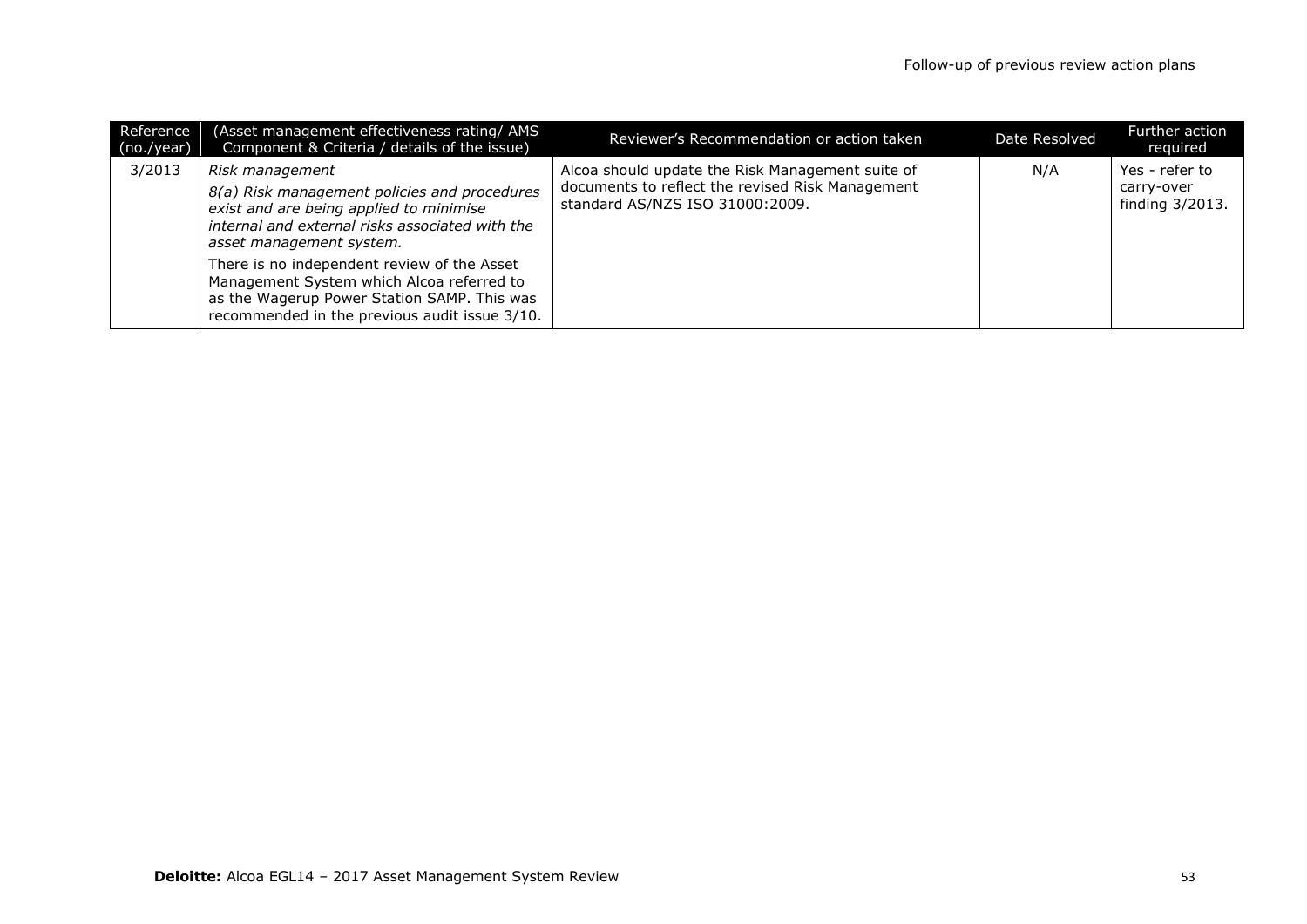### Appendix A – Review plan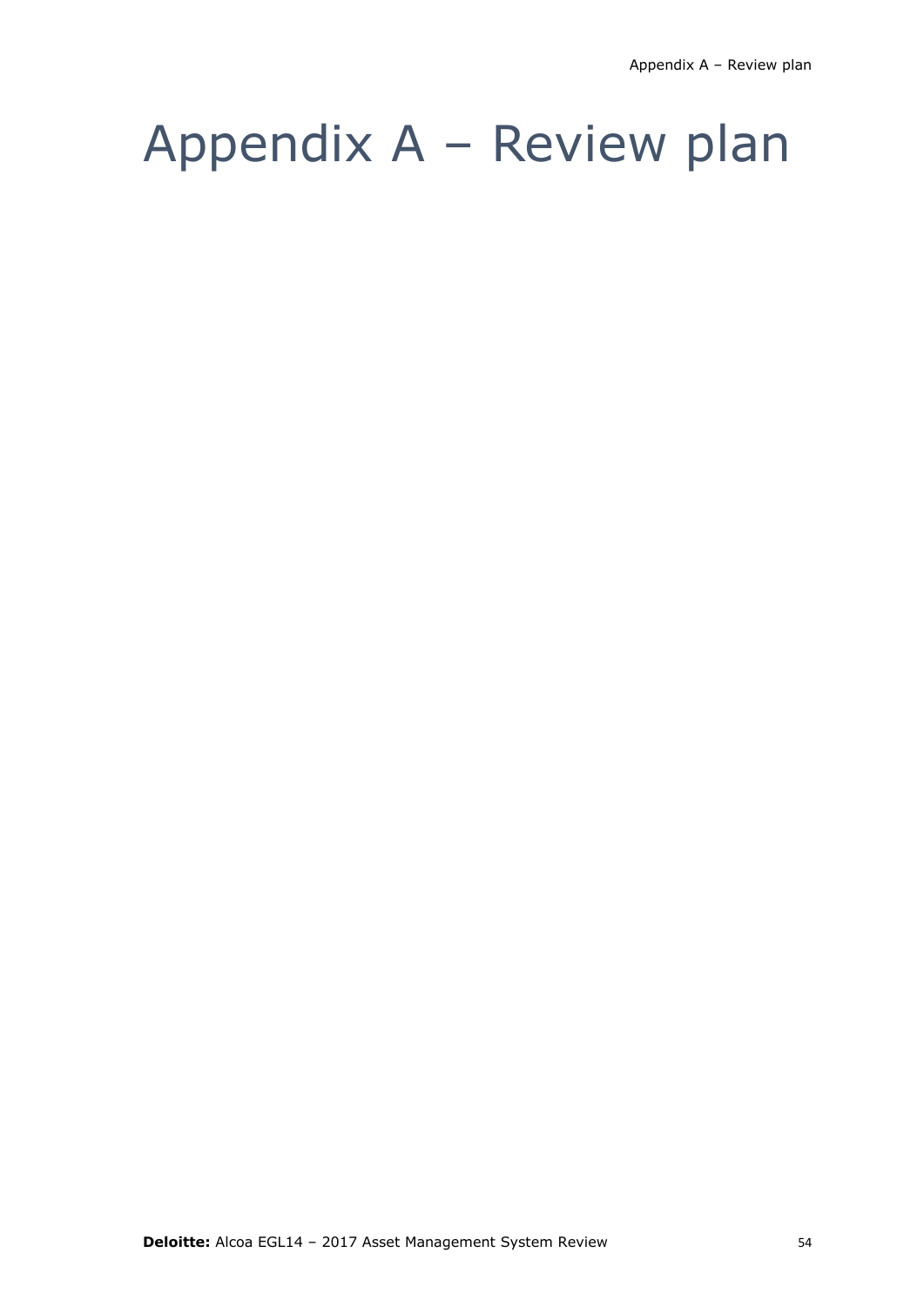**Hours**

### Appendix B – References

#### **Alcoa staff and representatives participating in the review**

- Principal Mechanical Manager WAO Powerhouse
- Project Manager Project Delivery (Wagerup)
- Energy Projects Manager
- Management Accountant (Kwinana)
- Environmental Scientist (Kwinana)
- Environmental Scientist (Pinjarra).

#### **Deloitte staff participating in the review**

| $\bullet$ | <b>Richard Thomas</b> | Partner           | 6.5 |
|-----------|-----------------------|-------------------|-----|
| $\bullet$ | Andrew Baldwin        | Specialist Leader | 27  |
| $\bullet$ | David Herbert         | Senior Analyst    | 61  |
| $\bullet$ | Emlyn King            | Senior Analyst    | 9   |
|           | • Tanuja Sanders*     | Engineer          | 46  |
| $\bullet$ | Keith Sanders         | Engineer (QA)     | 6   |
| $\bullet$ | Kobus Beukes          | QA Partner        |     |

#### **Key documents and other information sources examined**

- A3 Project Approval Process
- A3 Project Approval Template
- Account Management Security Standard
- Annual Audit Compliance Report:
	- o Kwinana
	- o Pinjarra
	- o Wagerup.
- Annual Environmental Review (Kwinana)
- Annual Environmental Review (Pinjarra)
- Application Recovery Plan (Enterprise Asset Management)
- Archive Data Management Procedure
- Asset Utilisation Reporting Model
- **Blitz Project Scoping Process**
- Boiler Cold Start/Recommission Process (Kwinana)
- Boiler Cooldown Process (Wagerup)
- Boiler Emissions Testing (Kwinana)
- Boiler Gas To Diesel Process (Kwinana)
- Business Recovery Plan (Pinjarra)
- Capital Review Report (Kwinana)
- Combustion Tuning Report (Performed By MHI) Pinjarra)
- Combustor Inspection Report (Performed By Mitsubishi Heavy Industries (MHI)) (Pinjarra)
- Commissioning and Handover Template
- Community Consultation Process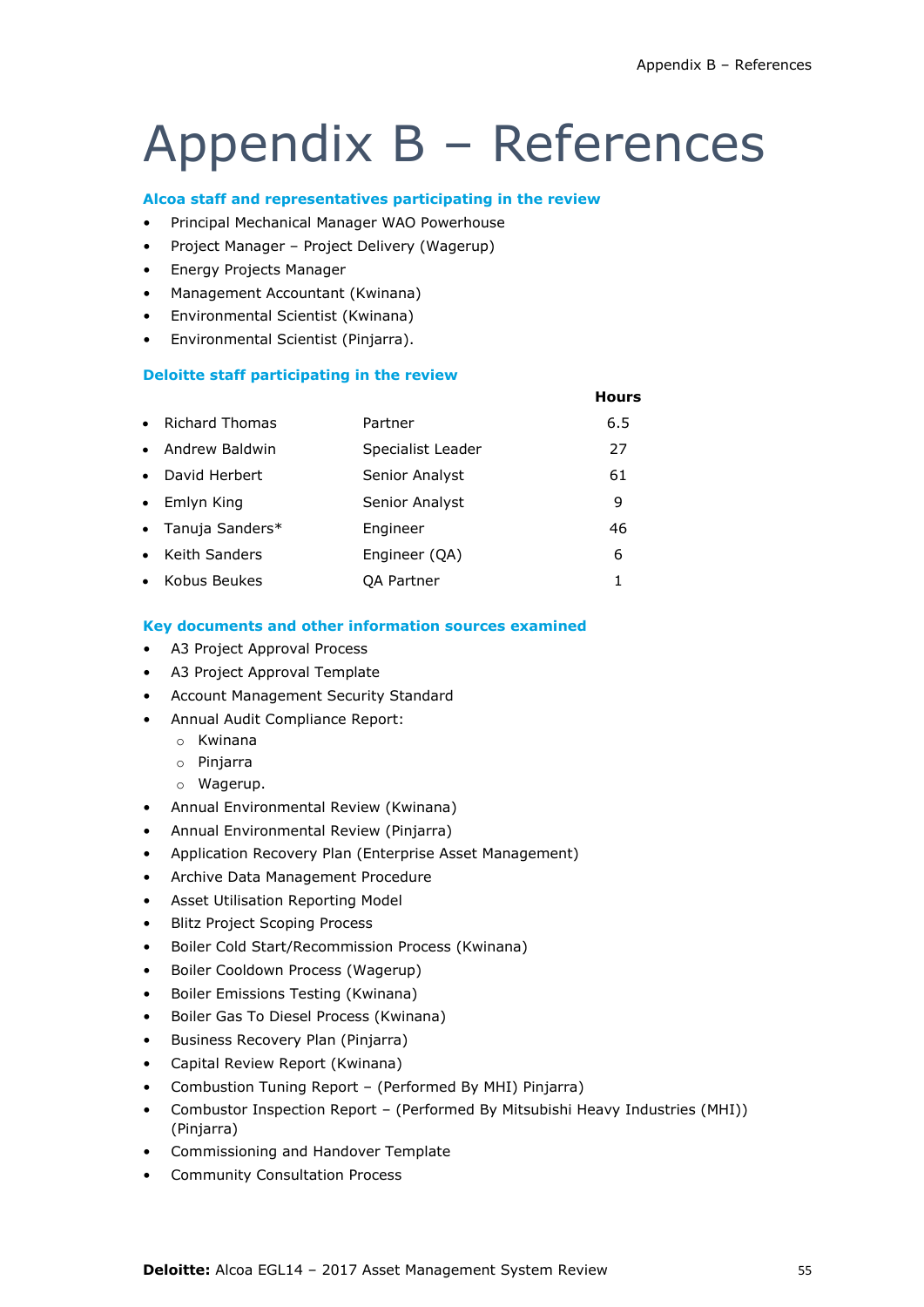- Computer Centre Disaster Recovery Plan (Kwinana)
- Crisis Management and Recovery Manual (i.e. Emergency Response Procedure)(Kwinana)
- Diesel Burn Emissions Monitoring Process (Kwinana)
- Disaster Recovery Plan
- Emissions Test Report (Pinjarra)
- Environmental Aspects and Impacts Procedure
- Environmental Groundwater Monitoring Report (Kwinana)
- Environmental Health And Safety Risk Assessment (Kwinana)
- Environmental Health And Safety Risk Assessment (Pinjarra)
- Environmental Monitoring Dashboard
- Equipment Maintenance Strategy:
	- o Boiler Feed Pumps (Kwinana)
	- o Gas Turbines (Wagerup)
- Equipment Management Metrics Portal Screenshots
- Equipment Management Metrics Reports:
	- o Late Critical Pm Compliance % (Wagerup)
		- o Asset Residual Life (Kwinana).
- Expenditure Approval Policy and Procedure.
- Expense Control Report
	- o Kwinana
	- o Pinjarra
	- o Wagerup
- Final Outage Report (Performed By Turbine Services Australia (TSA)) (Pinjarra)
- Flow Loss Report (Kwinana)
- Flow Loss Report (Wagerup)
- Gas Turbine Failure Presentation(Wagerup)
- Global Economic Model
- LMS Training Register
- LMS Training Screenshot
- Load Capacity Tests
- Maintenance 2 Year Plan (Wagerup)
- Major Incident Investigation And Reporting Process
- Monthly Watering Report (Kwinana)
- Network Share Drive Security Guidelines
- Noise Management Monitoring Screenshot (Wagerup)
- Noise Management Procedure (Wagerup)
- Noise Management Strategy (Wagerup)
- Pinjarra 'All In One Risk Summary
- Powerhouse Asset Hierarchy (Wagerup)
- Powerhouse Asset Register (Wagerup)
- Powerhouse Asset Strategies:
	- o Kwinana
	- o Pinjarra
	- o Wagerup.
- Powerhouse Lead Team Meeting Minutes
- Powerhouse Safety Policy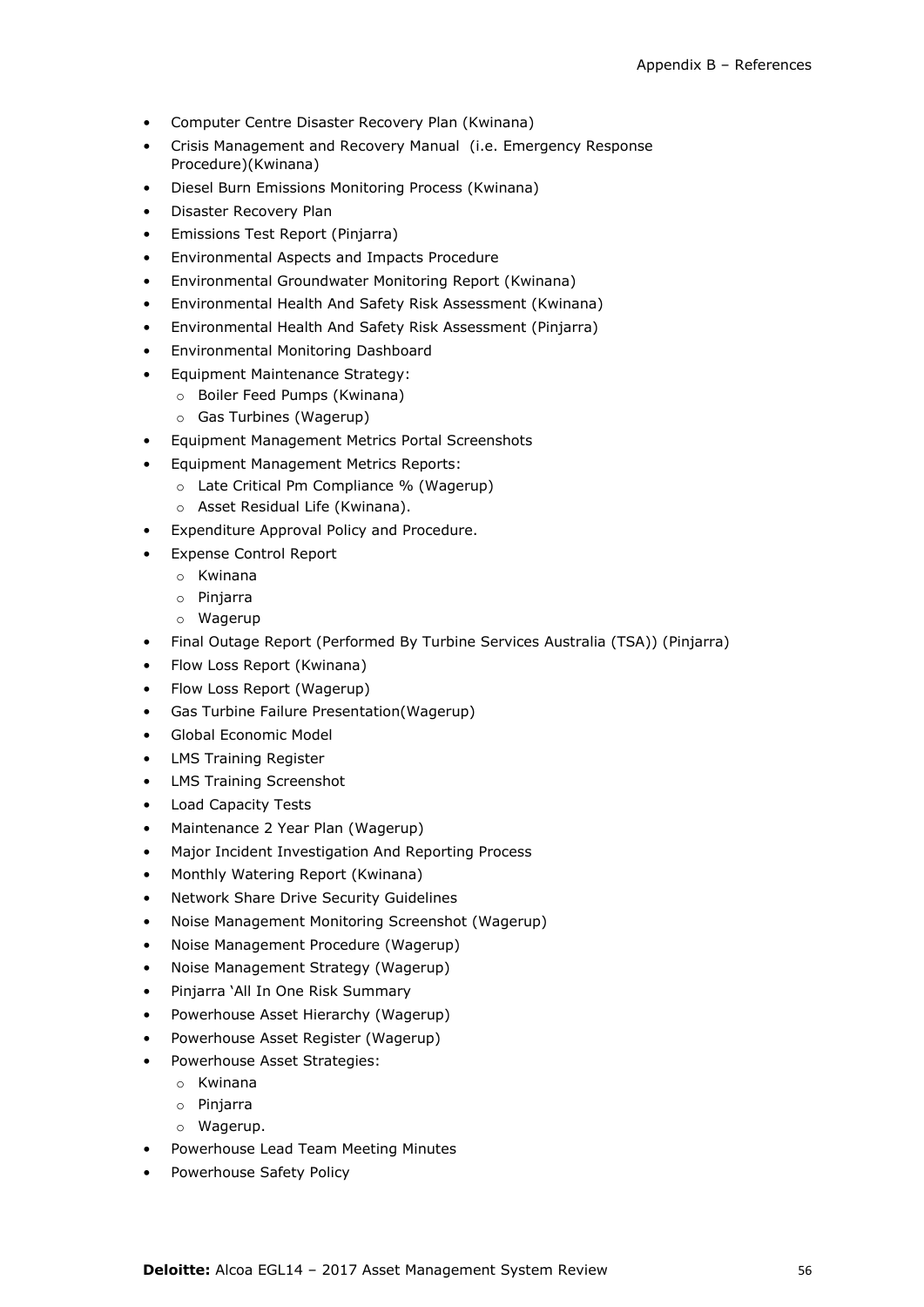- Powerhouse Training Report
- Project Change Control Form
- Project Change Control Procedure
- Request For Authorisation 2015 Boiler Major Overhaul (Sample) (Pinjarra Site)
- Request for Authorisation Procedure
- Request for Authorisation Template
- Risk Assessment Management Summary:
	- o Boiler Maintenance Deferral (Wagerup)
	- o Turbine Maintenance Deferral (Kwinana).
- Risk Management Overview
- Risk Management Policy
- Risk Summary Wagerup Refinery Works August 2015
- Smoke Charts (Kwinana)
- Stack Testing (Kwinana)
- Stack Testing (Wagerup)
- Steam Turbine ITP (Kwinana)
- Storage Vessel ITP (Pinjarra)
- Surplus Equipment Reporting Process.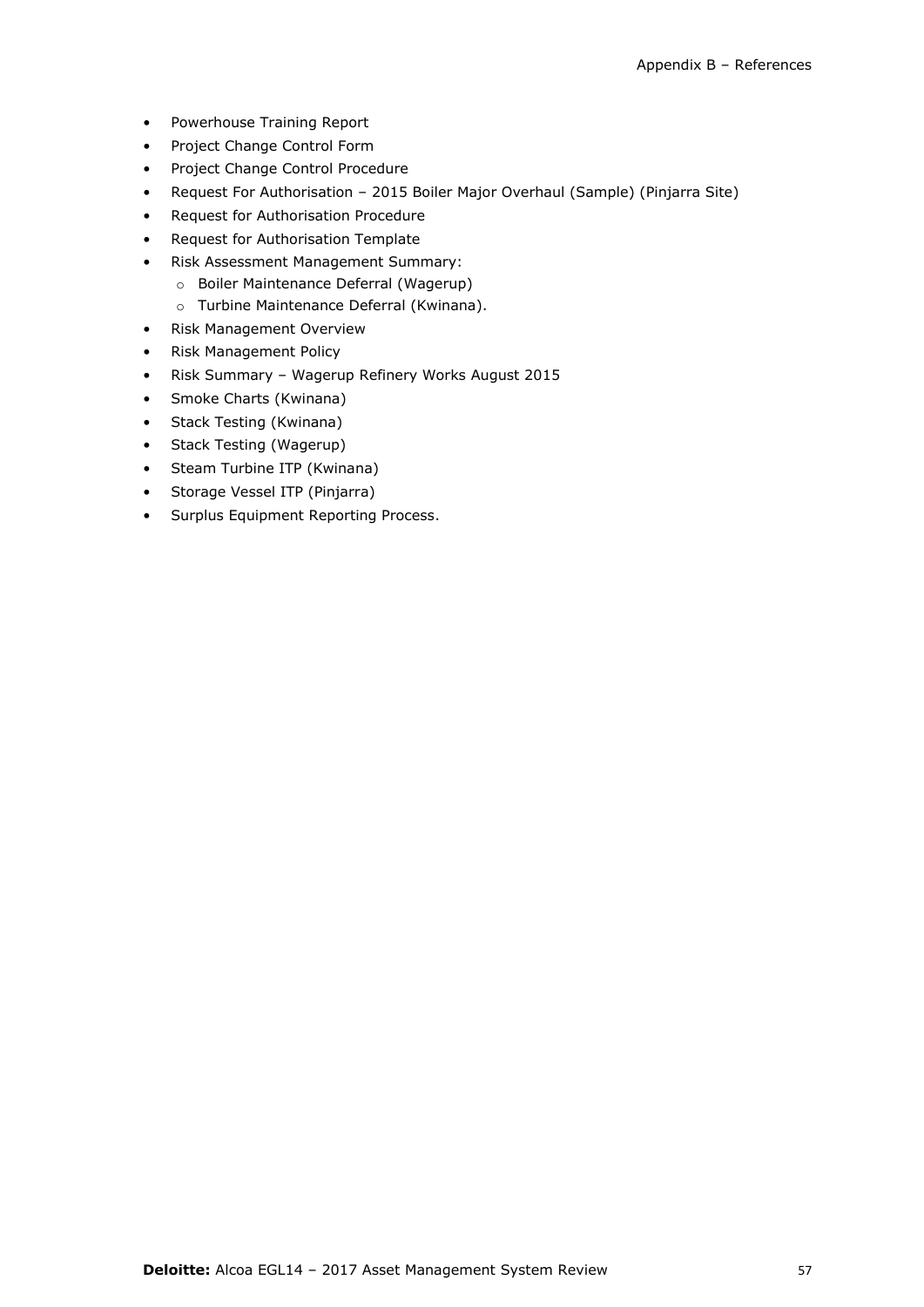### Appendix C – Post review implementation plan

This plan has been prepared by Alcoa and does not form part of Deloitte's review findings.

#### **Issue 1/2017**

*Asset planning: 1(a) Asset management plan covers key requirements.*

Alcoa has developed a Powerhouse Asset Strategy for each of its Kwinana, Pinjarra and Wagerup Powerhouses, which serves as the overarching asset management plan for each of Alcoa's generation sites under the Licence.

Those Powerhouse Asset Strategies provide for diesel as an alternative fuel in the event of a shortage of gas. However,

- We are advised that Alcoa has modified its strategy for testing its capacity to changeover from gas to diesel firing. That strategy is not reflected in the Powerhouse Asset Strategies
- A diesel shelf-life monitoring program has not yet been established to outline Alcoa's requirements for managing/regularly testing diesel and monitoring diesel shelf-life.

The consequential impact of Alcoa's current approach to diesel use not being reflected in its Powerhouse Asset Strategies includes outdated:

- Maintenance activities. For example, a planned maintenance task to conduct routine Boiler Oil burns at the Kwinana powerhouse was listed as long overdue at 30 June 2017
- Contingency Plans.

| <b>Recommendation 1/2017</b>                                                                              | Action Plan 1/2017                                                                                            |
|-----------------------------------------------------------------------------------------------------------|---------------------------------------------------------------------------------------------------------------|
| Alcoa:                                                                                                    | Alcoa will:                                                                                                   |
| (a) Update its Powerhouse Asset<br>Strategies to reflect its current<br>approach to diesel management and | (a) Update its Powerhouse Asset Strategies to<br>reflect its current approach to diesel<br>management and use |
| use                                                                                                       | (b) Implement a relevant diesel shelf-life<br>monitoring program.                                             |
| (b) Implement a relevant diesel shelf-life                                                                | <b>Responsible Person</b>                                                                                     |
| monitoring program.                                                                                       |                                                                                                               |
|                                                                                                           | Principal Mechanical Engineer WAO Powerhouse                                                                  |
|                                                                                                           | <b>Target Date</b>                                                                                            |
|                                                                                                           | 30 June 2018                                                                                                  |

#### **Issue 2/2017**

*Asset planning: 1(i) Plans are regularly reviewed and updated*

Alcoa's Kwinana Powerhouse Asset Strategy provides for the strategy to be reviewed every two years. As the last review was performed in February 2015, the current review is overdue.

The Principal Mechanical Engineer WAO Powerhouse advised that Alcoa has reconsidered the appropriateness of the timeframe for reviewing the Kwinana Powerhouse Asset Strategy, to better align with the review timeframe applied to the Wagerup and Pinjarra Powerhouse Asset Strategies (every four and five years respectively).

| <b>Recommendation 2/2017</b>                                                                                            | Action Plan 2/2017                                                                                                        |
|-------------------------------------------------------------------------------------------------------------------------|---------------------------------------------------------------------------------------------------------------------------|
| Alcoa formally assess and, where<br>necessary, amend the timeframe for<br>reviewing its Powerhouse Asset<br>Strategies. | Alcoa will formally assess and, where<br>necessary, amend the timeframe for reviewing<br>its Powerhouse Asset Strategies. |
|                                                                                                                         | <b>Responsible Person</b>                                                                                                 |
|                                                                                                                         | Principal Mechanical Engineer WAO Powerhouse                                                                              |
|                                                                                                                         | <b>Target Date</b>                                                                                                        |
|                                                                                                                         | 30 June 2018                                                                                                              |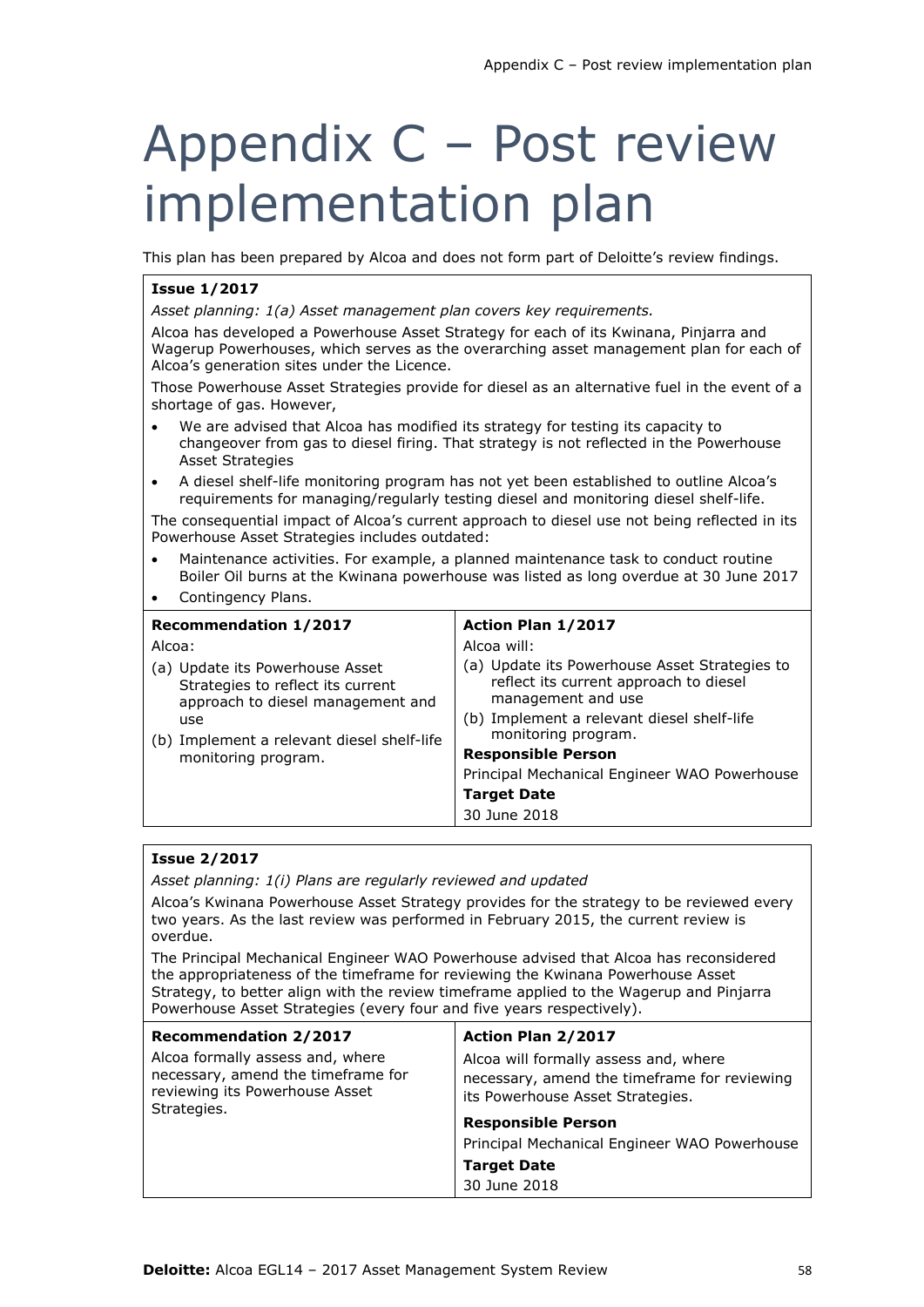#### **Issue 3/2017**

*Asset maintenance: 6(c) Maintenance plans (emergency, corrective and preventative) are documented and completed on schedule* 

Alcoa's prioritisation of maintenance work orders is based on its operational requirements (e.g. emergency and corrective works having higher priority), its statutory obligations and designation of critical assets.

Its EMMS portal also provides a strong capability for monitoring performance metrics such as the 'Late Critical Compliance %' metric, which reports details of overdue work orders relating to critical assets. The Principal Mechanical Engineer WAO Powerhouse also advised of Alcoa's intention to leverage its data and reporting capabilities to drive further maintenance efficiencies, which demonstrates a focus on continuous improvement in its approach to maintenance.

We recognise that Alcoa's work order planning and monitoring processes are driven by experienced staff/managers who are responsible for maintaining powerhouse reliability, however those processes can be further improved with more structured guidance on the relevant priority of maintenance tasks. By further distinguishing between lower and higher priority tasks, Alcoa will be better placed to complete the most critical maintenance within the required timeframes and to further improve efficiencies by minimising investment in lowest priority work orders.

| <b>Recommendation 3/2017</b>                                                                                                                           | Action Plan 3/2017                                                                                                                                         |  |  |
|--------------------------------------------------------------------------------------------------------------------------------------------------------|------------------------------------------------------------------------------------------------------------------------------------------------------------|--|--|
| Alcoa:                                                                                                                                                 | Alcoa will:                                                                                                                                                |  |  |
| (a) Investigate the capability of its work<br>order planning and monitoring<br>processes to introduce a further<br>degree of work order prioritisation | (a) Investigate the capability of its work order<br>planning and monitoring processes to<br>introduce a further degree of work order<br>prioritisation     |  |  |
| (b) Consider the potential to further<br>rationalise the number of<br>maintenance tasks assigned as<br>critical (i.e. to re-assign with a lower        | (b) Consider the potential to further rationalise<br>the number of maintenance tasks assigned<br>as critical (i.e. to re-assign with a lower<br>priority). |  |  |
| priority).                                                                                                                                             | <b>Responsible Person</b>                                                                                                                                  |  |  |
|                                                                                                                                                        | Principal Mechanical Engineer WAO Powerhouse                                                                                                               |  |  |
|                                                                                                                                                        | <b>Target Date</b>                                                                                                                                         |  |  |
|                                                                                                                                                        | 30 June 2018                                                                                                                                               |  |  |

#### **Issue 4/2017**

*Contingency planning: 9(a) Contingency plans are documented, understood and tested to confirm their operability and to cover higher risks.*

Alcoa maintains Emergency Response Procedures (**ERP**s) for each refinery as a component of its suite of policies and procedures for contingency management.

We observed evidence of mock emergency response activities performed as part of refinery ERPs, and subject to review via ASAT audits. However Alcoa has not applied a coordinated approach to ensure its ERPs capture Alcoa's requirements for the method and frequency of test procedures.

| <b>Recommendation 4/2017</b>                              | Action Plan 4/2017                           |  |
|-----------------------------------------------------------|----------------------------------------------|--|
| Alcoa update its ERPs to provide for:                     | Alcoa will update its ERPs to provide for:   |  |
| Frequency of testing<br>Frequency of testing              |                                              |  |
| Method of testing<br>Method of testing<br>$\bullet$<br>٠  |                                              |  |
| Required documentation/reporting<br>$\bullet$             | Required documentation/reporting outputs     |  |
| outputs                                                   | A lessons learned mechanism.                 |  |
| A lessons learned mechanism.<br><b>Responsible Person</b> |                                              |  |
|                                                           | Principal Mechanical Engineer WAO Powerhouse |  |
| <b>Target Date</b>                                        |                                              |  |
| 30 June 2018                                              |                                              |  |